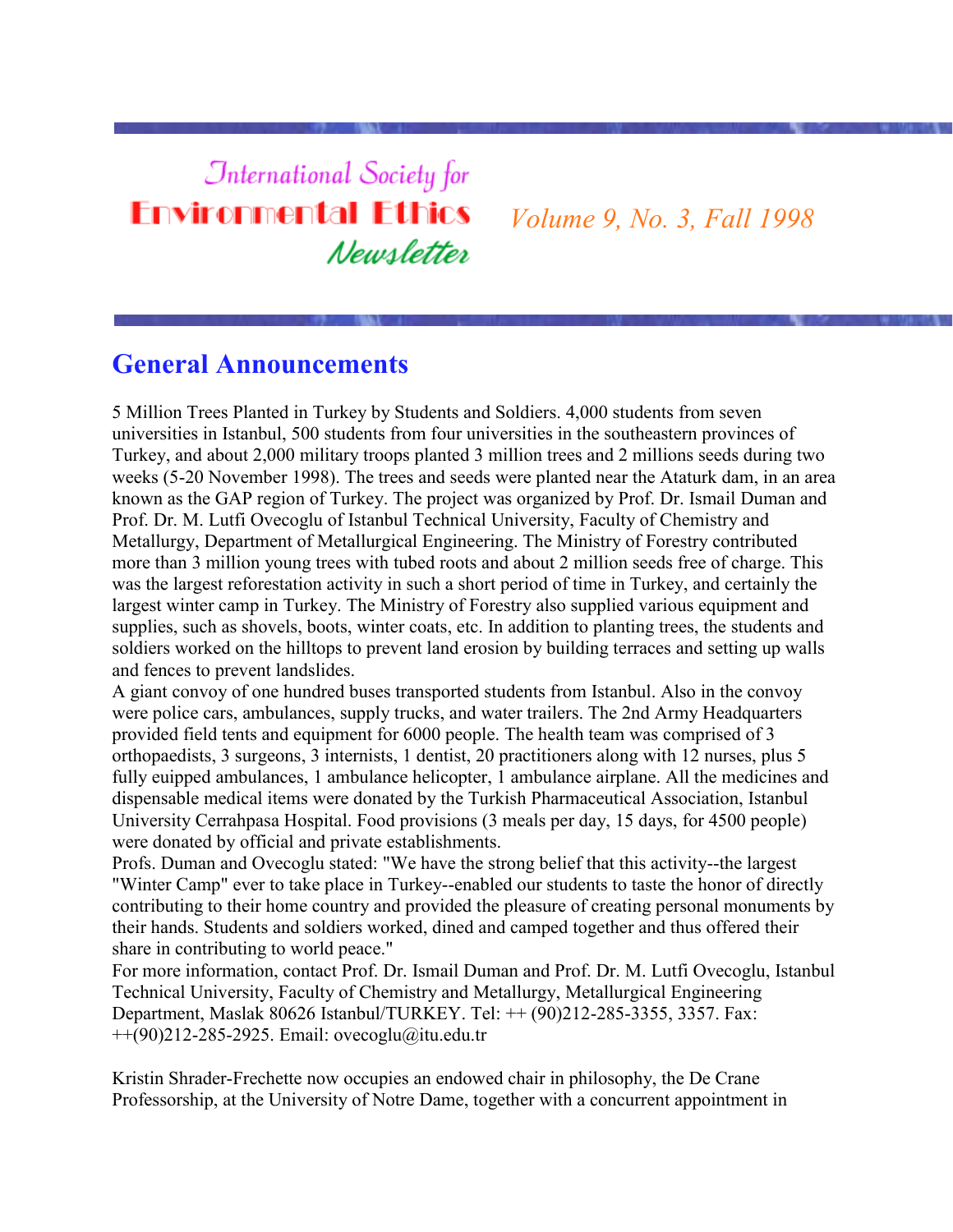biology and in environmental sciences. She is also ISEE Vice-President and President-Elect. Prof. Shrader-Frechette can be contacted at the Philosophy Department, University of Notre Dame, Notre Dame, IN 46556; Phone: 219-631-7579, Philosophy Dept.; Fax 219-631-8209. Email: Kristin.Shrader-Frechette.1@nd.edu

Prof. Richard Twine of the Dept. of Sociology, Manchester Met. University, UK, maintains a web-site on ecofeminism. The site has articles, reviews and a substantial and active bibliography on resources for ecofeminists. Prof. Twine regularly updates the site, and puts more papers on it. A section lists upcoming events related to ecofeminism. The site is particularly suitable for those engaged in recent theoretical debates on ecofeminism, such as the current debates on essentialism and anti-essentialism and criticisms of ecofeminism. Especially helpful are the site's links to other major sites on ecofeminism found on the internet. Feedback and additional websites on ecofeminism are encouraged as part of a recently initiated ecofeminism web-ring. For more information, contact Prof. Richard Twine, Dept. of Sociology, Manchester Met. University, UK. Email: r.twine@mmu.ac.uk

Peter Singer will take up the DeCamp Professorship of Bioethics at Princeton University in 1999. He is currently a professor in the Centre for Human Bioethics at Monash University in Australia, and president of the Great Ape Project and of Animals Australia. With Henry Spira, he is also cooridinator of the International Coalition for Farm Animals.

Short Course on Values, Ethics and Sustainability, University of Surrey, 25-26 November 1998. This short course explores the different value approaches and ethical principles underpinning sustainability. Through interactive case studies, the arguments and attitudes emerging from environmental controversies will be investigated. Contact Mrs P Savill, Course Secretary, Centre for Environmental Strategy, University of Surrey, Guildford, Surrey GU2 5XH, UK. Tel: +44 (0)1483 259047. Fax: +44 (0)1483 259394. Email: P.savill@surrey.ac.uk

Sustainability courses. A website list of over 350 courses dealing with sustainability issues is maintained by Second Nature at: http://www.2nature.org Take the Find/Index menu, then take Courses Database.

The Environmental Syllabus Project has a new home. The new website address is: http://appliedphilosophy.mtsu.edu/ISEE/

The coordinator, Robert Hood, has taken a position as assistant professor at Middle Tennessee State University, where he will teach ethics, including courses in environmental ethics. Address: Department of Philosophy, Middle Tennessee State University, Box 73, Murfreesboro, TN 37132. Email: rhood@frank.mtsu.edu

The University of Oslo has a program (called a "course") entitled "Master of Philosophy in Environmental Values." The course is taught in English, is designed to attract international students, and is specifically geared to those who have a first degree in the Arts, Humanities or the Social Sciences preferably with a philosophy component. The webpage giving details of the course is at:

http://faust.uio.no/kunngj/studyplan.html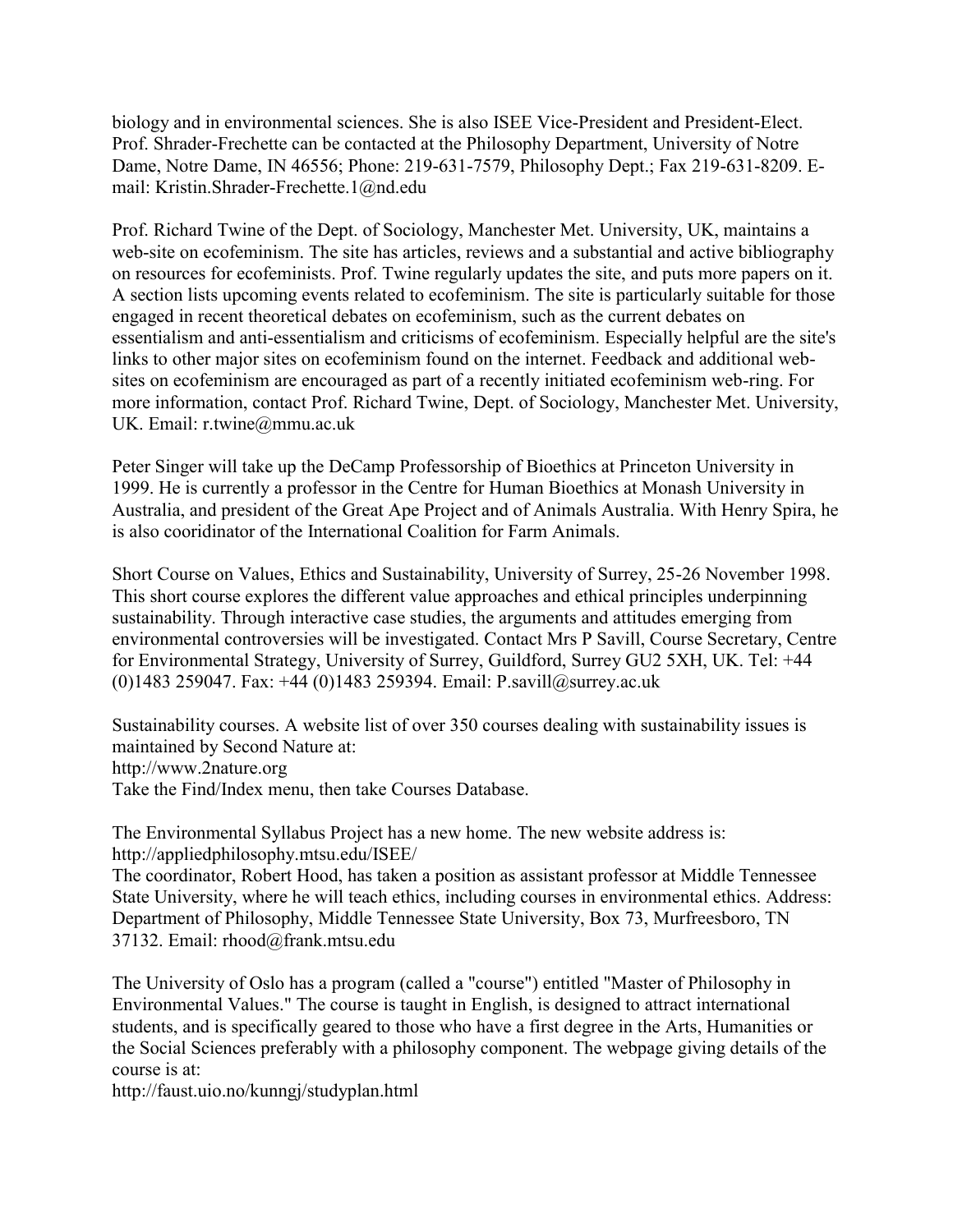The course duration is two years of full-time study, and is assessed by a combination of course work and a dissertation to be written during the second year of study. The new M.Phil. is offered by the Centre for Development and Environment (SUM) in collaboration with the Faculty of Arts, University of Oslo. The homepage for SUM is

http://faust.uio.no/index.html

Students with a science background will be considered for the M.Phil. but their admission is at the discretion of the course organizers. Other European universities offer programs in Human Ecology, admission to which normally requires a degree in medicine or one of the life sciences. (Thanks to Andrew Brennan.)

The Human Ecology M.Sc. at the Free University of Brussels, VUB, homepage is: http://vub.vub.ac.be/~gronsse/gen/intro.html

Andrew Brennan (University of Western Australia, Perth) is publishing an entry on ethics and the environment on the internet's biggest encyclopedia of philosophy, the Stanford Encyclopedia of Philosophy. The final version has not yet been prepared, and Brennan invites interested critics to review the draft version at

http://plato.stanford.edu/entries/ethics-environmental/

He welcomes comments. Andrew Brennan, Philosophy, The University of Western Australia, Perth WA 6907, Australia. Phone +61 8 9380 2106/2107. Fax +61 8 9380 1057. Home: 27 Coolgardie St, Subiaco, WA 6008, Australia. Home phone: +61 8 9380 4321

New ISEE Regional Contact Persons. Robert Eliot has stepped down as ISEE's contact for Australia and New Zealand. Taking over is Prof. William Grey, Department of Philosophy, University of Queensland. On behalf of ISEE, the Editors wish to welcome Prof. Grey and to express thanks to Prof. Elliot for many years of service.

Ricardo Rozzi is ISEE's new contact for South America. He is a biologist with the Institute of Ecological Research Chiloe, Chile, and on the Facultad de Ciencias, Universidad de Chile. Currently he is doing research in the Department of Ecology and Evolutionary Biology, University of Connecticut.

The new contact person for Mexico and Central America is Teresa Kwiatkowska of the Philosophy Faculty at the Universidad Autonoma Metropolitana-Iztapalapa. ISEE is grateful to Profs. Grey, Rozzi, and Kwiatkowska (and to all our other regional contact

persons) for their willingness to serve as contacts for the Society. For their addresses, see below.

Tenth International Conference on Greek Philosophy, 23-28 August 1998, Island of Samos, Greece. The theme of this year's conference was "Philosophy and Ecology: The Greeks and the Environment," and was inspired by the book of that title edited by Laura Westra and Tom Robinson. The conference was attended by approximately 160 people and was truly international in scope with participants from Austria, Australia, Canada, Finland, Greece, Italy, Japan, Netherlands, Norway, Romania, South Africa, Spain, UK, and USA. It provided an excellent opportunity to explore environmental philosophical questions in a cross-cultural context, albeit with a common focus on the ideas and methods of philosophical thinking that have been handed down by the ancient Greek philosophers. The Greek hospitality was second to none; many of the participants will long remember a couple of conference dinners in a tavern by the sea where the participants danced until late!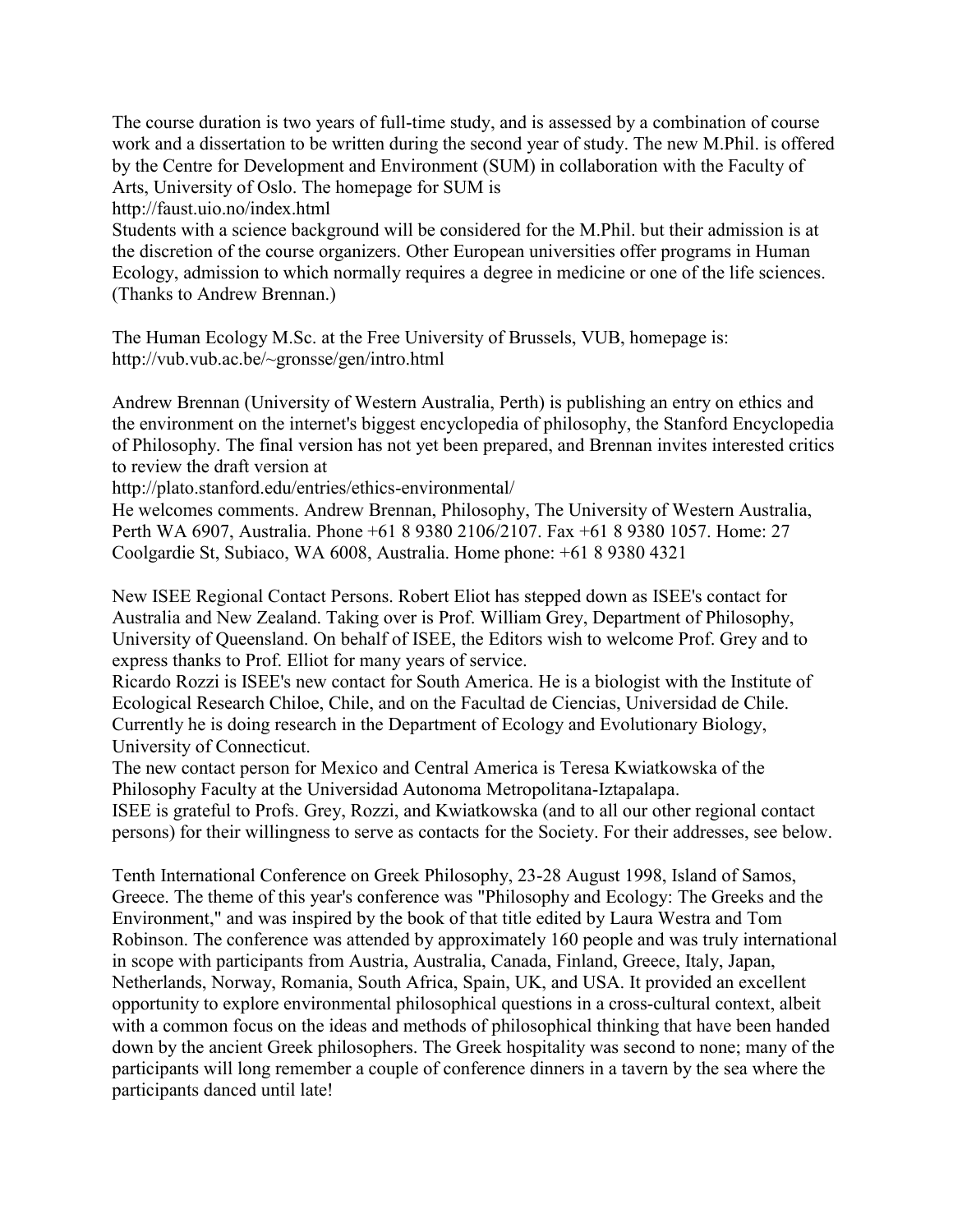Invited speakers were: Anthony McMichael (UK), Tom Robinson (Canada), Keekok Lee (UK), John Anton (USA), and Laura Westra (Canada). Many environmental ethicists from the UK and the USA gave papers. Instantaneous translations were available for both Greek and English participants. Many thanks to organizers Konstantin Boudouris and Tom Robinson. (Submitted by Warwick Fox and Laura Westra.)

The International Association for Greek Philosophy selects a different theme each year, and runs an Annual Weekly Seminar series on the selected theme early in the year, followed later in the year by an International Conference. The Annual Weekly Seminar series is open to the public and is presented on the site of Plato's Academy, which is located in the suburbs of Athens. (The site of Plato's Academy was discovered during digging for an underground rail system; the site of Aristotle's Lyceum was discovered only last year in exactly the same way). In April 1998, Warwick Fox presented the first of this year's seminars to an audience of about 300 people.

Coalition on the Environment and Jewish Life seeks to protect creation, from generation to generation. Address: 443 Park Avenue South, 11th floor, New York, NY 10016-7322.

Marine environmental ethics. The University of Georgia Environmental Ethics Certificate Program is featuring an emphasis on marine environmental ethics. Sylvia Earle, National Geographic Explorer-in-Residence, spoke there on September 25 on "Exploring for a New Ocean Ethic."

Lecture Series "Ideas Matter" at Oregon State University, Corvallis, Oregon USA. Sponsored by the Philiosphy Department, this year's lecture series is devoted to "The Ethical Legacy of Aldo Leopold." Prof. Peter List is the chief organizer of the series. Plans include eleven events featuring prominent environmental philosophers, nature writers, foresters, and ecologists. Among the high points are such notable speakers as: internationally prominent OSU ecologist Jane Lubchenco (Oct. 1), who gave the opening lecture, "Thinking Like an Ocean: Extending Leopold's Land Ethic to the Sea"; poet and environmentalist Gary Snyder (Oct. 29); environmental philosopher and defender of Leopold, J. Baird Callicott; Canadian environmental philosopher Laura Westra; and the Starker Leopold Professor of Wildlife Ecology at Berkeley, Dale McCullough, who will examine Leopold's ideas in the context of a search for a sustainable future. The Leopold series will close on 19 November 1998 with a talk by Estella Leopold, Professor of Botany at the University of Washington, and one of Aldo Leopold's daughtert. Her talk will focus on her father's interesting and insightful views about education.

The website for "The Ethical Legacy of Aldo Leopold" is at:

http://osu.orst.edu/dept/philosophy/ideas/leopold

The Philosophy Department homepage is at:

http://osu.orst.edu/dept/philosophy.

The lectures are available on the website, and both actual and virtual conversations about the papers and the ethical legacy of Aldo Leopold are welcome.

To commemorate the 50th anniversary of the publication of Aldo Leopold's A Sand County Almanac, the Program for Ethics, Science, and the Environment at Oregon State University has prepared a special issue of its Reflections newsletter entitled "Aldo Leopold: A Critical Celebration of His Land Ethic." The sixteen-page issue contains short essays by leading environmental philosophers on the legacy of Leopold's "land ethic" for contemporary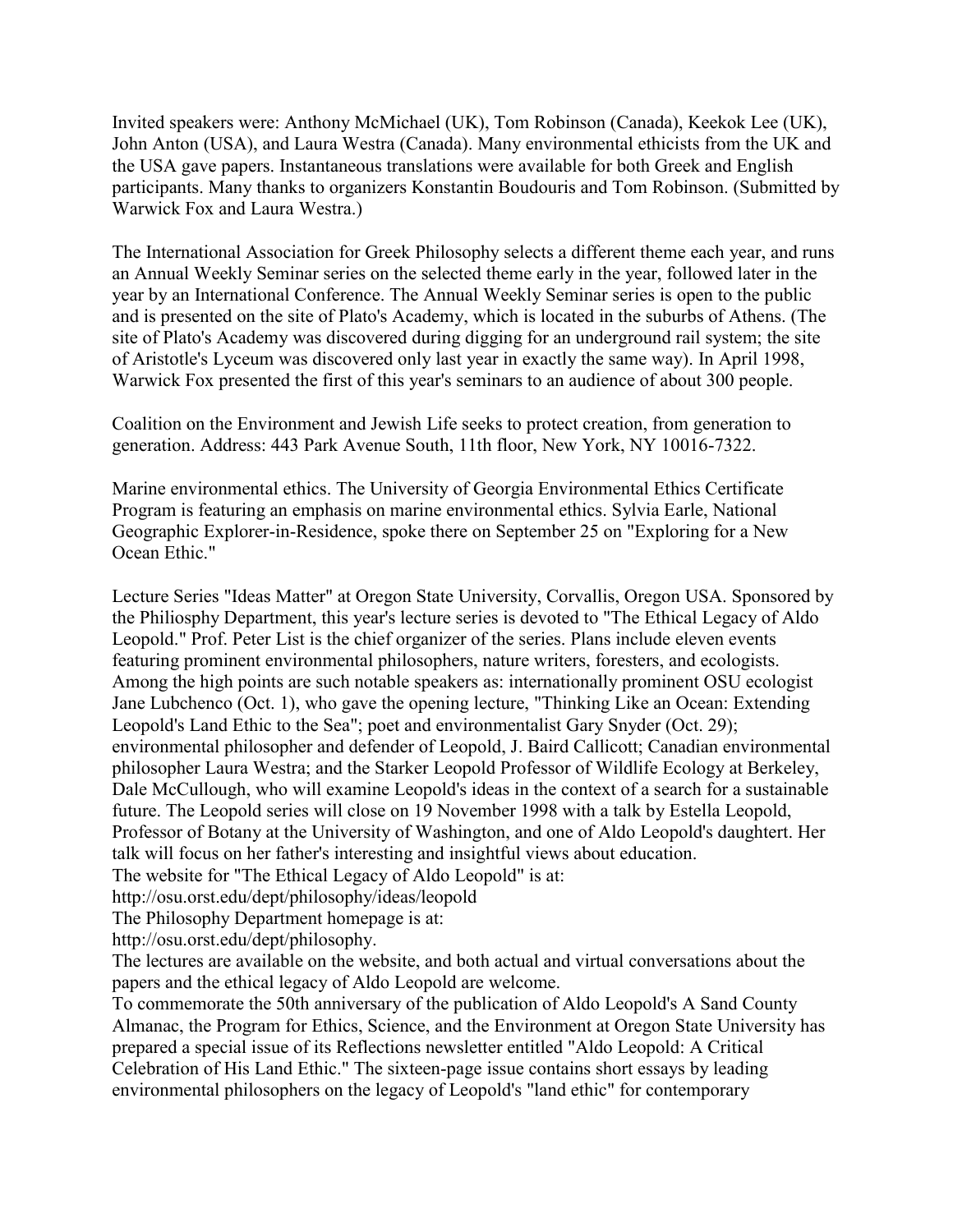environmental and natural resource ethics, as well as a bibliography of relevant literature. For a free copy, contact Sandra Shockley (PESE@orst.edu) or Courtney Campbell (CCampbell@orst.edu).

The Program for Ethics, Science, and the Environment at Oregon State University is based in the Philosophy Department. The program supports multidisciplinary education and scholarship aimed at recognizing, understanding, and resolving value conflicts resulting from advances in scientific knowledge, biotechnology, and natural resource use. For more information about the program, contact: Courtney S. Campbell, Coordinator, Program for Ethics, Science, and the Environment, Department of Philosophy, Hovland 101, Oregon State University, Corvallis, OR 97331-3902. 541/737-5648. e-mail: PESE@orst.edu

The XIVth International Congress of Aesthetics, "Aesthetics as Philosophy," took place in Ljubljana, Slovenia, 1-5 September 1998. Two sections on "Aesthetics, Ethics and Environment" were organized by Haapala Arto from Finland. The following papers were presented:

--Haapala, Arto (Finland), "Sensing and Placing: On the Ethics of Living a Place"

--Karjalainen, Pauli Tapani (Finland), "Writing the Earth: Cultural Meaning of the Landscape"

--Kwiatkowska Teresa (Mexico), "From Aesthetics to Environmental Ethics"

--Von Bondsdorff, Pauline (Finland), "Environmental Individuality"

--Light Andrew (USA), "Ecological Restoration and Art Reproduction"

--Bengtsson, Staffan (Sweden), "The Beauty of Physiognomic Imaging: Adorno on Inner and Outer Nature"

--Lehtinen, Markku (Finland), "Heidegger's Earth: Some Ethical Implications"

--Brady, Emily (Great Britain), "Sublime Attachment: Imagination, Feeling and Respect for Nature"

--Arntzen, Sven (Norway), "Natural Beauty, Ethics and Conceptions of Nature" (Thanks to Teresa Kwiatkowska, Mexico.)

Randy Larsen reports that his radio talk show, Eco-Talk, has been syndicated by the Pacifica Radio Network, with 67 affiliate stations in 27 states. The originating station is KZFR serving the area around Chico, California. Randy completed an M.A. at Colorado State University, Environmental Virtue Ethics: Nature as Polis, Spring 1996. Randy also teaches environmental ethics at Chico State College, Chico, California. For his radio show, he has upcoming interviews with with Gary Snyder, Ernest Callenbach, and Randy Hayes. He recently did an interview with Julia Butterfly Hill, conducted 200 feet high in a redwood tree on her platform there, complete with the tree sqeaking in the background. Randy Larsen's e-mail: ecotalk@hotmail.com

# **CONFERENCES AND CALLS FOR PAPERS**

ISEE Sessions at the American Philosophical Association: Eastern Division, 27-30 December 1998, Washington Hilton, Washington, DC, USA. First Session (29 Dec., 9-11:00 AM). Chair: Holmes Rolston III (Colorado State University). Victoria Davion (University of Georgia), "Ecofeminism, Anthropocentrism, and Scientific Research." Lori Gruen (Stanford University), "Ecofeminism: Present and Future." Commentator: Ronnie Hawkins (University of Central Florida). Second Session (29 Dec., 7-10:00 PM). Topic: "Realism in Environmental Ethics."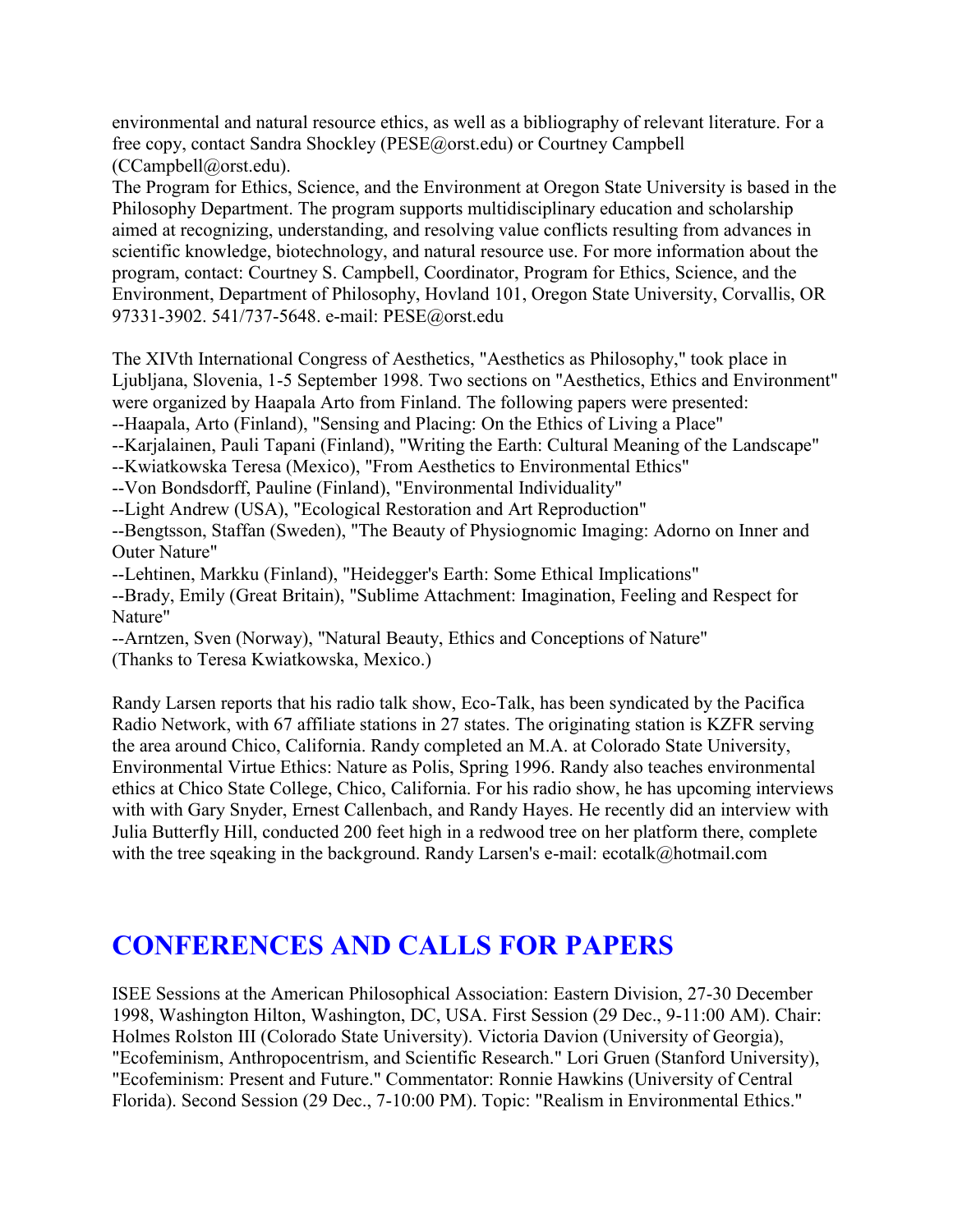Chair: Laura Westra (University of Windsor). Speaker: Holmes Rolston III (Colorado State University). Commentators: Jack Weir (Morehead State University, KY), Bryan Norton (Georgia Institute of Technology).

Also at the APA:ED. North American Society for Social Philosophy. (Monday, Dec. 28, 9-11.00 AM). Session Topic: "Value in Nature." Speaker: Holmes Rolston, III, with commentary by Ned Hettinger. Chair William Throop. (Monday, Dec. 28, 7:30-10:30 PM). Session Topic: "Should Environmental Ethicists and Ecofeminists Be Pro-Life on Abortion?" Speaker: Laura Westra (University of Windsor), with commentary by Melissa Clarke (Temple University) and Victoria Davion (University of Georgia). Chair: Laura Purdy (University of Toronto). Society for the Study of Ethics and Animals (Mon. 11:15 AM - 1:15 PM). Chair: Judy Boss (Brown University). Mylan Engel, Jr. (Northern Illinois University), "Why YOU Are Committed to the Immorality of Eating Animals." Comment: Jennifer Welchman (University of Alberta). Lee Fennell (University of Virginia, Law), "Killing with Kindness: An Inquiry into the Routinized Destruction of Companion Animals." Comment: Grace Clement (Salisbury State University). Society for the Study of Ethics and Animals (Mon. 5:15-7:15 PM). Chair: Jane Duran (University of California, Santa Barbara). Brian Luke (University of Dayton), "The Politics of Animal Sacrifice: Patriarchy and Dominionism." Comment: Ronnie Hawkins (University of Central Florida). Laura Westra (University of Windsor), "The Abortion Issue: A Non-anthropocentric Perspective." Comment: Harlan Miller (Virginia Tech).

ISEE Sessions at the American Philosophical Association: Pacific Division, 31 March - 3 April 1999, Claremont Hotel, Berkeley, California USA. First Session. Philip Cafaro (Southwest State University, MN), "For a Grounded Conception of Wilderness, and More Wilderness on the Ground." Response by Mark Woods (University of San Diego). Jason Kawall (Brown University), "Is (Merely) Stalking Sentient Animals Morally Wrong?" Response by William McKinney (Southeast Missouri State University). Second Session. Mark A. Michael (Austin Peay State University), "Modifying Nature vs. Interfering with Nature: A Distinction Without a Difference?" Response by Don Mayer (Oakland University).

ISEE Sessions at the American Philosophical Association: Central Division. New Orleans, Louisiana USA, 5-8 May 1999. First Session. Topic: "The Land Ethic Revisited." Chair and Commentator, Peter List (Oregon State University). Speakers: Peter Wenz, (University of Illinois at Springfield), "Nature's Prescription: Reductionism and the Is/Ought Dichotomy." Kristin Shrader-Frechette (University of Nortre Dame), "The Land Ethic: Policy Assests and Epistemological Liabilities." Laura Westra (University of Windsor), "Aldo Leopold and the Ethics of Integrity." Burcu Gurkan (University of Windsor), "The Land Ethic: Hoslitic or Not?" Second Session. Topic: "Biotechnology and Environmental Ethics - The Interface." Chair and Commentator: M. C. Tallacchini (University of Firenze, Italy). Speakers: Paul Thompson (Purdue University), "The Environmental Ethics Case for Crop Biotechnology." Alan Holland (University of Lancaster, UK), "In the Beginning Was the Word? A Critique of Information Metaphors in Genetics." Gary Comstock (Iowa State University), "Why We Should Produce Transgenic Animals From an Animal Rights Perspective." Laura Westra (University of Windsor), "Biotechnology, Transgenics and MicroIntegrity."

Call for Papers. Utah State University Philosophy Colloquium. Topic: Environmental Aesthetics. October 8-10, 1999, Eccles Conference Center, Utah State University, Logan, Utah USA.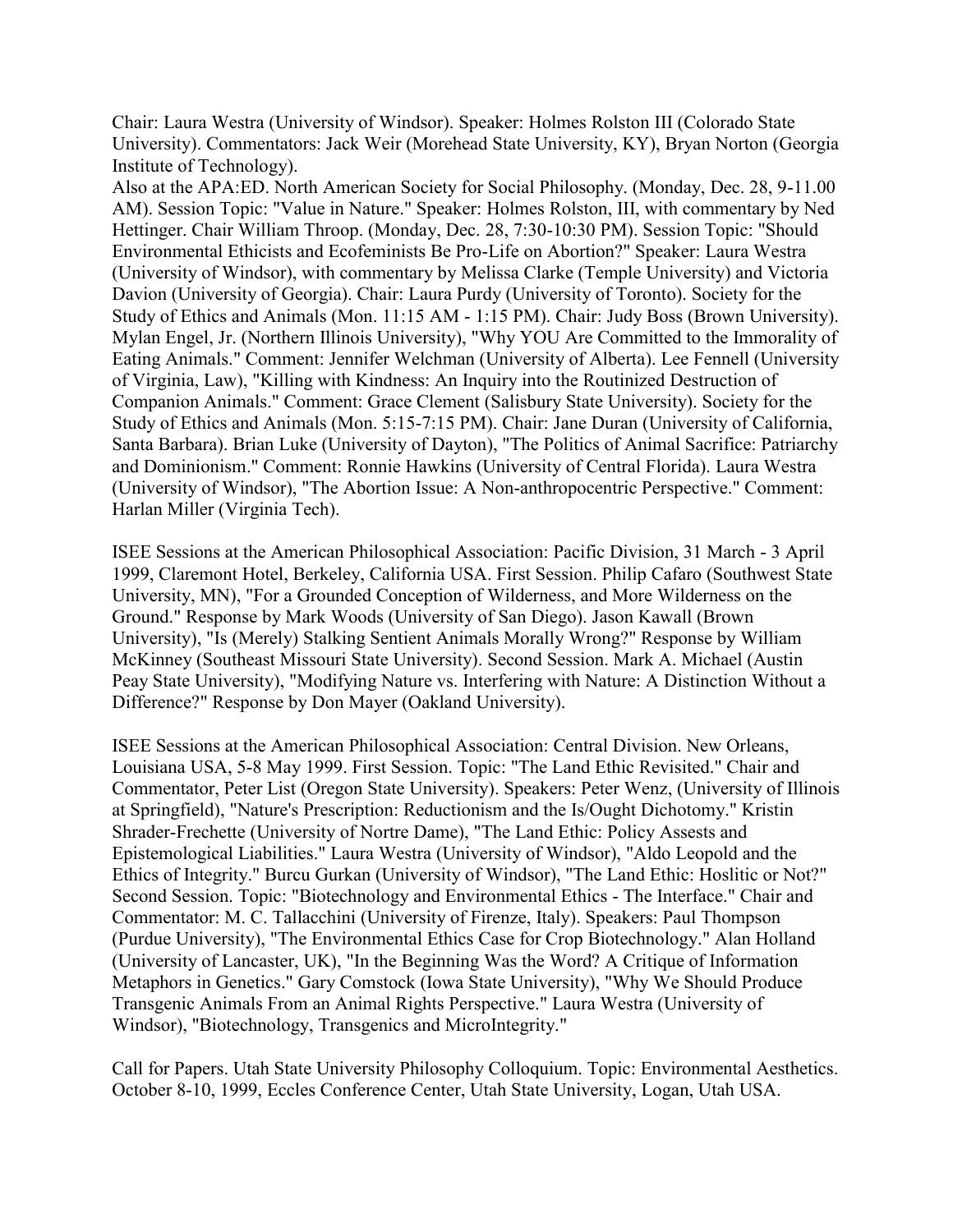Featured speakers are Bruce Foltz (Eckerd College), Andrew Light (SUNY--Binghamton), and Holmes Rolston III (Colorado State University). Submissions are welcome on any aspect of environmental aesthetics. Papers are preferred, but abstracts will be accepted. The deadlines for submissions is April 1, 1999. Please mail to: Prof. Diane Michelfelder, Department Head, Languages and Philosophy, Utah State University, Logan, UT 84322-0270. For further information, please e-mail at dmichel@cc.usu.edu or see the webpage at http://www.usu.edu/~langphil/eaconf.html.

Call for Papers. The Society for Conservation Biology will hold its 1999 annual meeting from 17-21 June at the University of Maryland, College Park, Maryland USA (which is in the Washington, DC, area). Symposia proposals were due 21 October. Abstracts for contributed papers are due 21 January 1999. SCB meetings are organized similar to other meetings of scientists, primarily to present summaries of research with the presumption that a detailed written report is available. Consequently, contributed paper presentations are limited to 20 minutes, and discussion of these papers from the floor is usually very brief. Symposia are on topics of current interest and usually are panels of four or more speakers lasting 2-3 hours with discussion. Contributed papers may be submitted electronically (preferred) and must strictly conform to submission guidelines. For information about the guidelines and to submit a proposal, visit the meeting's Website at the address below, or see the November 1998 issue of the SCB Newsletter (also accessible online at http://conbio.rice.edu/scb). Most relevant submissions by professionals are accepted. Housing options usually range from camping and dormitories with optional meal plans to expensive luxury hotels. Two special attractions of SCB meetings are: plenary presentations by outstanding scholars, government officials, philosophers, activists, and persons affiliated with NGOs; and a variety of field trips led by some of the world's foremost biologists. For this meeting, a gala at the National Zoo is being planned.

The general program chair for the meeting at the University of Maryland is David Inouye, Tel. 301-405-6946, Fax 301-314-9358, Email di5@umail.umd.edu. The meeting's website is: http://www.inform.umd.edu/scb/

For many years, ISEE has sponsored symposia and sessions at SCB, and these have been coordinated by Phil Pister and Jack Weir. SCB is the largest international organization of research biologists, wildlife ecologists, foresters, and others whose primary purpose is environmental conservation and preservation. The prestigious journal Conservation Biology is published by SCB. SCB has numerous chapters for students at universities throughout the world. SCB's constitution requires that one member of the Board of Governors be an environmental philosopher/ethicist, and Holmes Rolston currently serves in this capacity. J. Baird Callicott, Curt Meine, and Jack Weir have been nominated to succeed Rolston, and the election is currently underway by mail-in ballot.

Call for Papers. The Sigurd Olson Institute of Northland College, Ashland Wisconsin USA, will be hosting a conference entitled "Wilderness Horizons: An Interdisciplinary Wilderness Conference" on September 23-26, 1999. Gary Snyder will be the keynote speaker. Submitted proposals will be considered for concurrent sessions. Plenary sessions will focus on the following areas: "Future Trends in Wilderness Management and Policy," "Wilderness and Native American Worldviews," "Great New Wilderness Debate: Where Now?" "Wilderness Values and Contemporary Christian Thought," and "Wilderness and Regional Issues of Sustainability." Northland is also attempting to find a publisher for the conference papers. For more information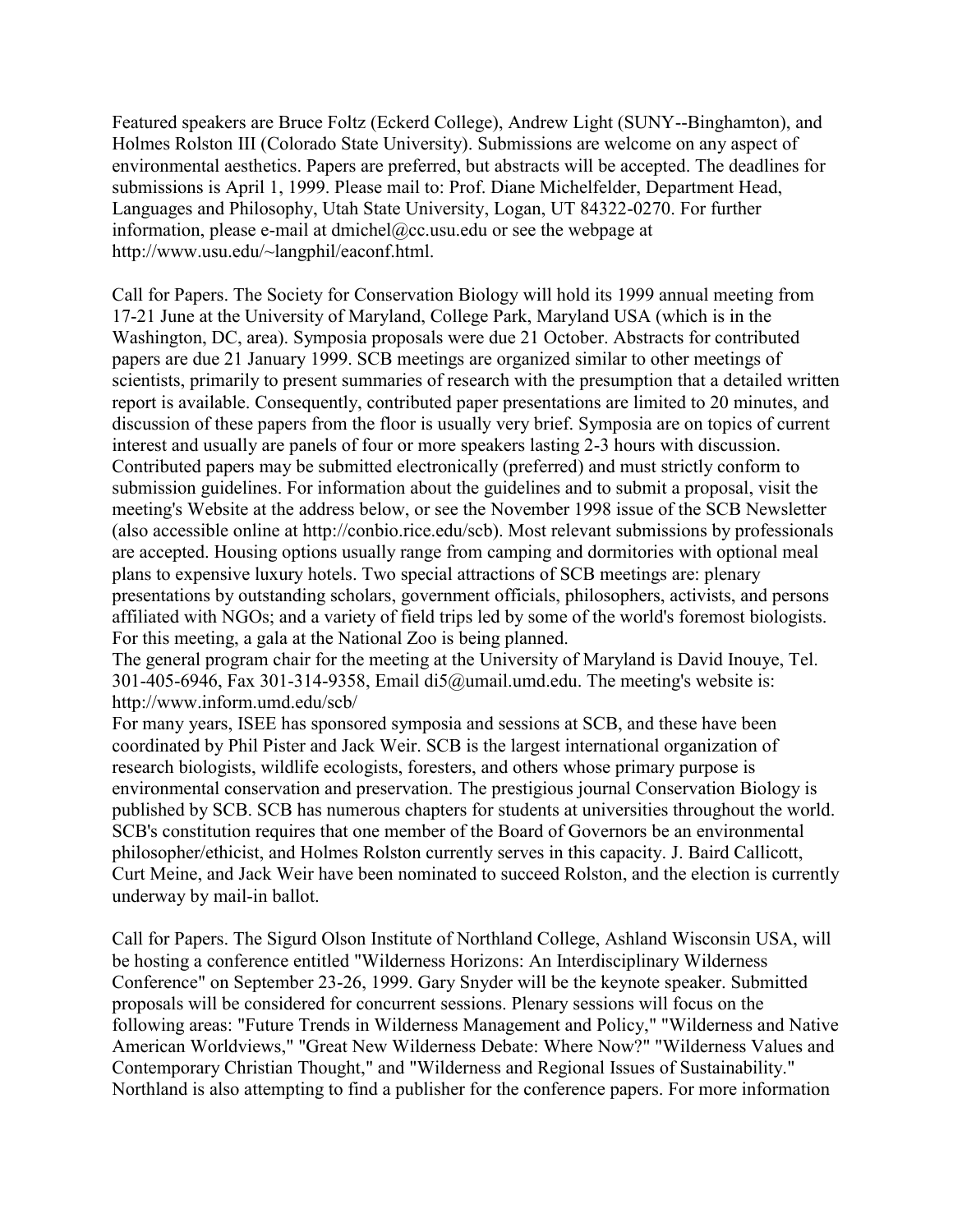or to submit a paper, contact Clayton T. Russell, Sigurd Olson Environmental Institute, Northland College, Ashland, WI 54806; Tel: (715) 682-1491; Email: crussell@wheeler.northland.eduor; Website: www.northland.edu/soei. Papers in the area of "Great New Wilderness Debate: Where Now?" can be sent directly to Michael P. Nelson, Philosophy, University of Wisconsin-Stevens Point, Stevens Point, WI 54481; Email: m2nelson@uwsp.edu

Symposium on Genes and Development. 19-20 March 1999. Institut für Geschichte und Ethik der Medizin (IfGEM) at the University of Basel, Switzerland. Symposium theme: "Genes and Development: Interacting Processes or Hierarchical Organization? New Theoretical Approaches to Developmental Biology and Their Ethical Implications." Current results in molecular and developmental biology challenge traditional concepts of the role of the genome in the developing organism. This interdisciplinary symposium aims at an evaluation of new theoretical approaches in the field that are directed toward an integration of genetics and developmental biology: Developmental Systems Approach, Process Structuralism, Methodical Constructivism, Hermeneutics of Description, Process-concept of the Molecular Gene. Speakers include: Markus Affolter (Basel), Brian Goodwin (London), James Griesemer (Davis), Paul Griffiths (Sydney), Mathias Gutmann (Bad-Neuenahr-Ahrweiler), Evelyn Fox Keller (Boston), Gerd Mueller (Wien), Eva M. Neumann-Held (Bad Neuenahr-Ahrweiler), Susan Oyama (New York), Jackie Leach Scully (Basel), Christoph Rehmann-Sutter (Basel) and others. IfGEM is afflilated with the MGU-research project `Genome and Organism' (Christoph Rehmann- Sutter/Eva M. Neumann-Held). In collaboration with the Swiss Society for Biomedical Ethics SGBE-SSEB and the `European Academy for the Study of Consequences of Scientific and Technological Advances, Bad-Neuenahr- Ahrweiler GmbH. For more information: Institut für Geschichte und Ethik der Medizin, "Genes and Development," University of Basel, Schoenbeinstr. 18-20 CH-4056 Basel. Fax:  $++41$  (0)61 267 3190. Email: kamberr@ubaclu.unibas.ch

Conference on John Ray. 18-21 March 1999. "John Ray and His Successors: The Clergyman as Biologist." Braintree, Essex, UK. Organised by the John Ray Trust, the Institute of Biology's History Committee, and the Society for the History of Natural History. Keynote speakers: John Brooke "Wise Men Nowadays Think Otherwise", Michael Reiss "On Being a Biologist and a Cleric", plus others, including Profs. Paul Foster, Chris Smith, Sandy Baker, David Knight, Mark Seaward, Edward Larson, Peter Bowler. Registration: before Jan1, £90 (fulltime students, £30); accommodations, etc., are extra. Bookings and details from Janet Turner, John Ray Trust, Town Hall Centre, BRAINTREE, Essex, CM7 3YG United Kingdom. Tel (+44) 1376-557776; Fax - 344345.

European Congress on Agricultural and Food Ethics. 4-6 March 1999. Wageningen, the Netherlands. Sponsored by the prospective European Society for Agricultural and Food Ethics (EUR-SAFE), to be established in 1999.

For queries on the scientific programme: Centre for Bio-ethics and Health Law, Utrecht University, Frans W.A. Brom, Heidelberglaan 2, NL-3584 CS Utrecht, Telephone: +31 30 2534399, Telefax: +31 30 2539410, E-mail: fbrom@theo.uu.nl

For further queries and all correspondence: Congres Office, Wageningen Agricultural University, Will Bodde, Costerweg 50, NL-6701 BH Wageningen, Telephone: + 31 317 484008,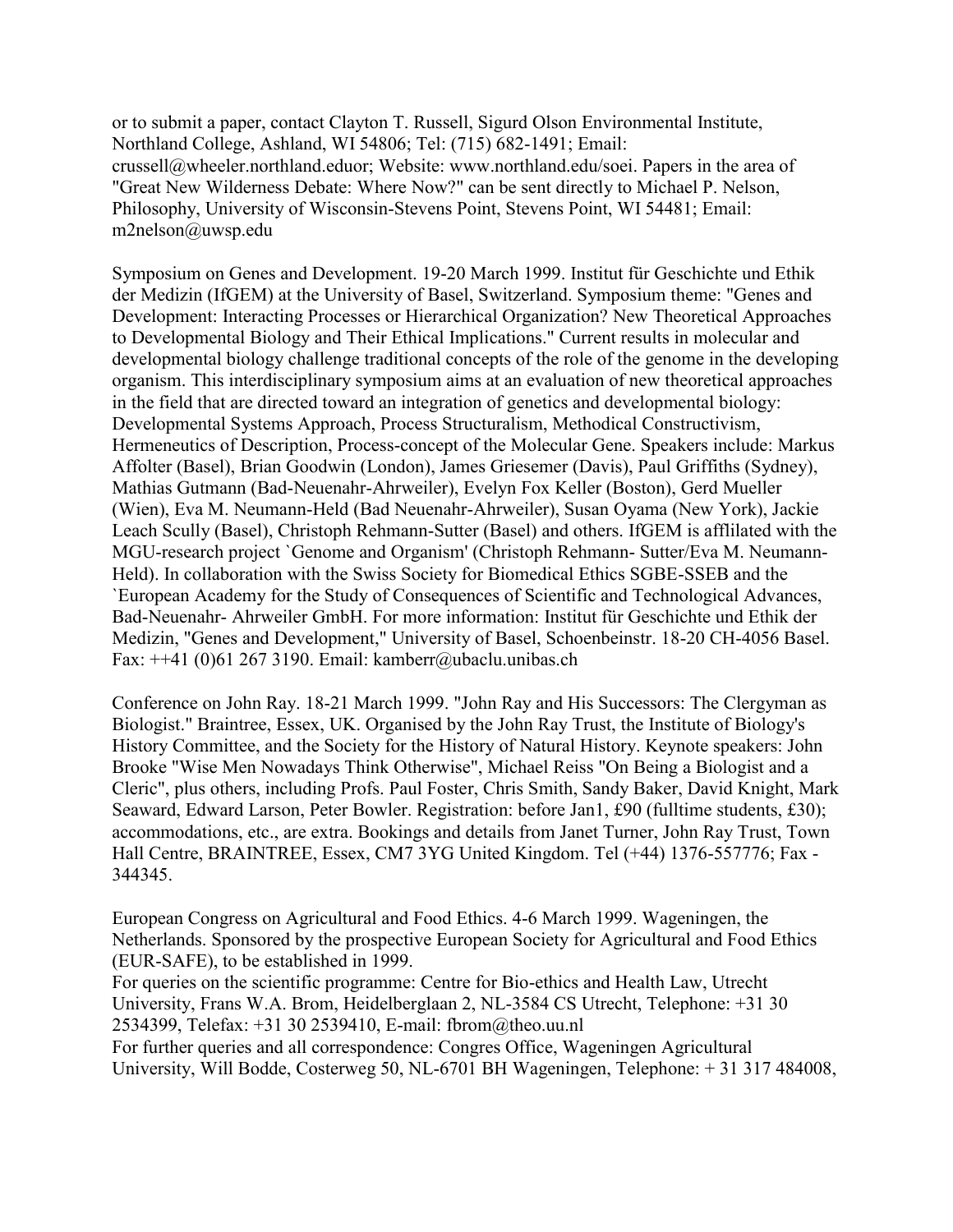Telefax:  $+31317485309$ , E-mail: will.bodde@alg.vl.wau.nl, , Internet-site: www.theo.uu.nl/eur-safe

CALL FOR PAPERS. The Society for Applied Philosophy, Annual Conference, in Conjunction with ISEE. 27-29 June 1999. Mansfield College, Oxford University, UK. Theme: "Moral and Political Reasoning in Environmental Practice."

The aim of the conference is to explore ethical and political issues raised by environmental practices ranging from activism to government regulation. It will include discussion of the values implicit in environmental practices, and of the ethical justifications for and criticisms of schemes of justice and rights in relation to environmental issues.

The conference will be organized around three main themes, and contributions are invited on any of the following topics: 1. Politics vs. Philosophy: Environmental philosophy and environmental practice. The political framework of environmental theory. Political Ecology and Political Philosophy. Community values and environmental problems. 2. Justice, Non-Humans & Future Generations: Environmental Justice. Schemes of Justice and Future Generations. Overlapping concerns between humans and non-humans. Environmental Racism. 3. Arguing From Cases: Generalizing from examples. Top-down vs. Bottom-up theorizing. Theorizing for/with grassroots activism. Motivating green morality. Problems with meta-ethics in environmental philosophy. Specific case studies of any of the topics mentioned above.

Keynote speakers for the conference will be Michael Freeden (Oxford University) and Henry Shue (Hutchinson Professor, Program on Ethics & Public Life, Cornell University).

Conference Program Advisors are Avner de-Shalit (Department of Political Science, Hebrew University of Jerusalem) and Andrew Light (Departments of Philosophy and Environmental Studies, State University of New York, Binghamton).

Offers of papers (not exceeding 30 minutes presentation time) are invited under the above headings. Abstracts should be sent to: Prof. Andrew Light, SAP/ISEE Conference, Department of Philosophy, SUNY Binghamton, Binghamton, NY 13902-6000. FAX: 607-777-2734. E-mail: alight@binghamton.edu. The deadline for proposals is 29 November 1998.

The conference fee, inclusive of meals and accommodation, will be in the region of £130, with some subsidised places for the unwaged (including students). Places can be reserved by sending a deposit of £10 (cheques payable to the Society for Applied Philosophy) to the Conference, payable to the Society for Applied Philosophy) to the Conference, Co-ordinator, Adam Hedgecoe, Dept. of Science and Technology Studies, University College London, Gower Street, London WC1E 6BT (tel: 0171 387705 ext.2094).

Conference on Ecosystem Health, 2-4 October 1998, Hamilton, Ontaria CANADA. Sponsored by David Rapport (Journal for Ecosystem Health) and MacMaster University, speakers included Val Plumwood, Laura Westra, Jim Sterba, David Rapport, Victoria Davion, and Micheal Fox.

Workshop of the Wildlands Project, 8-12 October 1998, Estes Park, Colorado USA. Theme: "The Wildlands: Grassroots Rendezvous." Present were environmentalists and activists from Alaska to Costa Rica, from Newfoundland to California, and from most places between. Keynote addresses were given by Michael Soulé, Reed Noss, Dave Foreman, and Jim Estes, and most received standing ovations. Many workshops took place one regional implementation and approaches to re-wilding, as well as specific presentations on restoration, eco-forestry, ecoagriculture, and other topics related to the Wildlands Project. Information about future activities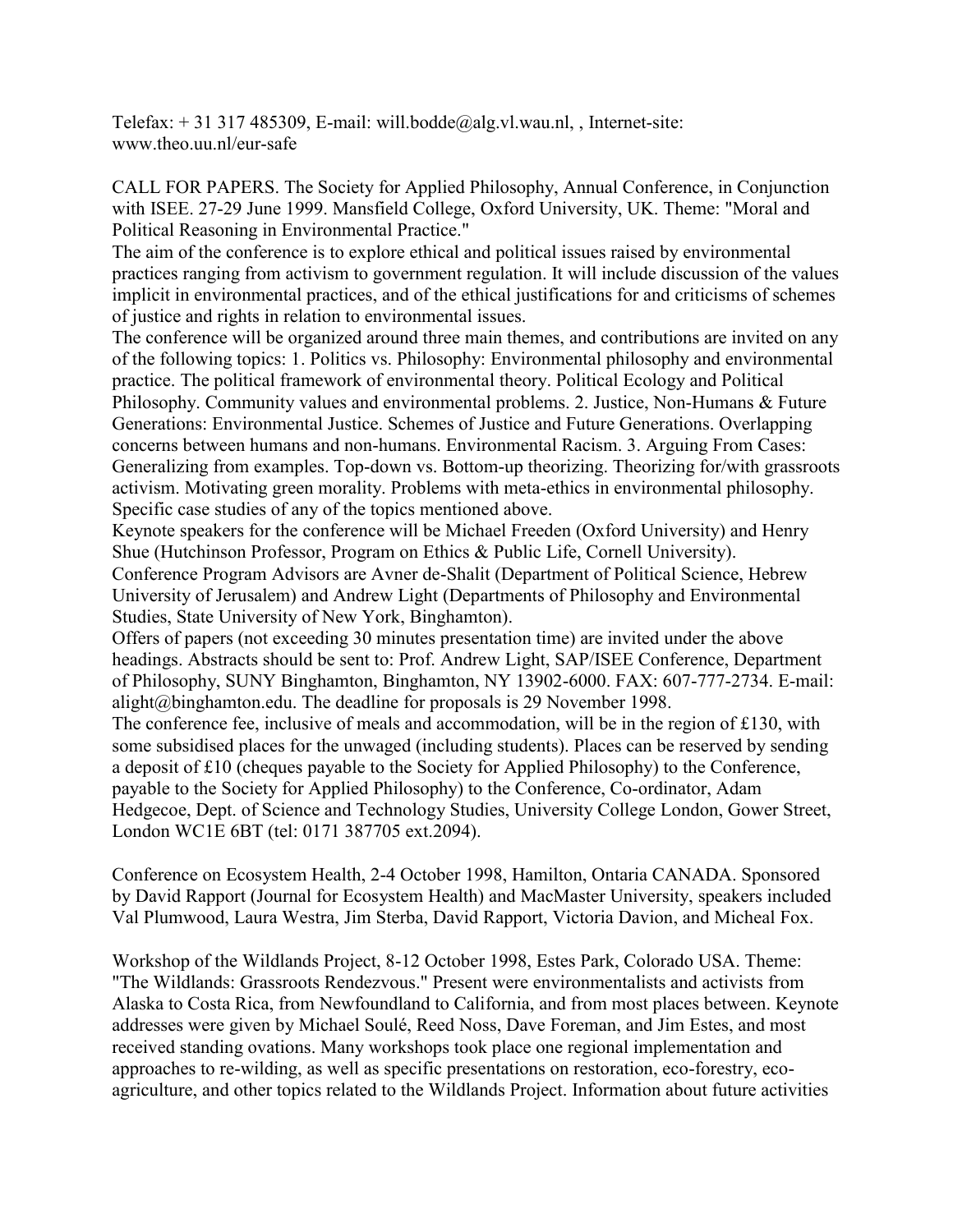can be obtained from the Executive Director, Steve Gatewood, at: 1955 West Grant Road, Suite 148, Tuscon, AZ 85745-1147; tel: (520) 88400857; fax: 884-0875; wildland@earthlink.net. Thumbs up to the organizers from Laura Westra for their support!

Symposium Darwin in Chiloe. The island of Chiloe in the forest region of southern Chile was extensively explored by Charles Darwin during his Beagle Voyage. A Symposium on Darwin will take place in Chiloe, 22-26 November 1998. Ecologists, evolutionary biologists, historians, philosophers from Europe, South- and North-America will discuss three main questions: How has the landscape changed since Darwin's visit to Chiloe? How have evolutionary theories and philosophy of science changed? What insights can this historical examination provide for current conservation efforts in the temperate forests of southern South America? The program and participants are posted at:

http://www.eeb.uconn.edu/chiloe/Darwin.htm

For more information, contact: Eric Rivera at darwin@codon.ciencias.uchile.cl (Institute of Ecological Research-Universidad de Chile) or Ricardo Rozzi at rmr96002@uconnvm.uconn.edu (Institute of Ecological Research-University of Connecticut).

CALL FOR PAPERS. The Bucknell Review, a biannual, multidisciplinary journal, invites critical or creative essays for a special issue on feminist literary ecocriticism (contracted to appear in the year 2000). Deadline: 15 January 1999. Earlier submissions are encouraged. For suggestions of topics, style guidelines, and so on, contact: Glynis Carr, Department of English, Bucknell University, Lewisburg, PA 17837, Tel: 717-524-3118, Email: gcarr@bucknell.edu

CALL FOR PAPERS: American Philosophical Association, ISEE Group Sessions. The annual deadlines for paper submissions for the ISEE sessions regularly held at the three divisional meetings of the American Philosophical Association are:

--Eastern Division: February 1st

--Central Division: September 1st

--Pacific Division: September 1st

For specific dates and locations, see "Events" (below).

--Submit Eastern Division proposals to Kristin Shrader-Frechette (ISEE Vice President-President Elect), Department of Philosophy, University of Notre Dame, Notre Dame, IN 46556; Tel 219- 631-5000 (Campus), 219-631-7579 (Philosophy Dept.); Fax 219-631-8209 (Philosophy Dept. Fax); Email: Kristin.Shrader-Frechette.1@nd.edu

--Submit Central Division proposals to Laura Westra (ISEE Secretary), Dept of Philosophy, University of Windsor, Windsor Ontario N9B 3P4 CANADA; Tel: 519-253-4232; Fax: 519-973- 7050.

--Submit Pacific Division proposals to Ernest Partridge (ISEE Treasurer), P.O. Box 9045, Cedar Pines Park, CA 92322 USA. Tel: 909-338-6173. Fax: 909-338-7072. Email: gadfly@igc.org

CALL FOR PAPERS. "Wilderness Science in a Time of Change." University of Montana, Missoula, 23-27 May 1999. Possible topics include wilderness values, policy, ethics, and science, changing societal definitions of wilderness, wilderness management. Contact: Natural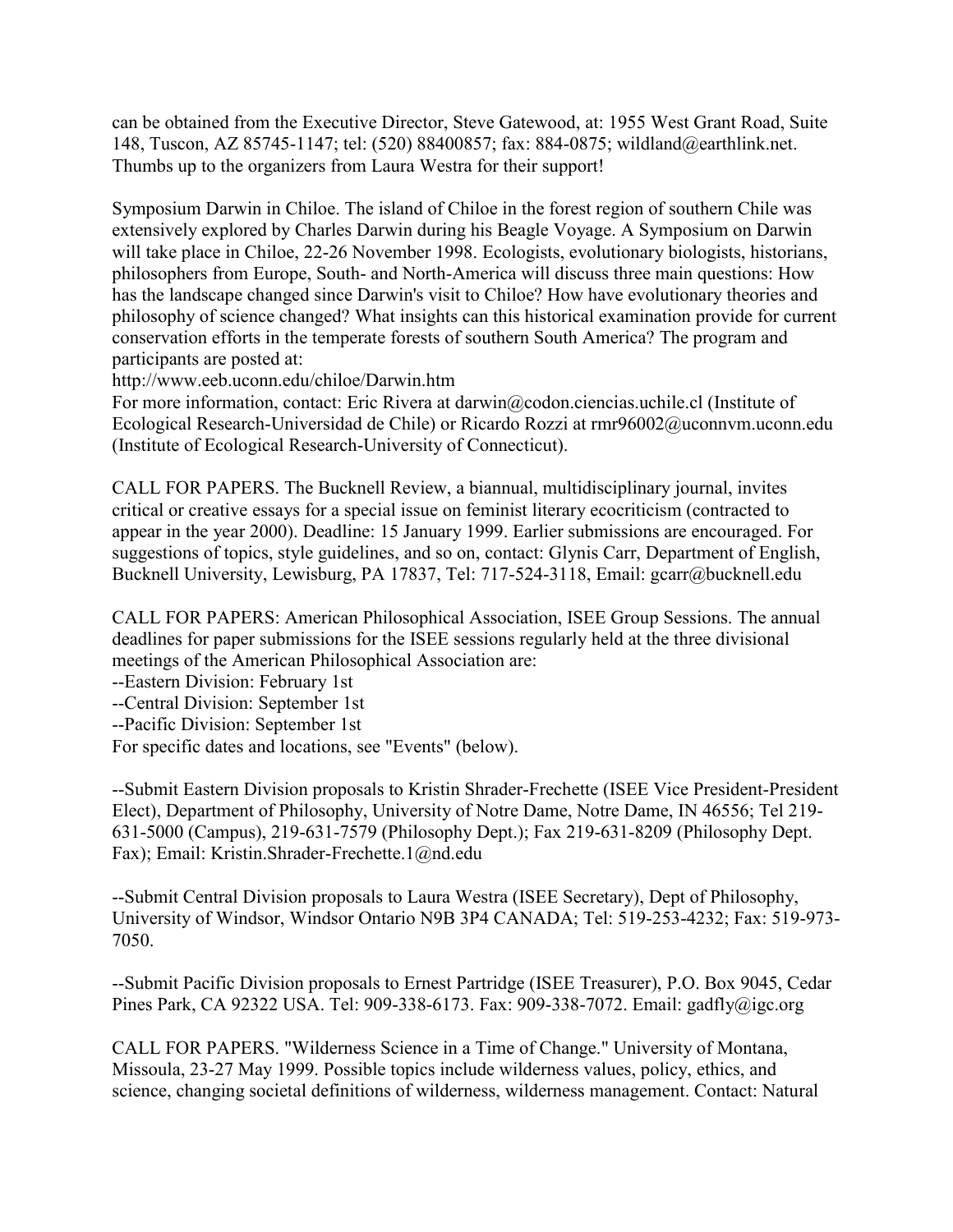Resource Management Division, Center for Continuing Education, University of Montana, Missoula, MT 59812. 406/243-4623. 888/254-2544 Email: ckelly@selway.umt.edu. www.wilderness.net

# **ISSUES**

Baca Ranch Purchase? Biggest in a quarter century. The U.S. Forest Service and the U.S. Congress have moved closer to buying 95,000 acres of land in New Mexico, a ranch so emblematic of the U.S. West that it has served as a backdrop for Marlboro and Stetson hat ads. It is also the largest such tract of land near major cities, in this case Albuquerque and Santa Fe. The ranch is surrounded by Santa Fe National Forest. The ranch has 7,000 elk and 3,000 cows. Story Brooke, James, "U.S. Hopes to Buy Picture-Perfect Slice of the West," New York Times, August 25, 1998, A1, A14.

Poisoning three species of trout to assist an endangered trout. In order to provide habitat for West slope cutthroat trout, the Gallatin National Forest in Montana plans to remove brook, rainbow, and Yellowstone cutthroat trout from Cherry Lake in the Lee Metcalf Wilderness by poisoning the lake and its tributaries. The West slope cutthroats are candidates for listing under the Endangered Species Act. Because a waterfall kept any fish from reaching upstream on their own, the drainage was barren of trout until people introduced the fish earlier this century. Thus none of these species of fish are "native to this habitat," though one might argue that 50 to 80 years is sufficient for the introduced fish to become "naturalized." Ironically, about 100 miles away, National Park Service officials are trying to protect the Yellowstone cutthroat by killing Midwestern lake trout, a species that was introduced into Yellowstone Lake. See Scott McMillion, "Cherry Creek Poisoning Plan OK'd," Bozeman Daily Chronicle (7/24/98): 3.

Norway fights flight to cities with rural highway projects. In an effort to keep people living in its rugged rural areas, Norway is building tunnels to some of the world's most remote locations. Recent additions to Norway's nearly 3,000 miles of tunnels include the deepest tunnel in the world (870 feet below sea level), which connects an island of 4,000 people to the mainland, and the longest tunnel in the world (15.2 miles), which links two towns with populations of 2,000 each. Many Norwegians see themselves as "pastoral dwellers" and "self-sufficient rustics," and desire to preserve their traditional settlement patterns. In addition to building rural infrastructure, the country provides incentives for rural living in the forms of unconditional per-inhabitant grants to local governments, tax exemptions for local businesses, increased child benefits payments, and funds to assist start-up enterprises. See Warren Hoge, "Norway's Awesome Nature, Awesomely Overcome," New York Times (8/28/98): A4.

Arson at Vail Ski Resort aimed at protecting lynx habitat. The "Earth Liberation Front" (ELF) has claimed responsibility for burning several buildings and chair ski lifts at the 11,000-foot level of Vail Mountain, Colorado USA, causing \$12 million in damage. Environmentalists and many residents of Eagle County, where Vail is located, have opposed the resort's planned 885 acre expansion into mountainous back country that is potential habitat in which to restore lynx. An ELF email message to news organizations states: "Putting profits ahead of Colorado's wildlife will not be tolerated. This action is just a warning. We will be back if this greedy corporation continues to trespass into wild and unroaded areas." The environmental activist in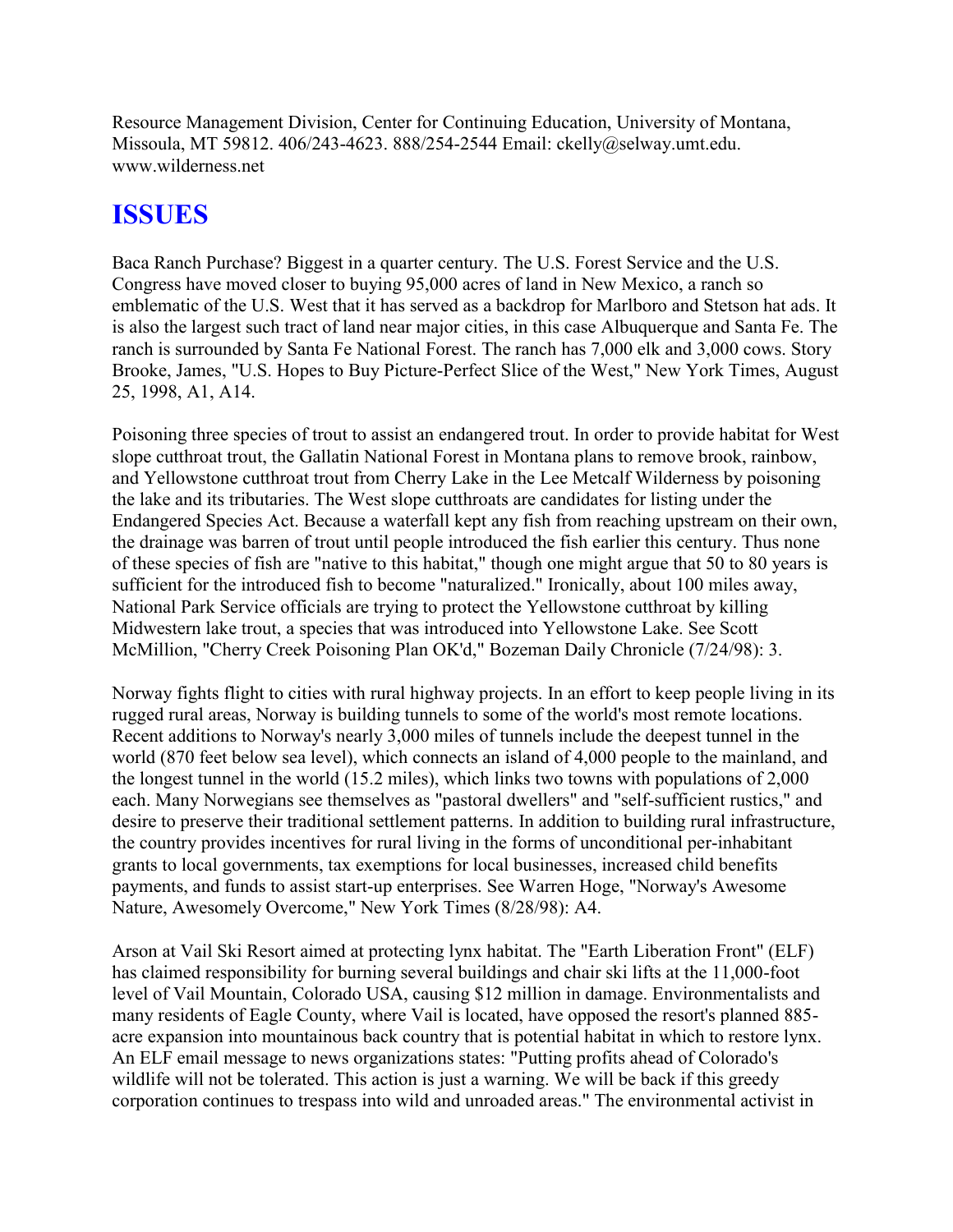Portland, Oregon, who sent out the communique for ELF, said: "As long as it doesn't harm humans lives, we approve."

In response, arch anti-environmentalist Ron Arnold of the Center for the Defense of Free Enterprise declared: "They've stepped over a line they've never crossed before. Now they no longer care what the public thinks." Newspapers are suggesting that such acts of "environmental terrorism" are increasing, citing the destruction of fences, burned livestock buildings, tree spiking to prevent logging, and acts by the Animal Liberation Front that include freeing animals from fur farms. See David Johnston, "Vail Fires Were Probably Arson, U.S. Agents Say," New York Times (10/23/98): A16, and Associated Press, "Vail Arsons Signal Eco-terrorism Trend," The Charleston Post and Courier (10/23/98): A3.

Corporate Wealth vs. National Incomes. The following data illuminate the current concentration of economic capital and power in multinational corporations. The figures (in millions of US dollars) compare the annual income of an entire country and a multinational coorporation. Country: Chile \$ 51.957 Coorporation: Philip Morris \$ 53.776 Country: Pakistan \$ 52.011 Coorporation: Chrysler \$ 52.224 Country: Hungary \$ 41.374 Coorporation: Nestle \$ 41.626 Country: Greece \$ 77.721 Coorporation: Wal-Mart \$ 83.413 Story in the Sierra: The Magazine of the Sierra Club, May/June 1998, p. 17. (Thanks to Ricardo Ricci for this item.)

# **RECENT ARTICLES AND BOOKS**

Reminder: Environmental Ethics, Environmental Values, and the Journal of Agricultural and Environmental Ethics are not indexed here, but are included in the annual update on disk and on the website.

--Rehmann-Sutter, Christoph; Vatter, Adrian; Seiler, Hansjörg. Partizipative Risikopolitik. Opladen/Wiesbaden: Westdeutscher Verlag, 1998. 366 pp. DM 58. ISBN 3-531-13222-9. In German. This book contains the results from an interdisciplinary research project on technicoecological risks, their implications for political and ethical thinking, and the need to develop new democratic political institutions. The project was based at the University of Basel in Switzerland. Several models for a democratic management of technico-ecological risks are screened and evaluated. An adapted form of mediation seems to fit best the given environmental requirements. A thorough analysis of the ethical problem of imposing risks intends to show the biggest hindrances for participative politics and to describe the positive effects for the political culture. Included perspectives are ethics, political science, and jurisprudence. Existing experiences are combined into a detailed new practical concept that should be implementable.

--Rehmann-Sutter, Christoph. "Involving Others: Towards an Ethical Concept of Risk." Risk: Health, Safety & Environment 9 (1998): 119-36. Criticizes the economic concept of risk that is widely used as the standard model in risk assessment literature, and develops an outline for an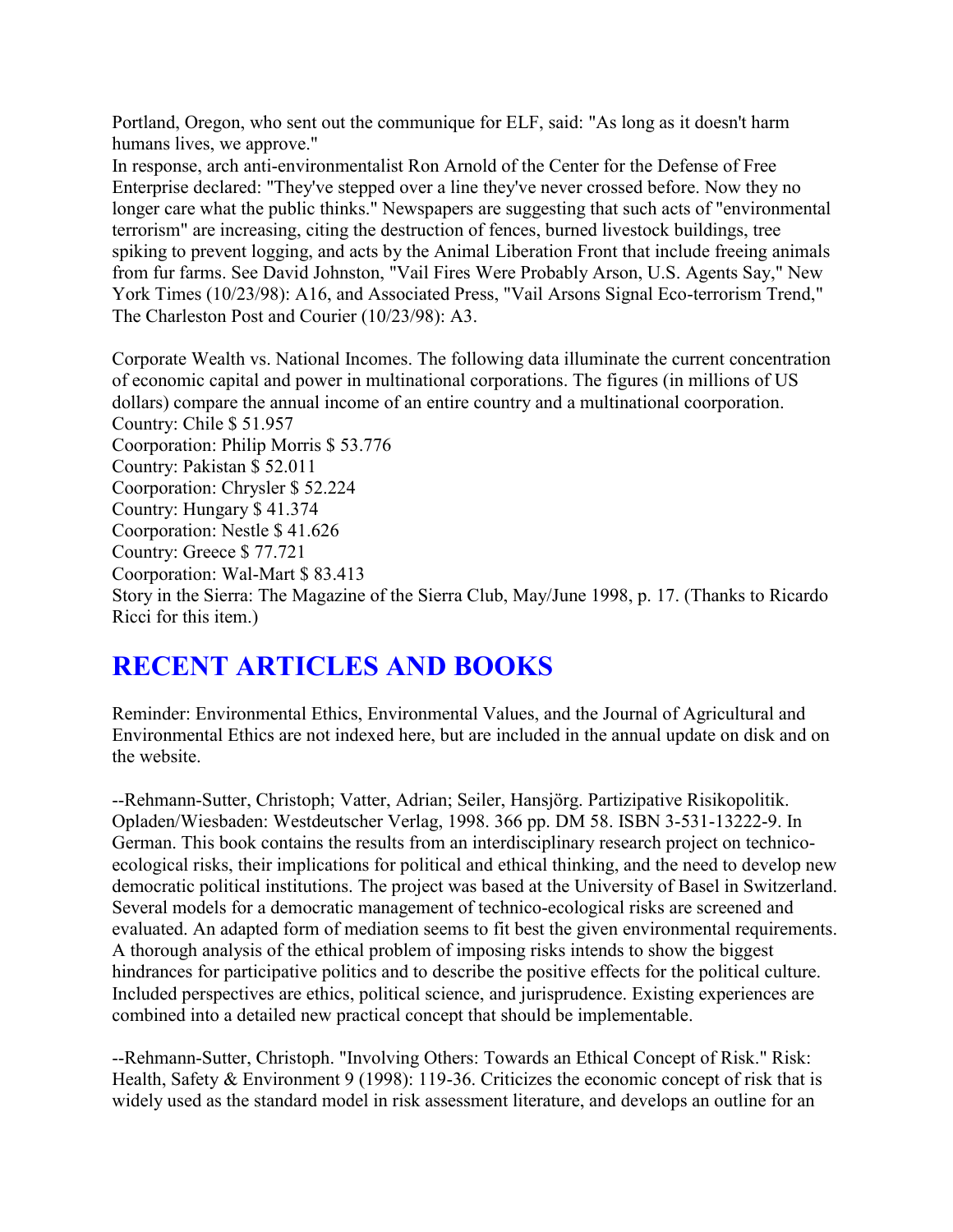ethical concept of risk based on jurisprudential discussions on causation. Combines risk assessment procedures with the perspective of an ethic of care.

--Orton, David. "Industrial Forestry and a Critique of Natural Resource Management." Green Web Bulletin #66. Available to activists by contacting the Green Web. About 4,500 words (28) kb) long, it is based on a lecture by David Orton to students at Mount Allison University in Nebraska (USA) in early November 1998 for a course called "Natural Resource Management." The lecture, given from a left biocentric deep ecology perspective, used philosophical and practical examples situated in a Maritimes and larger context. Included are: a critique of "resourcism," which treats nature as an object to commodify for human and corporate use; descriptions of forestry conflicts like Nova Nada, the Christmas Mountains, and Clayoquot Sound; discussion of the human-centered language of industrial capitalist forestry; criticism of Elizabeth May's recent forestry book At The Cutting Edge; and an analysis of the industrial forestry situation, how it is getting worse and why, and the need to get involved. Contact Helga Hoffmann at the Green Web: greenweb@fox.nstn.ca

--DesJardins, Joseph, ed., Environmental Ethics: Concepts, Policy, Theory. Mountain View, CA: Mayfield Publishing Co., 1999. 620 pages. \$ 42.00 paper. A sizeable anthology that covers the field, and the latest entry into a market with now over two dozen anthologies. This one features many case studies. Sections (Chapters): 1. Philosophical Ethics and Environmental Public Policy. 2. The Environment in Western Thought. 3. Is There an Environmental Crisis? 4. Economics and Environmental Policy. 5. Aesthetics and Spiritual Values. 6. Extensionism and Anthropocentrism. 7. Holism: Ecology and Ethics. 8. Pollution. 9. Ethics and Animals. 10. Ethics and Land. 11. Wilderness Preservation. 12. Growth and Development. 13. Environmental Justice. 14. International Relations and the Environment. 15. Deep Ecology, Social Ecology, and Ecofeminism. 16. Political Theory and the Environment. 17. Multicultural Perspectives on the Environment. 18. Environmental Pragmatism. Should prove a solid contendor against comparable such popular anthologies as Botzler and Armstrong, Environmental Ethics: Divergence and Convergence and Pojman, Environmental Ethics: Readings in Theory and Application. DesJardins is in philosophy at College of St. Benedict, Saint Joseph, MN. (A list of anthologies in environmental ethics can be found on the ISEE website bibliography under "Anthologies." A list of systematic works can be found under "Systematic works.")

--Varner, Gary, In Nature's Interests? Interests, Animal Rights, and Environmental Ethics. New York: Oxford University Press, 1998. 154 pages. \$ 39.95. Varner characterizes "two dogmas of environmental ethics": the assumptions that animal rights philosophies and anthropocentric views are each antithetical to sound environmental policy. Beginning from the view that all and only entities with interests have moral standing, Varner defends a biocentric individualist stance with affinities to both animal rights and anthropocentric views. He argues that every living organism has interests which ought, other things being equal, to be protected, but that some interests take priority over others. In particular, he defends a sentientist principle giving priority to the lives of animals with conscious desires and an anthropocentric principle giving priority to certain very inclusive interests which only humans have. He then shows that these principles are not only consistent with, but provide significant support for, the goals on the environmentalist agenda. Along the way, Varner surveys problems facing attempts to develop a holistic environmental ethic, provides a careful analysis of the notion of desire and its scope in the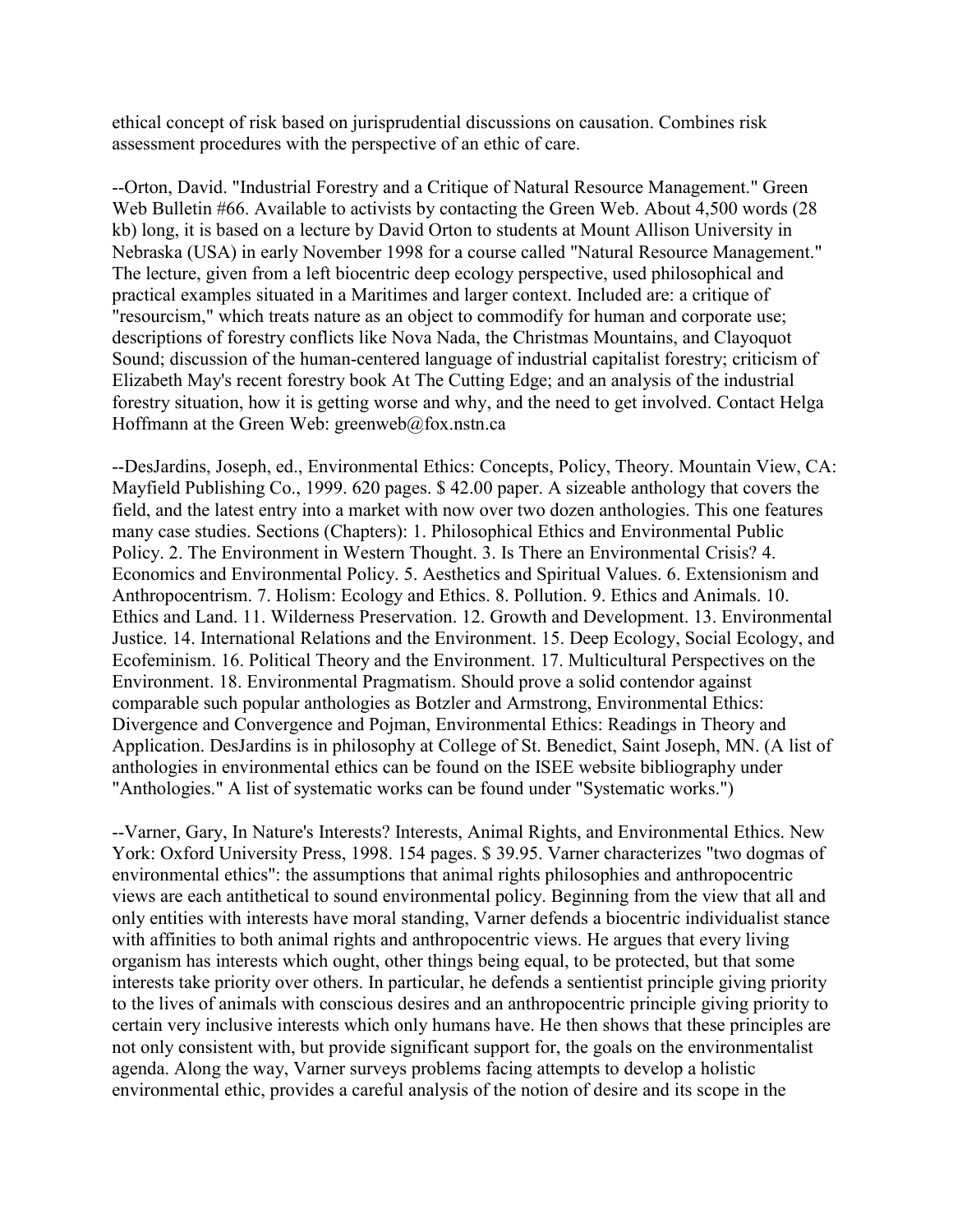animal kingdom, and improves upon available arguments for the claim that nonconscious organisms possess morally significant interests.

--Weston, Anthony, ed., An Invitation to Environmental Philosophy. New York: Oxford University Press, 1999. \$14.95. Five original essays by prominent philosophers in environmental ethics--David Abram, Jim Cheney, Val Plumwood, Holmes Rolston III, and Anthony Weston- together with an introduction and an epilogue and resource guide by Weston. The book aims to "animate the basic questions, tell compelling stories, and offer a range of philosophical responses as complementary--not antagonistic--exploratory strategies vital to this growing topic." Intended for use as a text in upper-level environmental philosophy as well as ethics courses, alternative to the heavy academic anthologies now available, and also as a somewhat different model of environmental philosophy itself, meant for those "looking for new and more inclusive ways to approach and practice [it]". Abram's essay is "A More Than Human World"; Weston's "Is It Too Late?"; Plumwood's "Paths Beyond Human-Centeredness: Lessons from Liberation Struggles"; Rolston's "Ethics on the Home Planet"; and Cheney's "The Journey Home". Weston teaches philosophy at Elon College, North Carolina.

--Palmer, Clare, Environmental Ethics and Process Thinking. Oxford: Clarendon Press, Oxford University Press, 1998. 243 pages. Palmer challenges the view that process thinking offers an unambiguously positive contribution to the philosophical debate on environmental ethics. She explores the approaches to ethics which may be drawn out of the work of process thinkers such as A. N. Whitehead and Charles Hartshorne, raising questions about the implications of such approaches for justice and individual integrity. She compares the ethics of process thinking with a variety of other approaches to environmental ethics, concluding that these raise a number of difficulties relating to process thinking about the environment. Although she does offer some reformations of process thinking in an attempt to address such difficulties, she suggests that a question mark remains over what process thinking can contribute to environmental ethics. Palmer is in Religious Studies at the University of Stirling, Scotland.

--Palmer, Clare, Environmental Ethics. Santa Barbara, California: ABC-CLIO, 1997 (P. O. Box 1911, Santa Barbara, CA 93116-1911). 192 pages. Hardback only, \$ 45.00, includes shipping. One of a series of reference books on Contemporary Ethical Issues (also including International Ethics, Journalism Ethics, and Business Ethics). This book provides an introduction to environmental ethics and is intended to assist those newly exploring the field--for instance upper high school or university students. The book contains sections:

--What is Environmental Ethics? (a one-chapter useful introduction to the field)

--Chronology (1650, Descartes, to 1996, founding of the most recent journal in the field, Ethics and the Environment)

--Biographical Sketches (historically important figures, such as John Muir; contemporary contributors, such as J. Baird Callicott)

--Major Issues in Environmental Ethics (such as, agriculture, deforestation, genetic engineering, population, tourism, wilderness). An A-Z section.

--Environmental Ethics and Environmental Law

--Codes of Practice in Environmental Ethics (such as Volkswagen's Environmental Policy, IBM Corporate Environmental Policy)

--Annotated Directory of Organizations with an interest in environmental ethics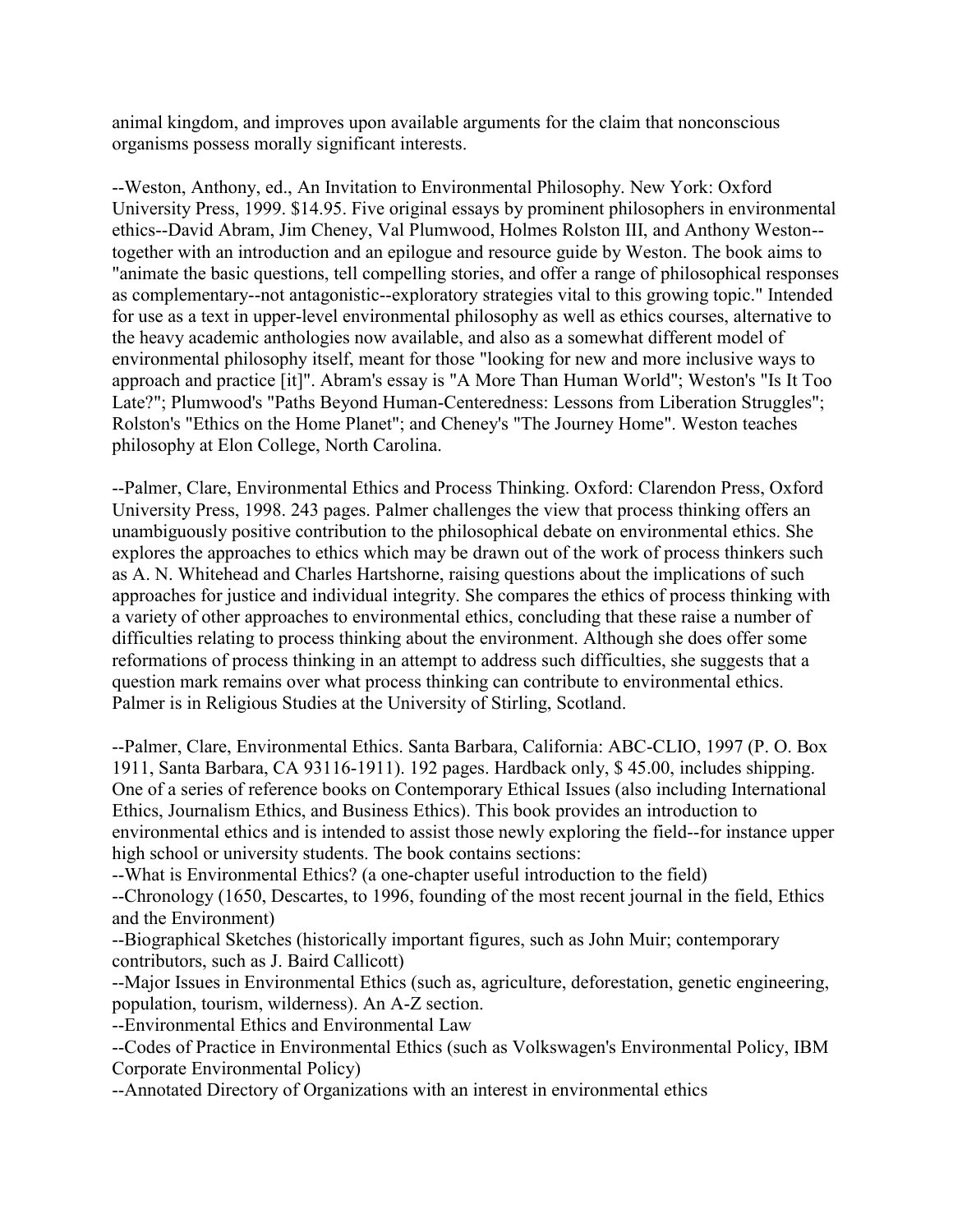--Selected Print Resources, extended bibliography

--Selected Media and Non-print Resources, including videos, CD-Roms and internet sites). Excellent resource. Don't miss this one. Palmer is in the Department of Religious Studies, University of Stirling, Scotland.

--Brennan, Andrew, "Environmental Ethics," in Craig, Edward, ed., Routledge Encyclopedia of Philosophy, 10 vols. (London: Routledge, 1998), in vol. 3, pages 333-336. Also available on CD. This competent article introducing the field in this major, ten-volume encyclopedia, effectively replacing the old five-volume Edwards Encyclopedia of Philosophy is a welcome addition to the literature, and recognizes that environmental ethics has become an established discipline within philosophy. Brennan is in philosophy at the University of Western Australia, Perth. (The set is expensive, about £2,000 with the CD, so your college and university librarians may need some encouragement to purchase it.)

--Dallmeyer, Dorinda, and Ike, Albert, eds. Environmental Ethics and the Global Marketplace. Athens, GA: University of Georgia Press, 1998. 184 pp. Ike is chair of the Environmental Ethics Certifical Program at the University of Georgia and Associate Vice President for Service and Outreach. Dallmeyer is research director of the Dean Rusk Center for International and Comparative Law, University of Georgia, School of Law. Contents include: Forward: Andrew Young

--Ferré, Frederick, "Where Are We Going? A Statement of the Problem," pp. 1-6.

--Meyer, Judith, "The Changing State of the Global Environment," pp. 7-15.

--Hargrove, Eugene, "Taking Environmental Ethics Seriously: The Challenge Before Us," pp. 16-30.

--Sagoff, Mark, "Is the Economy Too Big for the Environment?", pp. 31-61.

--Bol, Jan Willem, "Challenging Business Education: The Environment, Ethics, and...?", pp. 62- 74.

--Trzyna, Thaddeus C., "Sustainable Development: Linking Values and Policy," pp. 75-84. --Kriesel, Warren, and Centner, Terence J., "Environmental Justice: Establishing Evidence of Discrimination," pp. 85-97.

McKinney, William J., "On the Value of Thought Experiments in the Industrial Marketplace," pp. 98-113.

--Oksanen, Markku, "Environmental Ethics and Concepts of Private Ownership," pp. 114-139. --Skrbina, David, "The Ethics of Free Trade," pp. 140-152.

--Daigle, Doug, "Globalization of the Timber Trade," pp. 153-164.

--Ike, Albert, and Dallmeyer, Dorinda G., "Where Do We Go from Here?", pp. 165-168.

--Kelley, Michael, ed., Encyclopedia of Aesthetics. New York: Oxford University Press, 1998. 3 volumes. Contains:

--Berleant, Arnold, "Environmental Aesthetics," vol. 2, pp.. 114-120.

--Carlson, Allen C., "Contemporary Thought [Nature]" (How experience and concepts of nature are understood in contemporary aesthetics).

--Carlson, Allen C., "Landscape Assessment," vol. 3, pp. 102-105.

--Foster, Cheryl, "Nature and Artistic Creation," vol. 3, pp. 338-340.

--Rolston, Holmes, III, "Landscape from Eighteenth Century to the Present," vol. 3, pp. 93-99.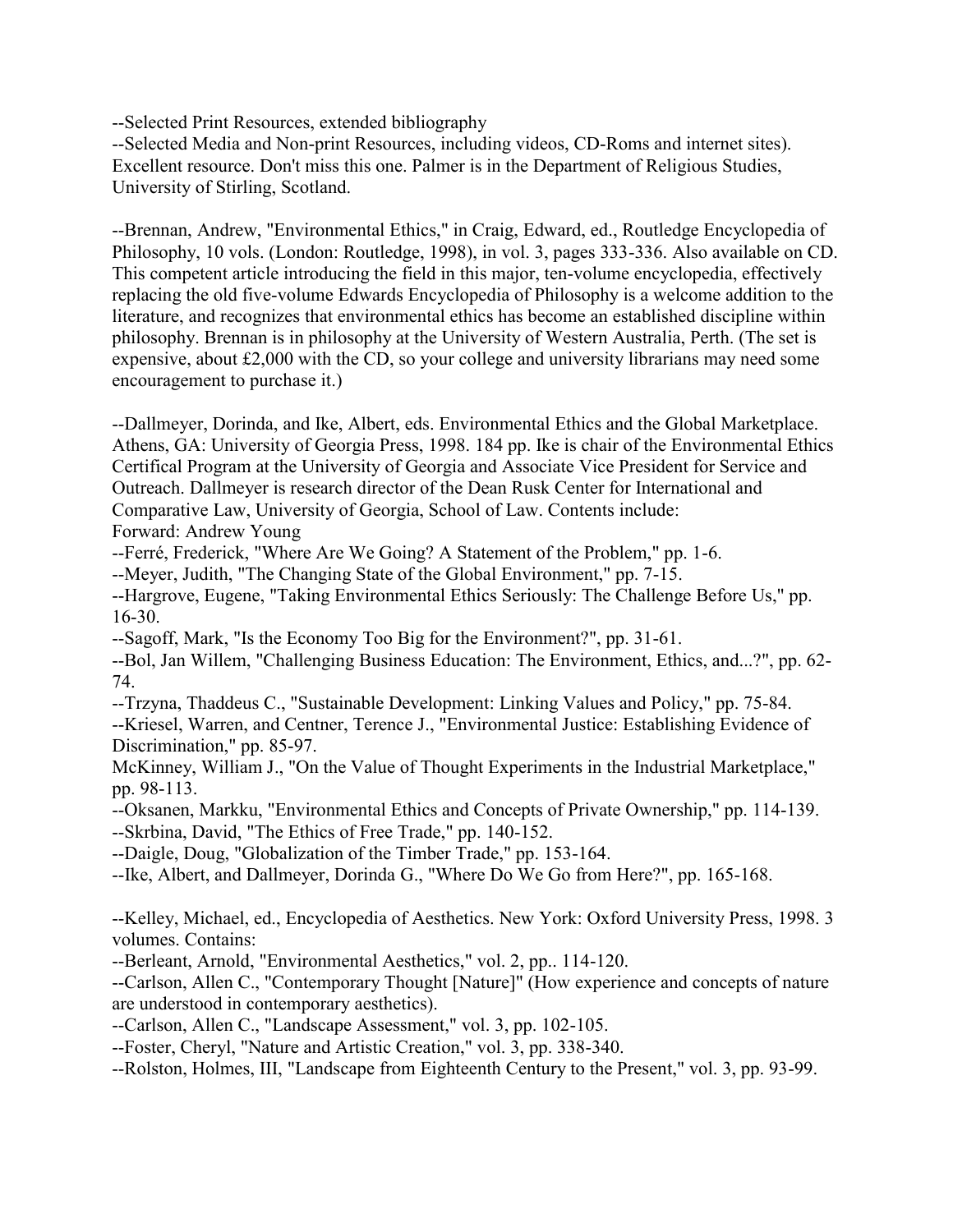--Saito, Yuriko, "Japanese Aesthetic Appreciation of Nature," vol. 3, pp. 343-346. --Seel, Martin, "Aesthetics of Nature and Ethics," vol. 3, pp. 341-343.

--Primack, Richard B., Essentials of Conservation Biology, 2nd ed. Sunderland, MA: Sinauer Associates, Publishers, 1998. Second edition of a popular text. Contains: "A Statement of Ethical Principles," pp. 19-21, with one of the principles: "Biological diversity has intrinsic value." "Species possess value regardless of their economic, scientific, or aesthetic value to human society. This value is conferred not only by their evolutionary history and unique ecological role, but also by their very existence." "Ethical Values: A Duty to Protect Biological Diversity," pp. 125-130. "Each species has a right to exist." "Each species has value for its own sake--an intrinsic value unrelated to human needs or desires." Primack is in biology at Boston University.

--Kennedy, Robert F., Jr., "Why It Matters: How Wilderness Has Defined Our National Character," Sports Afield, August 1998, p. 65. One page article of interest mostly because of who Kennedy is.

--Kerasote, Ted, "What We Talk About When We Talk About Wilderness," Sports Afield, August 1998, pp. 68-73. "The essential ingredient is big, dangerous animals that can kill you." Well, that's the talk of the macho types anyway; ecofeminists might talk about something else. The macho talk at least sells outdoor sports magazines.

--Webb, Stephen H., On God and Dogs: A Christian Theology of Compassion for Animals. New York: Oxford University Press, 1998. \$ 30.00. A Christian perspective on responsibilities to animals, the relationships between humans and their pets, particularly dogs. The relationship can and should inform broader opinions about animal welfare and moral obligations to all animals.

--Miroiu, Adrian, "Global Warming and Moral Theorizing," Theoria: Revista de Teoria, Historia y Fundamentos de la Ciencia (San Sebastian, Spain) 11(no. 27, 1996):61-81. ISSN 0495-4548. In English. "The aim of my paper is to explore in some detail some epistemological issues concerning moral theorizing on global warming. First, I consider the issue of the structure of the theoretical approach in a field of inquiry requiring normative assessments. How do theoretical principles work here? What is to be regarded as a normative evidence for such a theory? Second, the criteria to determine which part, if any, of the theory gets normatively constrained, and which does not, are discussed. Third, I focus on the procedures to reach an equilibrium between such a theory and its evidence and to reach it, changes might be required on the normative side of the theory rather than on its non-normative side." Miroiu is in the faculty of philosophy, University of Bucharest, Romania.

--Binswanger, Hans Christoph, "The Challenge of Faust," Science 281(31 July 1998):640-641. "Human progress entails curbing nature ... [this may have] unforeseen consequences because nature reacts according to its own laws, which humans can never entirely predict. ... Perhaps Faust, or modern man, may never ... achieve a moment so lovely that he would want to hold on to it forever. But if we strive to develop a more respectful relationship with nature, we may very well come closer to creating just such a moment." Binswanger is emeritus in economics, University of St. Gallen, Switzerland.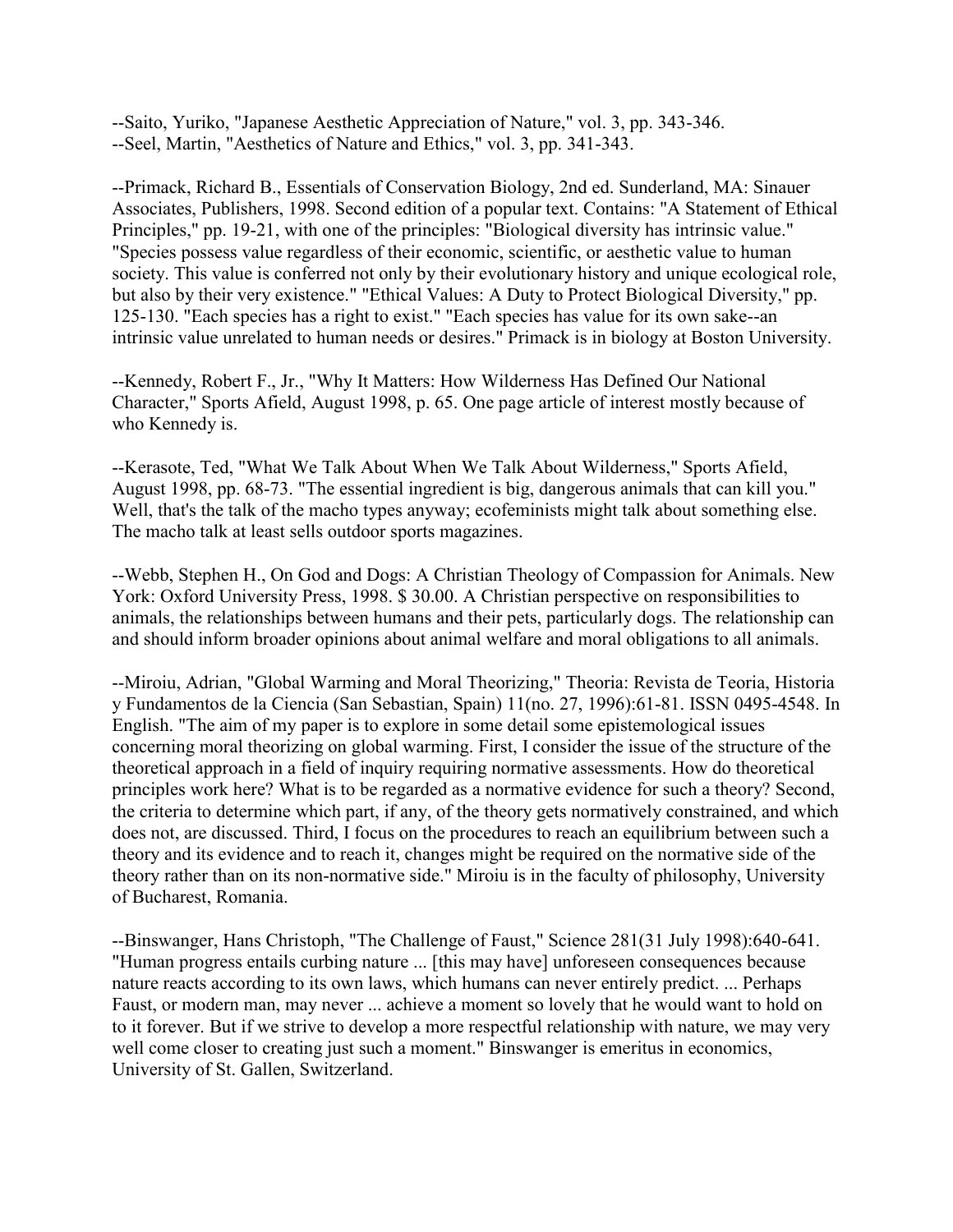--Küng, Hans, and Schmidt, eds., A Global Ethic and Global Responsibilities: Two Declarations. London: SCM Press, 1998. 1998 is the fiftieth anniversary of the UN Universal Declaration of Human Rights, here reprinted, but the authors contend that this needs to be supplemented by the Universal Declaration of Human Responsibilities, here printed, with discussion. Küng, a Roman Catholic theologian, is president of the Global Ethic Foundation. Schmidt is a former Chancellor of the Federal Republic of Germany.

--Linzey, Andrew, Animal Rites: Liturgies of Animal Care. London: SCM Press, 1998. Fourteen new liturgies that are animal-friendly and animal-inclusive, affirming other sentient beings as cocreatures with humans. Linzey is on the faculty at Mansfield College, Oxford.

--Bayet, Fabienne, "Overturning the Doctrine: Indigenous People and Wilderness--Being Aboriginal in the Environmental Movement." Social Alternatives 13(no. 2, July, 1994):27-32. There is no such thing as wilderness in Australia and has not been for millennia. "The whole of Australia is an Aboriginal artefact" (p. 28). "`Wilderness', in this [European] perspective, denotes land which is wild, uninhabited, or inhabited only by wild animals. Such conceptions of wilderness and conservation are yet another form of paternalism and dispossession if they continue conceptually to remove Aboriginal people from the Australian landscape" (p. 27). Bayet is an Australian Aboriginal and in research at the Aboriginal Research Institute, University of South Australia.

--Langton, Marcia, "What Do We Mean by Wilderness? Wilderness and Terra Nullius in Australian Art." The Sydney Papers, (The Sydney Institute) 8(no. 1, 1996):10-31.

--Rose, Deborah Bird, Nourishing Terrains: Australian Aboriginal Views of Landscape and Wilderness. Canberra, ACT: Australian Heritage Commission, 1996. 95 pages. ISBN 0 642 23561 9. Features Aboriginal peoples explanations, stories, poetry, songs, song-poems, reflecting Aboriginal identity and history on the Australian landscape. Were Aboriginals conservationists? Some say no, for there were wasteful practices and extinctions by the Aboriginals. Some say yes, since they had little destructive impact on the land, compared to the Europeans. There is much to learn from Aboriginal people about land management with fire, about the species of the continent, about their interrelationships, about seasonal forces, about how to understand human society as part of living systems, taking humanity seriously without making it the center of creation. Australians are perhaps the most ecologically conscious people in the world, and nowhere else in the world are there greater possibilities for the regeneration of ecosystems, and for the development of a truly coherent relationship between human and ecological rights. Aboriginals and Europeans need to develop a sustainable relation to the land together (pp. 1-5, pp. 83-84). Rose is at the North Australia Research Unit, Australian National University, Canberra.

--Cheater, Mark, "Wolf Spirit Returns to Idaho," National Wildlife 36 (no. 5, August/September 1998):32-41. The Nez Perce Indians bring a spiritual dimension to restore endangered gray wolves to former habitat. The Indians are in charge of a group of wild wolves transplanted to Idaho by the U.S. federal government. Horace Axtell, spiritual leader of the tribe, says, "I told them they're back on their land and gave them a blessing so they'll multiply and become part of this circle of life again."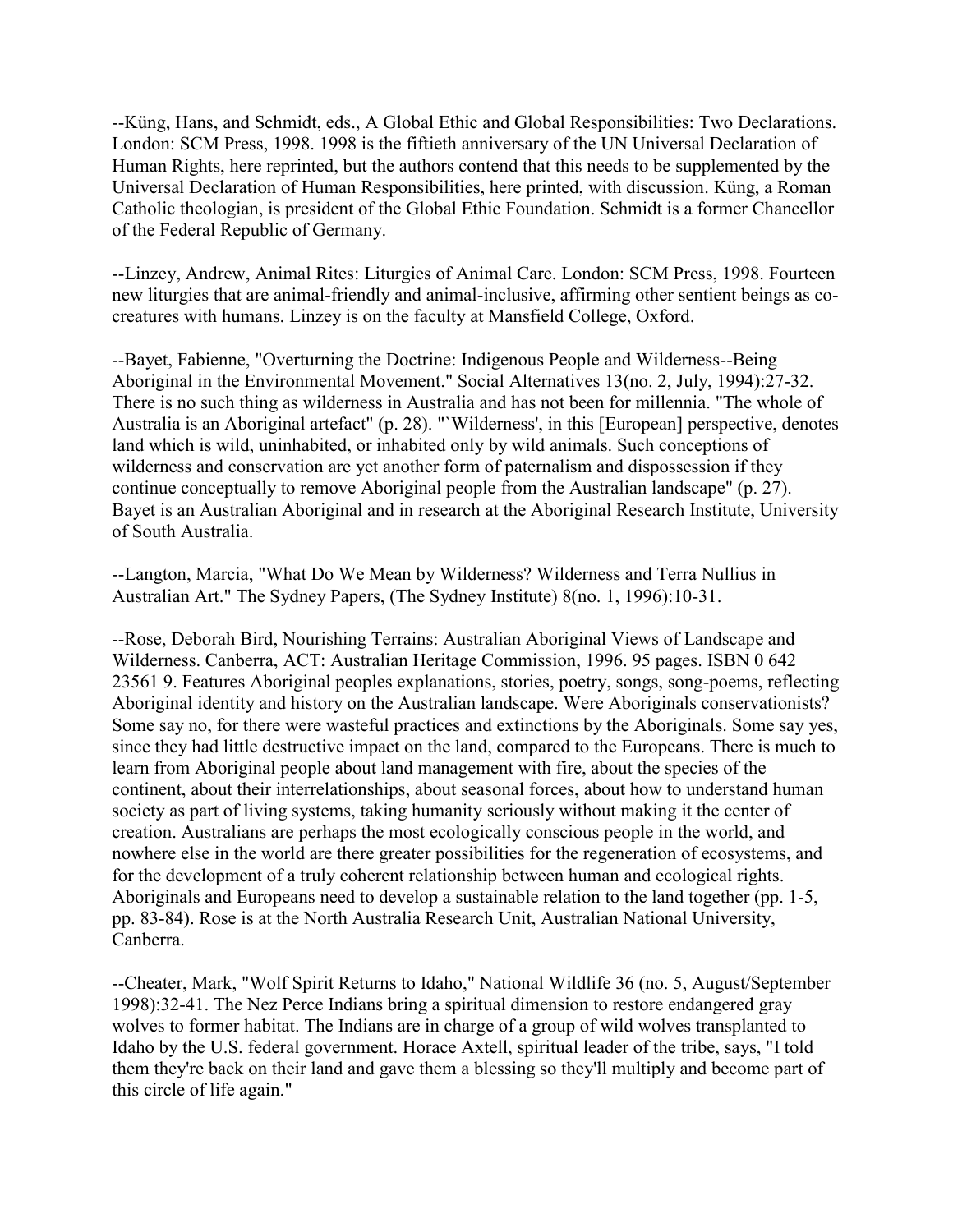--Sepänmaa, Yrjö, ed., Real World Design: The Foundation and Practice of Environmental Aesthetics. Helsinki: University of Helsinki, Lahti Research and Training Centre, 1997. Proceedings, XIII International Congress of Aesthetics, Lahti, Finland, August 1-5, 1995. 134 pages. ISBN 951-45-7646-2. In English and French, one article in German. Short articles. Contains, among many others:

--Park, Ynhui, "The Transfiguration of the World into an Artwork--A Philosophical Foundation of Environmental Aesthetics," pages 13-20.

--Paetzold, Heiz. "How to Fill the Gap Between the Philosophy of Art and the Aesthetics of Nature?", pages 21-25.

--Hepburn, Ronald W., "Aesthetic and Religious: Boundaries, Overlaps, and Intrusions," pages 42-48.

--Eaton, Marcia Muelder, "The Role of Aesthetics in Designing Sustainable Landscapes," pages 51-63.

--Klivar, Miroslav, "Ecological Aesthetics," pages 64-66. And others.

--Arnhart, Larry, Natural Right: The Biological Ethics of Human Nature. Albany, NY: State University of New York Press, 1998. 331 pages. How Darwinian biology supports an Aristotelian view of ethics as rooted in human nature. Defending a conception of "Darwinian natural right" based on the claim that the good is desirable, Arnhart argues that there are at least twenty natural desires that are universal to all human societies because they are based in human biology. The satisfaction of these natural desires constitutes a universal standard for judging social practice as either fulfilling or frustrating human nature, although prudence is required in judging what is best for particular circumstances. The familial bonding of parents and children and the conjugal bonding of men and women illustrates social behavior that conforms to Darwinian natural right. Slavery and psychopathy illustrate social behavior that contradict Darwinian natural right. The natural moral sense does not require religious belief, although such belief can sometimes reinforce the dictates of nature. Arnhart is in political science at Northern Illinois University.

--ORiordan (O'Riordan), Timothy, and Cameron, James, eds. Interpreting the Precautionary Principle. London: Earthscan Publications, Ltd., 1994. 315 pages. O'Riordan is in the School of Environmental Sciences, University of East Anglia, Norwich. Includes: --Bodansky, Daniel, "The Precautionary Principle in US Environmental Law," pages 203-228.

--Sorabji, Richard, Animal Minds and Human Morals. Ithaca, NY: Cornell University Press, 1995. 267 pages. The crisis: the denial of reason to animals. Concepts and perceptual appearance without reason or belief. Memory, preparation and emotion without rational belief. Forms, universals, and abstraction in animals. The shifting concept of reason. Speech, skills, inference and other proofs of reason. Oikeiosis and bonding between rational beings. Did the Greeks have the idea of human or animal rights? Anarchy and contracts between rational beings. Religious sacrifice and meat-eating. Augustine on irrational animals and the Christian tradition. Onedimensionality of ethical theories.

--Alverson, W. S., and Waller, D. M., "Is It Un-Biocentric to Manage?" Wild Earth 2 (no.4, 1992): 9-10.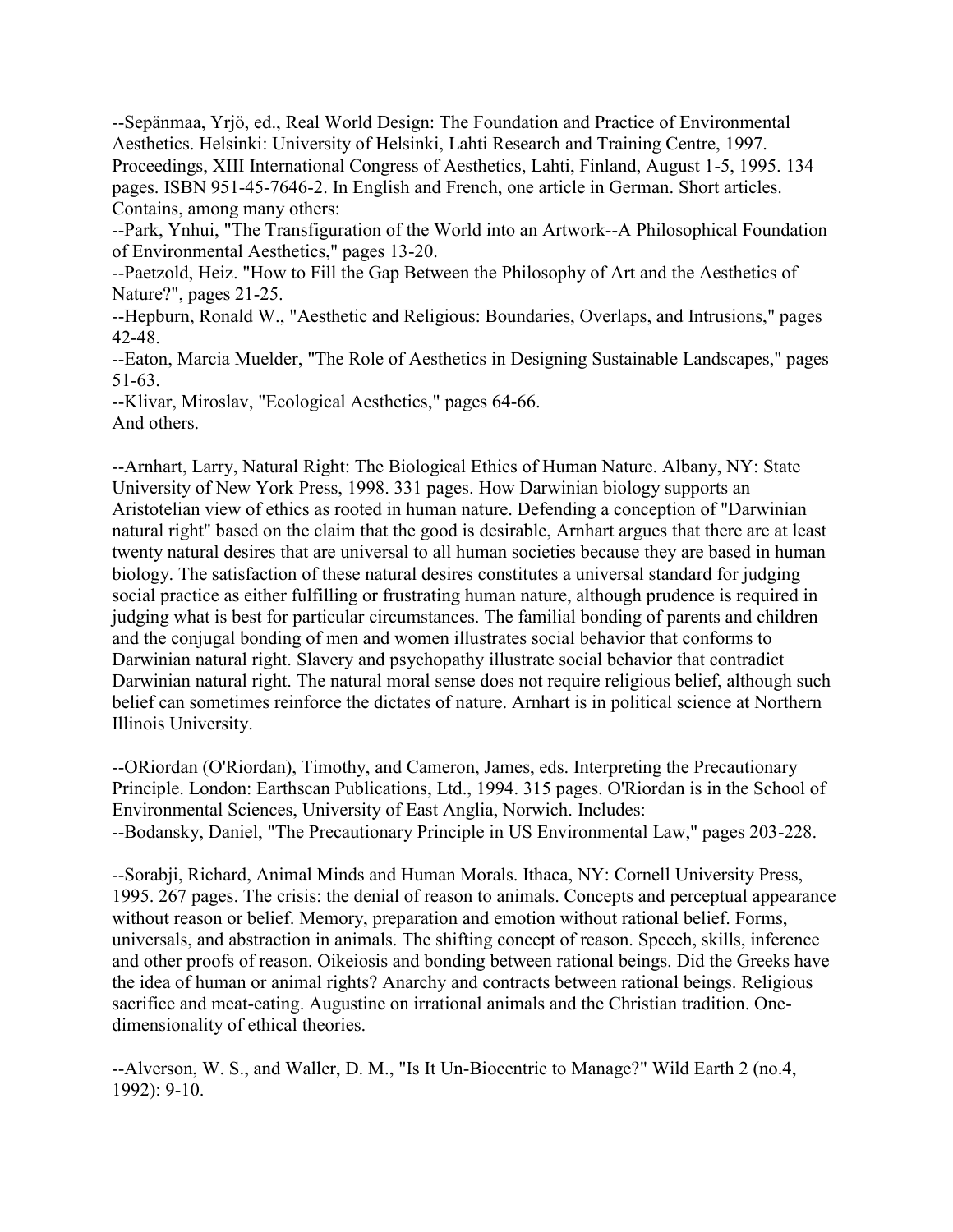--Waller, Bruce N., The Natural Selection of Autonomy (Albany, NY: State University of New York Press, 1998). 193 pages. \$ 18.00 paper. Challenges the traditional assumption that autonomy, morality, and moral responsibility are uniquely human characteristics. Genuine open alternatives are valuable for providing adapted fit for both for humans and other animals, and human reason strengthens, rather than creates, autonomous behavior. Waller finds the evolution of autonomous moral behavior in many species, including but not limited to, human animals. Waller is in philosophy, Youngstown State University.

--vanHeerden (van Heerden), J., ed. Lions and Leopards as Game Ranch Animals. Proceedings of a Symposium, October 1997. Wildlife Group of the South African Veterinary Association. Onderstepoort, South Africa. 265 pages. Rand 110.00. U.S. \$ 45.00. ISBN 1-875088-1. Ecotourism is a major and burgeoning industry in southern Africa, and tourists want to see the "Big Five": lion, leopard, elephant, buffalo, and rhino. "Game ranches," as they are called, offer tourists an opportunity to see them, with some puzzles about keeping wild animals within reasonably likely view of their customers. Twenty-six contributions to this issue. Biology of the predators and prey, interactions of predators with humans, capture and care techniques, diseases, and conservation issues.

--Souffrant, Eddy, "Multinational Ethics at Work in Nigeria," Philosophy in the Contemporary World 4 (no. 4, winter, 1997):34-41. Cases of intervention in international affairs are often thought justifiable if the intervention is exercised against rogue political leaders and delinquent nation-states. Analagously, one ought also to include an increasingly ubiquitous international agent, the profit generating corporation. A cosmopolitan ethics of responsibility renders corporations accountable in the international environment. This ethics of responsibility is applied to British/Dutch Shell, Inc., in Nigeria to argue the merits of international intervention. Souffrant is in philosophy at Marquette University.

--Marshall, Alan, "A Postmodern Natural History of the World: Eviscerating the GUT's from Ecology and Environmentalism," Studies in History and Philosophy of Biological and Biomedical Sciences 29 (no. 1, 1998):137-164. The plant ecologist Henry Gleason in 1926 was already a postmodernist. If we characterize postmodernism as an emphasis on hetergeneity, ephemerality, and anti-foundationalism, pluralism, fragmentation, indeterminacy, schizophrenia, chaos, antiformalism, discontinuity, absence, playfulness, irony, localism, anarachy and ontological meaninglessness, Gleason's theory reflects such ideas in the ecological arena. There remains a need for a neo-Gleasonian postmodern approach in which ecological phenomena are examined using non-determinant, pluralist and local perspectives and that reject the foundationalism and unifying approach of modernist science. This posits a view of the Earth's biota highlighting fragmentation, anarchism, and non-interaction. Community ecology, as opposed to the unifying and totalizing tendencies of ecosystems ecology, can claim to be the intellectual site of such a postmodern natural history. But there is a final irony. There cannot be a postmodern natural history, since natural history is fractured into undefinable and indefinite fragmented associations which defy generalization. Marshall is in science and technology studies, Univerisity of Wollongong, Sydney, Australia.

--Drury, Jr., William Holland (1921-1992). Chance and Change: Ecology for Conservationists. Edited by John G. T. Anderson. Berkeley: University of California Press, 1998. 223 pages. \$ 25.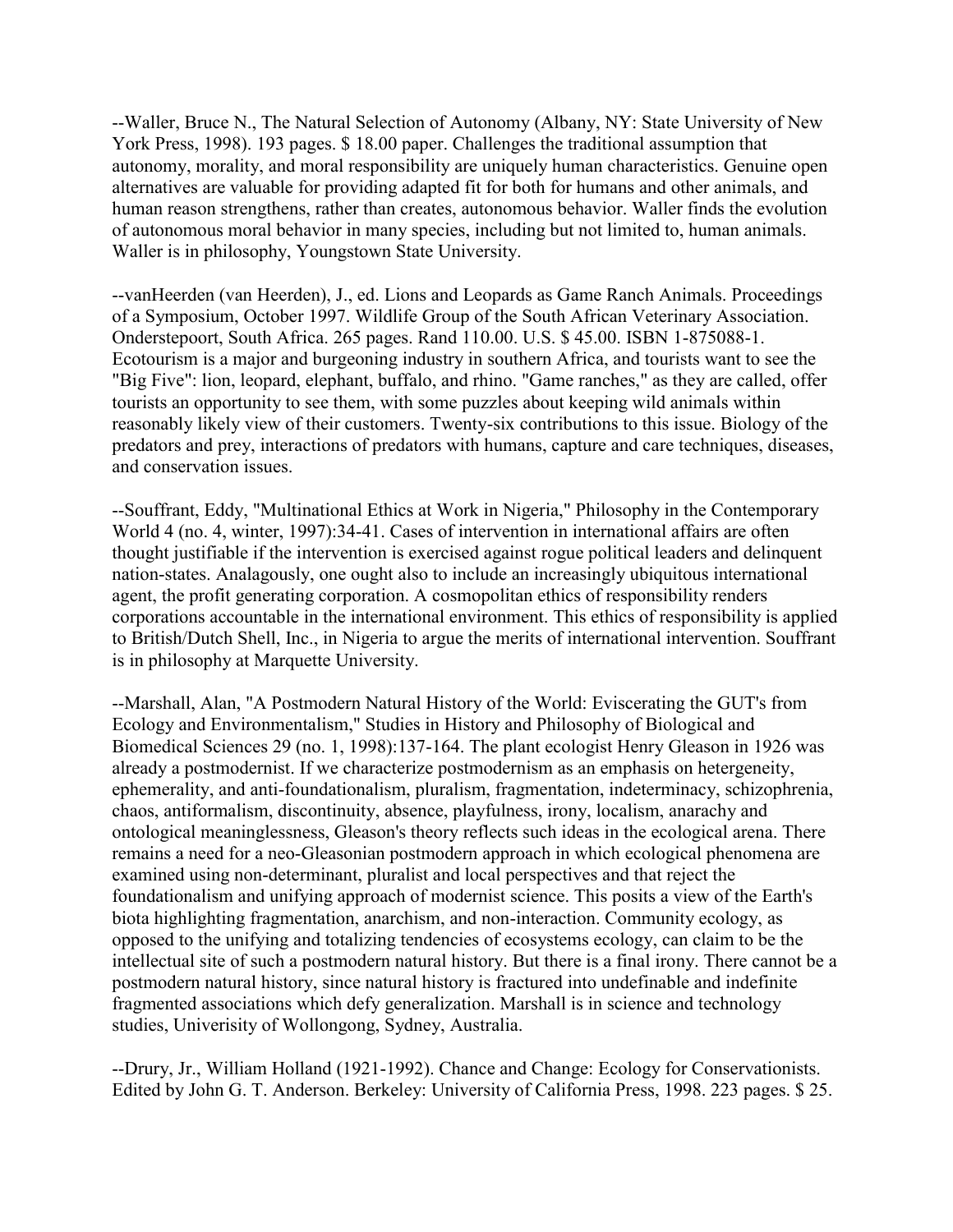Most of the environmental movement has ignored or rejected the changes in thinking that have infiltrated ecological theory since the 1970's. Disorder is what makes the natural world work, and clinging to the romantic notion of nature's grand design only saps the strength of the conservation movement. Humans tend to impose more structure and order on landscapes, when they interpret them, than is in fact there. What is actually there is a vital and dynamic collection of organisms, each with its own strengths and weaknesses, each selected over vast periods of time to do as well as possible under a conflicting array of changes. Evolution can involve a tendency toward greater and greater liberation from environmental constraints, including other organisms, rather than the ever-stronger dependencies proposed by community ecologists. Natural selection is not so much bleak in extreme, "nature red in tooth and claw," as a source of continuous hope and possibility. Drury, an ornithologist and botanist, taught biology at the College of the Atlantic, Bar Harbor, Maine.

--Neumann, Roderick P., Imposing Wilderness: Struggles over Livelihood and Nature Preservation in Africa. Berkeley: University of California Press, 1998. 271 pages. \$ 35 cloth. Arusha National Park in northern Tanzania illustrates all the political-ecological struggles in Africa. The roots of the ongoing struggle between the park on Mount Meru and the neighboring Meru peasant communities go much deeper than the issues of poverty, population growth, and ignorance usually cited. By imposing a European idea of pristine wilderness, establishing such national parks and protected areas displaced Africa meanings as well as material access to the land. An analysis of the symbolic importance of natural landscapes among various social groups and how it relates to conflicts between peasant communities and the state. Neumann is in international relations at Florida Atlantic University. (Africa).

--Davis, Susan G., Spectacular Nature: Corporate Culture and the Sea World Experience. Berkeley: University of California Press, 1997. 325 pages. \$ 19.00 paper. An analysis of one of the most ambiguous of American commercial institutions, the nature theme park, with contradictions between a world dedicated to profit and also, supposedly, to public knowledge, compassion, and conservation. Davis teaches communications at the University of California, San Diego.

--Gilbar, Steven, ed., The Natural State: A Literary Anthology of California Nature Writing. Berkeley: University of California Press, 1998. 400 pages. \$ 16 paper. The first anthology of nature writing that celebrates California, with a great diversity of wild places. Forty writers, many familiar names, some less familiar. Gilbar is a California author, living in Santa Barbara.

--deWaal (de Waal), Frans B. M., "Survival of the Kindest," Chronicle of Higher Education, August 7, 1998, B4-B5. A summary of de Waal's claims contesting the selfish genes theories, which he has made recently in a number of publications, such as Good Natured (Harvard University Press). There is frequently genuine altruism in animals (and people). "When George Williams ... declared ... that `natural selection maximizes short-sighted selfishness,' he confused the utilitarian language of evolutionary biology with what actually drives animals and people to act. Selfishness implies an intention to serve oneself, a purpose that depends on knowing what one stands to gain from a particular behavior. Without such knowledge, selfishness is a much more problematic concept than many evolutionary thinkers realize. ... In my work on the evolution of empathy and morality, I have found many instances of animals' caring for one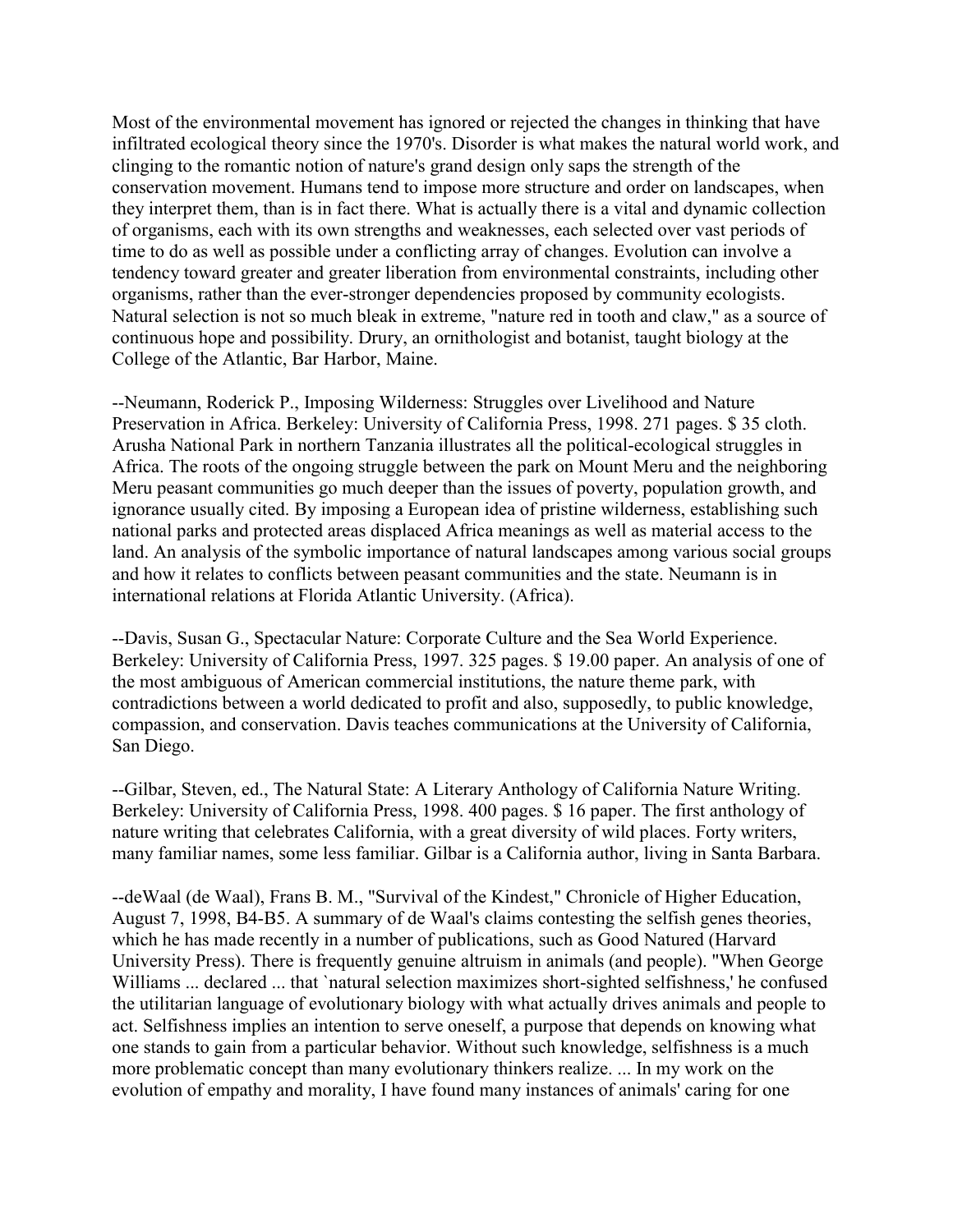another and responding to one another's distress--evidence so rich that I am convinced that survival depends not only on strength in combat but also at times on cooperation and kindness." "The helping behaviors shown by dolphins, gorillas, or people toward strangers in need probably evolved in the context of close knit group life, in which most such actions benefited relatives and companions able to return the favor. The impulse to help was therefore never totally without selfinterest and survival value to the individual displaying it. But, as so often is the case, the impulse became divorced from the consequences that shaped its evolution. This permitted it to express itself even when payoffs were highly unlikely. In this sense, the impulse became genuinely unselfish." De Waal is in psychology and primate behavior at Emory University.

--Clugston, Rick, "Soul of the Wilderness: Consumption Gone Wild," International Journal of Wilderness 4(no. 2, July 1998):4-6. Consumerism is destroying the wilderness and us. This obsession with owning and consuming more is driving whole worlds of life, consciousness, and experience into extinction. Clugston directs the Center for Respect of Life and Environment, an affiliate of the Humane Society of the United States.

--deGroot (de Groot), Kristi, "Highlights from the First Latin American Congress on National Parks and Other Protected Areas" "Primer Congreso Latinoamericano de Parques Nacionales y Otras Areas Protegidas," International Journal of Wilderness 4(no. 2, July 1998):7-11. In Columbia, South America, 650 persons met May 21-18, 1998 to address national parks and protected areas, indigenous peoples, biodiversity threats, land degradation, tourism, and related issues. de Groot is a student in wildlife biology at the University of Montana.

--Estrada, Reinaldo Estrada and Puga, Antonio Perera, "Determining Significane of Protected Areas in Cuba. Sistema Nacional De Areas Protegidas." International Journal of Wilderness 4(no. 2, July 1998):13-16. The authors are Cubans in planning and management of protected areas.

--Echenique, Lázaro Miguel, "Zapata Swamp: Cuba's Largest, Wildest Wetland," International Journal of Wilderness 4(no. 2, July 1998):17-20. Echenique is with the National Center for Protected Areas of Cuba.

--Yung, Laurie, Yetter, Bob, Friemund, Wayne A., and Brown, Perry J., "Wilderness and Civilization: Two Decades of Wilderness Hgher Education at the University of Montana," International Journal of Wilderness 4(no. 2, July 1998):21-24. A summary of the Wilderness Institue of the School of Forestry at the University of Montana, now 23 years old. The authors are associated with the center; Brown is a dean of forestry at the University of Montana.

--Conservation Ecology is a new electronic journal, launched by the Ecological Society of America. Website address:

http://www.consecol.org/Journal

C. S. Holling is editor. The journal will feature interdisciplinary communications and insight. It is available free of charge at the website or by e-mail subscription. To subscribe send an e-mail message to:

subscribe@consecol.org

Include "subscribe conservation-ecology" in the body of the e-mail text.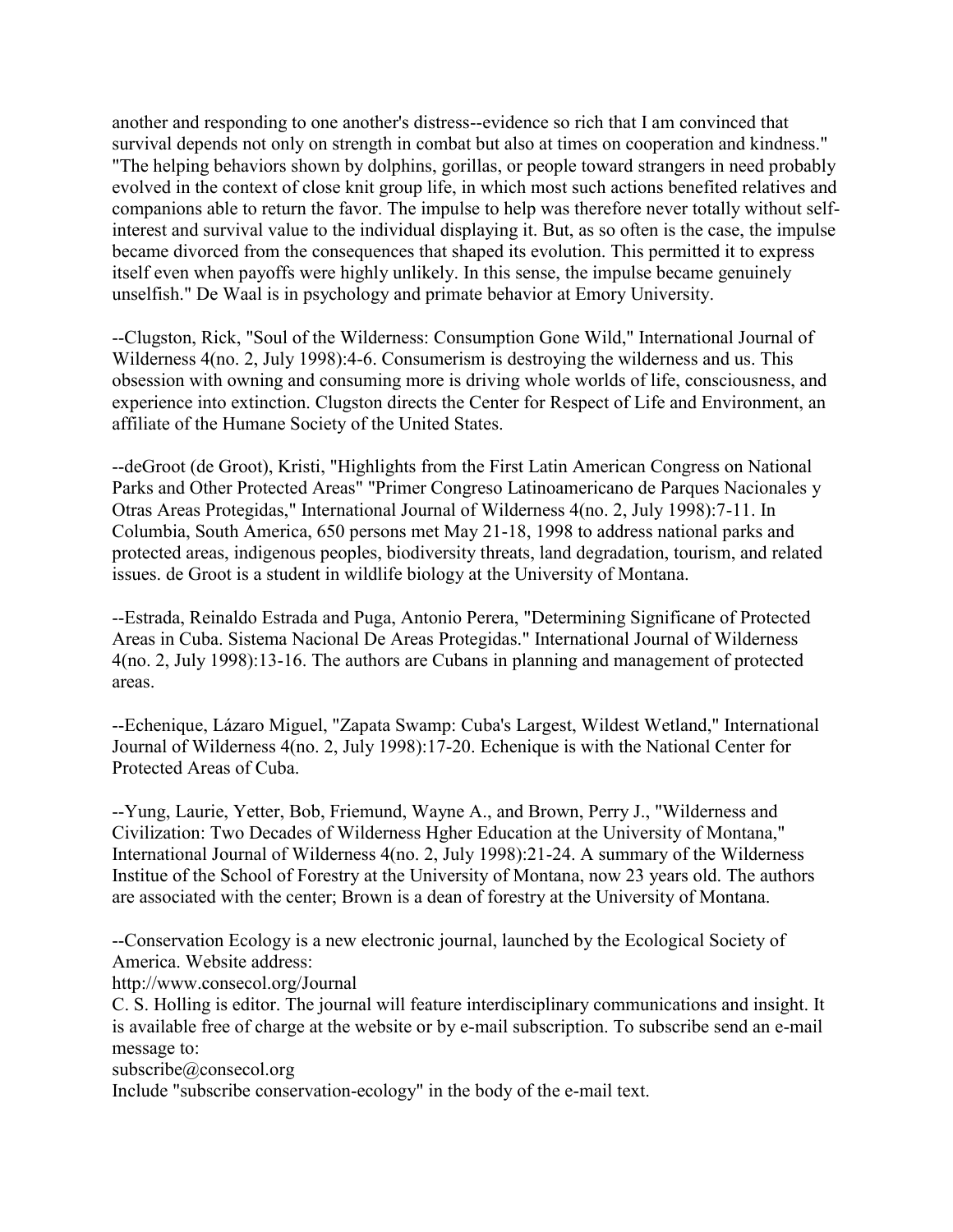--Schneider, Paul. The Adirondacks: A History of America's First Wilderness. New York: Henry Holt and Co., 1997. 365 pages. \$ 25 cloth. Bob Marshall's father, Louis Marshall, fought for the "forever wild" clause of New York State's constitution, the primary precedent for statutory protection of wilderness. A narrative history of the Adirondacks--the fur trade, the French and Indian Wars, land speculation schemes, mining, farming, logging, and the "forever wild" response. Schneider thinks New Yorkers are finally "mature" in their relationship to the Adirondacks.

--Terrie, Philip G., Contested Terrain: A New History of Nature and People in the Adirondacks. Syracuse, NY: The Adirondack Museum/Syracuse University Press, 1997. 223 pages. \$ 30 cloth. "I want to show that the history of the Adirondacks is a tale of contested terrain and to connect current conflicts to their historical, social, and cultural roots." Terrie wants "to bring to the dialogue certain groups, mainly the year-round residents, whose voice has been niticeably absent from most previous efforts to write Adirondack history."

--Gruenfeld, Jay, Purple Hearts and Ancient Trees: A Forester's Life Adventures in Business, Wilderness, and War. Seattle, WA: Peanut Butter Publishing, 1998. 352 pages. Gruenfeld is an industrial forester and wilderness enthusiast. He runs his own forestry consulting business in the Seattle area, specializing in international log marketing. He earned two forestry degrees from Colorado State University and was a Fulbright scholar at Oxford University in philosophy and politics He was an infantryman in combat in World War II in the Pacific, wounded five times and awarded the Purple Heart three times. Wilderness is vital to Gruenfeld, primarily because wilderness is the setting for his favorite forms of outdoor recreation. Nevertheless he would open up existing designated wilderness to commercial timber harvesting of about 25% of the total volume. The war theme returns in the Pacific Northwest, where there is a "war" between contesting parties over the future of the forests.

--Player, Ian, Zulu Wilderness: Soul and Shadow. Golden, CO: Fulcrum Publishing, 1998. Player's involvement with the conservation movement in South Africa, including a lifelong friendship with a Zulu chief and game scout, Magqubu Ntombela. Their successful effort to save the white rhino in Africa and their never ending effort to protect wilderness, a story placed in the broader framework of South African history, Zulu history, apartheid, and the growing environmental ethic in South Africa.

--Stevens, William K., "Dead Trees and Shriveling Glaciers as Alaska Melts," New York Times, August 18, 1998, B7, B10. Alaska is thawing and much of northern Russia and Canada with it, and many think this is one of the most telling signs of global warming. Experts have long said this bellwether region should warm more and faster than Earth as a whole. The Columbia Glacier has retreated more than eight miles in the last sixteen years. Warmer temperatures have encouraged beetle epidemics in spruce forests. There is a longer growing season but less rain. Melting permafrost ruins roads, telephone poles, and trees sink into swamps.

--Tardiff, Andrew, "A Catholic Case for Vegetarianism," Faith and Philosophy 15(1998):210- 222. Very few Catholics become vegetarians for moral reasons, and virtually no one would expect them to since vegetarianism seems to go hand in hand with views which are incompatible with the Catholic faith. But the Catholic Church accepts principles--widely accepted by others,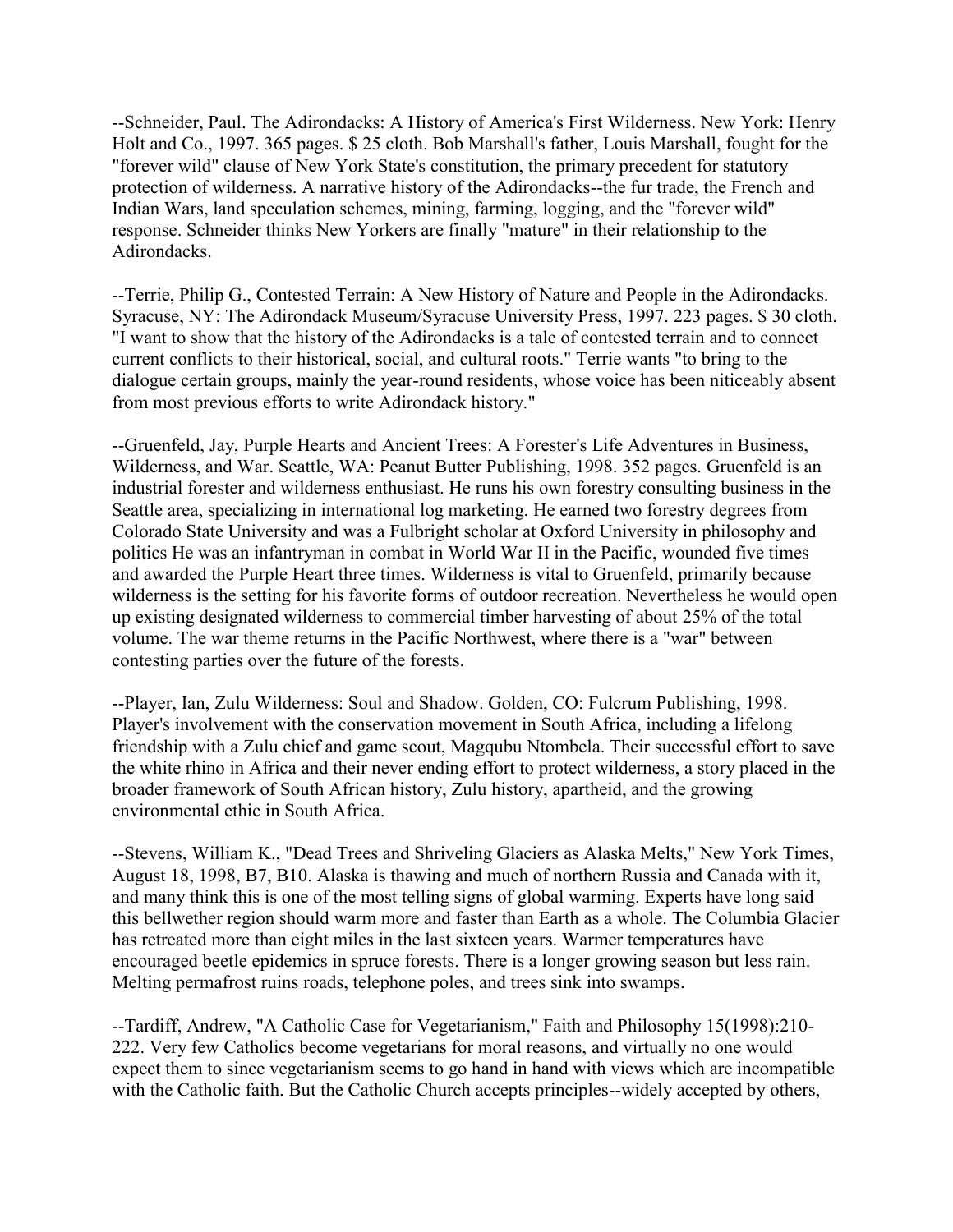too--which imply a conditional, though broadly applicable, obligation to avoid killing animals for food. Catholic thinkers have not hitherto applied these principles to vegetarianism, but have long used them in other ways. The case is built on texts from St. Thomas Aquinas and the Catechism of the Catholic Church. Tardiff is at Rhode Island College.

--Kerr, Richard A., "The Next Oil Crisis Looms Large--and Perhaps Close," Science 281(1998):1128-1131. Many economists foresee another half century of cheap oil, but a growing contingent of geologists warns that oil will begin to run out much sooner--perhaps in only ten years. Everyone agrees that the fossil fuel accumulated over half a billion years will be all consumed in a two century binge of profligate energy use.

--Cafaro, Philip Justin. Thoreau's Vision of a Good Life in Nature: Towards an Environmental Virtue Ethics. Ph. D. thesis, Boston University Graduate School of Arts and Sciences, 1997. Major Professor: Michael Martin, Professor of Philosophy. Environmental ethics from a virtue ethics perspective. Positive relationships to nature are necessary to a good human life, while negative relationships stunt and limit us. The thesis is developed through a consideration of the writings of Henry David Thoreau, focusing on his analyses of two important areas of our lives: economic activity and the pursuit of knowledge. It brings Thoreau into current environmental debates with the goal of furthering the creation of a strong environmental virtue ethics, arguing that an enlightened self-interest demands environmental protection and the preservation of wild nature.

Part one outlines a theory of virtue ethics and develops a position on the nature and limits of ethical justification. It then explores Thoreau's method of ethical theorizing, a blend of analysis, experiment, exhortation and story-telling.

Part two presents Thoreau's economic philosophy and argues for its contemporary relevance. Treating economics within the context of virtue ethics, Thoreau argues that the real importance of our economic lives lies in what sorts of people they make us, and in how they relate us to other people and to nature. Because modern economic theory takes a narrower view of the purpose of economic life, these chapters challenge both our economic lives and currently accepted ways of understanding them.

Part three considers the role of the search for knowledge in a good life. One chapter explores Thoreau's career as a naturalist and argues that the study of natural history is an important avenue for personal growth and fulfillment. A second considers Thoreau's ambivalent yet lasting interest in natural science and his contributions to the nascent science of ecology. Building on recent insights into the importance of narrative to virtue ethics, it discusses the stories that individual scientists may tell about their activities, and the stories that we may tell of science itself, as the career of humanity knowing nature. This dissertation argues that stories which include loving and respectful relationships to nature are superior to those which promote its control and domination.

Cafaro is now assistant professor of philosophy at Southwest State University, Marshall, Minnesota.

--Cafaro, Philip, and Verma, Monish. "For Indian Wilderness." Terra Nova 3 (no. 3, 1998): 53- 58. A wilderness, on one important definition, is a place which remains largely unmodified by human beings. Due to increased human numbers and technological power, only places mandated by law will remain as wildernesses in the coming centuries. Wilderness preservation gains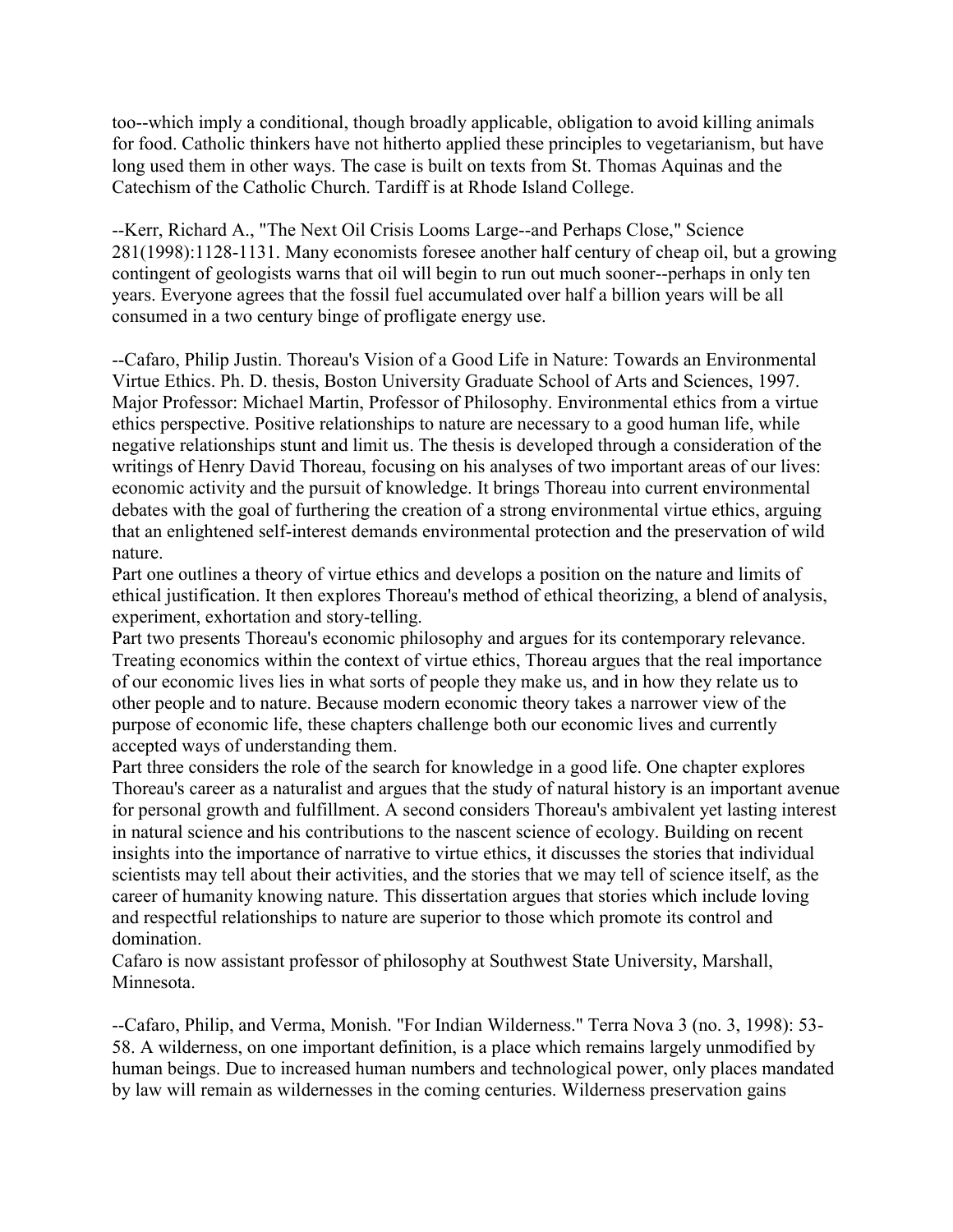support from two cornerstone positions of Western environmentalism, as it has developed over the past twenty years. First, the view articulated within environmental ethics that wild, nonhuman nature, or at least some parts of it, has intrinsic value and that it should be treated respectfully as a consequence. Second, the understanding developed within conservation biology that we have entered a period of massive anthropogenic extinction of biological species and biodiversity loss, that human economic activities are the major cause of this, and that landscapelevel habitat preservation is essential for ameliorating it.

Recently, some writers have argued that wilderness preservation is a specifically American or Western preoccupation, whose promotion in the third world amounts to cultural imperialism. According to Ramachandra Guha, for example, wilderness preservation is inappropriate and unnecessary in the third world, whose peoples face more pressing environmental issues, centered on meeting basic human needs. In effect, Guha denies the intrinsic value of non-human nature and dismisses as unimportant the loss of biodiversity in the third world.

In opposition to this well-intentioned anthropocentrism, we argue that non-human nature retains intrinsic value in the third world, as in the first. Furthermore, biodiversity loss is not in the interests of third world citizens, but will lead rather to their material, intellectual and spiritual impoverishment. In order to stem such loss, we advocate, with Guha, sustainable development for the poor, decreased consumption among the rich, and wilderness preservation, worldwide. Cafaro teaches philosophy at Southwest State University, Marshall, Minnesota. Verma is a consultant for UNICEF in New Delhi, India.

--Cafaro, Philip, "Less is More: Economic Consumption and the Good Life." Philosophy Today 42(1998): 26-39. We should judge economic consumption on whether it improves or detracts from our lives, and act on that basis. The issue of consumption is placed in the context of living a good life, in order to discuss its justifiable limits. Two important areas of our economic activity, food consumption and transportation, are examined from an eudaimonist perspective. From the perspective of our enlightened self-interest, we see that when it comes to economic consumption, less is more. Not always, and not beyond a certain minimum level. But often, less is more; especially for the middle and upper class members of wealthy industrial societies. This is the proper perspective from which to consider environmentalists' calls for limiting consumption in order to protect nature.

--Cafaro, Philip, "Thoreauvian Patriotism as an Environmental Virtue." Philosophy in the Contemporary World 2 (1995): 1-9. In Walden Henry David Thoreau argues for and against patriotism. Thoughtful environmentalists should do likewise. Thoreau's accounts of "settling" and farming are efforts to rethink and deepen his connections to the land. These efforts define a patriotism that is local, thoughtful and moral, and Thoreau's economic philosophy can be seen as applied patriotism. Like other virtues such as courage or prudence, patriotism is liable to a skewed development and various kinds of misuse. Yet properly developed it is a part of a good human life. Thoreauvian patriotism provides a strong base from which to oppose militarism and xenophobia, which many intellectuals mistakenly equate with patriotism.

--Carter, Jimmy, "Who's Afraid of Genetic Engineering," New York Times, August 26, 1998, p. 23. The former U.S. President argues that a team studying threats to biodiversity from genetically engineered crops and other organisms has come under the influence of environmental extremists. The team was constituted under the U.N. Biodiversity Convention and has members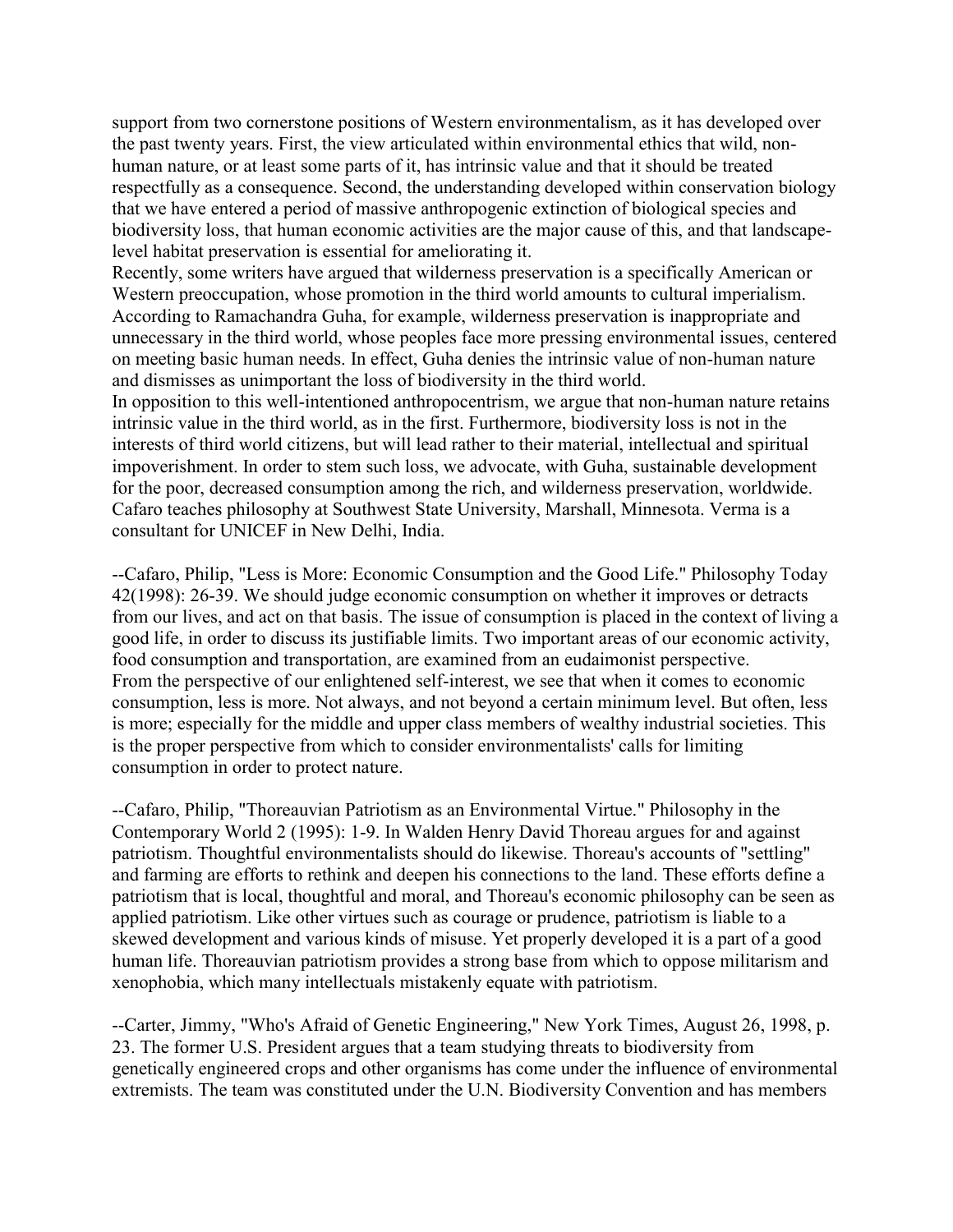from more than 100 different governments. Anti-technology activists, especially in third world nations, exaggerate the threats to biodiversity and prohibit useful genetically engineered crops, such as the soybeans Carter raises on his own farm in Georgia.

--Turner, Jack, The Abstract Wild. Tucson: University of Arizona Press, 1996. 136 pages. Turner takes on the mantle of cantankerous iconoclast, reminiscent of Edward Abbey. The issue of wildness versus domestication is the central issue for the future of both humans and nonhumans on Earth. The central trouble is the human desire for management and control. Our relationship with the nonhuman world must be a spiritual one. The nonessential manipulation and management of wild ecosystems by biologists and others is unacceptable. Wildlife biologists introducing wolves to Yellowstone, with collars on the wolves, tracking them on the internet, are instances of this management mentality; these are not wild wolves at all. Most outdoor recreation is superficial and destructive, resulting from human desires use wilderness for their recreational pleasures.

The dominant economic paradigm must be marginalized for the good of both humans and nonhumans. Commercializing everything, including the natural environment, merely feeds into the paradigm that's causing the problem. "We must examine processes at the heart of modernity that are only vaguely understood, however pernicious their consequences for the wild earth, processes that not only destroy the wild but diminish our experience of the wild" (p. xiii). "What we need now is a culture that deeply loves the wild earth" (p. xvii). Turner lives in a remote ranch on the Mexican border during the winter and in Grand Teton National Park in the summer, where he is a mountain guide. He once taught philosophy at the University of Illinois. But he now finds of little importance "the byzantine world of environmental philosophy -- (one of the) elements, I believe, of `shallow' ecology" (p. xv). He has a book on the Tetons, published by Henry Holt.

There is an interview with Turner in Wild Duck Review (Nevada City, CA), December 1996, and a discussion in the February 1997 issue, including a response by George Sessions, particularly to Turner's claim that deep ecology contains no first rate thinkers (although Turner concedes that Arne Naess influenced him greatly, enough to persuade him to leave philosophy, p. xv). Sessions also speaks to Turner's intense dislike of management in conservation biology.

--Williams, Ted. "Courage Under Fire," Audubon 100 (no. 5, Sept./Oct. 1998):36-45. Government workers who are willing to blow the whistle on their employers are rare. They are also essential. Five case studies of government employees in natural resource agencies. Quite revealing of the social forces that push political decisions about environmental conservation. A successfull advocate of such employees is the Forest Service Employees for Environmental Ethics, with director Andy Stahl. Jeff DeBonnis who founded FSEEE now directs a similar organization for all state and federal resource agencies, Public Employees for Environmental Responsibility (PEER). FSEEE phone: 541-484-2692. PEER phone: 202-265-7337.

--Davis, Mike. Ecology of Fear: Los Angeles and the Imagination of Disaster. New York: Metropolitan Books, 1998. 484 pages. \$ 25. Los Angeles' tales of disaster resulting from a discrepancy between the genuine natural ecology of southern California--including earthquakes, fires, floods, droughts, and tornadoes--and the nearly delusional stories that have been told to naturalize the region for the many millions who have settled there in the twentieth century. An ecology of catastrophe leads to a sociology of catastrophe. Even seemingly unrelated troubles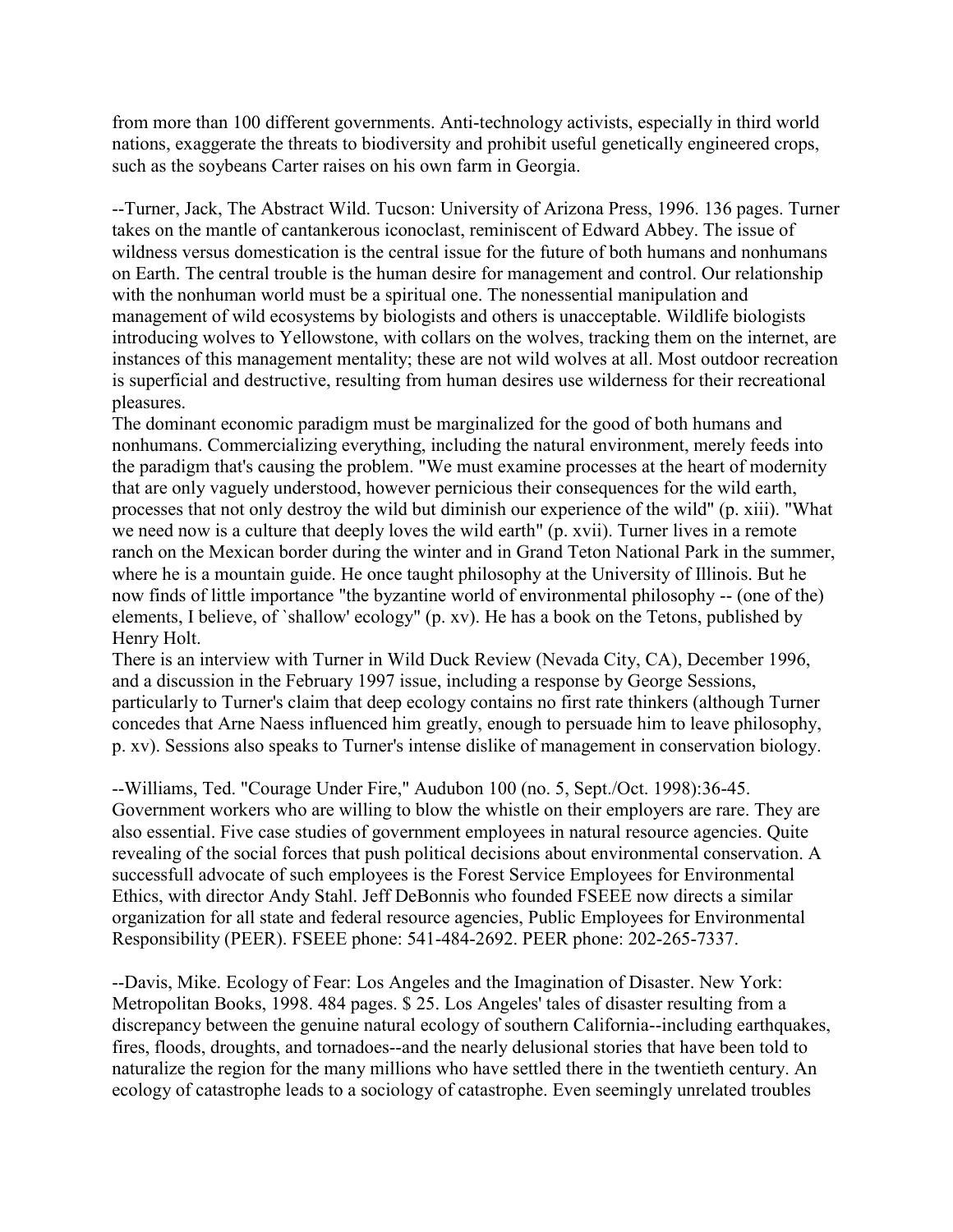can root in ecology. Disaster relief, for example, provided by the government flows most expeditiously to well-to-do neighborhoods, leaving poorer neighborhoods more vulnerable, and prone to riots. And political and economic forces continue to try to normalize such a massive, poorly planned human presence in a place where disaster lies dormant.

--Reader, John, Africa: A Biography of the Continent. New York: Alfred A. Knopf, 1998. London: Hamish Hamilton, 1997. 801 pages. "Africa as a dynamic and exceptionally fecund continent, where the evolution of humanity is merely one of many developmental trajectories that are uniquely evident there. The narrative follows the development of the continent from its earliest manifestation to the present; it identifies the physical processes which have determined the course of the developmental progressions and, where relevant, defines the ecological context in which they occurred. Human evolution is an important case in point, because critical stages of human evolution were adaptive responses to the ecological imperatives of the African environment" (p. xi). "Once established for a few generations, civilization might seem durable enough to last forever. But the skin of enlightened self-interest is very delicate, easily eroded, and the human capacity for unspeakable barbarity lies just beneath its surface. Africa's horrors are chilling examples of what people are capable of doing to another when short-term exploitation has taken over from long-term regulation, when the notion of accountability has been swept aside and the promise of the future is hidden by the trials of surviving in the present. Africa's tragedies diminish everyone, for humanity evolved in Africa, and we hold everything in common--not least our destiny, now that the limits of global exploitation are understood" (pp. xxi). "Africa is the `dark continent,' ... the place where a very particular form of darkness is found- -the darkness of humanity" (p. x). Reader is a British/African photojournalist.

--Macer, Darryl R. J., Bioethics Is Love of Life: An Alternative Textbook. Christchurch, New Zealand: Eubios Ethics Institute, 1998. 160 pages. ISBN 0-908897-13-8. Bioethics interpreted as the love of life. "`Love of life" is the simplest and most all encompassing definition of bioethics, and it is universal among all peoples of the world" (p. 1). Chapter 7 is "Love of Nature and Environmental Ethics." Environmental ethics as love of life, biophilia, loving especially the integrity of life, organismic and holist. An alternative view published in a location that might not otherwise come to your attention. Macer is a New Zealander who has spent many years teaching at the University of Tsukuba, Tsukuba, Japan, and has also been instrumental in promoting bioethics in India. A website for the Eubios Ethics Institute is: http://www.biol.tsukuba.ac.jp/~macer/index.html

--Beardsley, Tim, "Where Science and Religion Meet" Profile of Francis S. Collins, Director of the National Human Genome Research Institute. Scientific American 278 (no. 2, February 1998):28-29. The head of the U.S. human genome project is a conservative Christian who worries that the resutling genetics will be used for unjustified abortions, of fetuses who have what prospective parents judge to be undesirable traits, such as a genetic disposition to obesity. Humans have an innate sense of right and wrong that "doesn't arise particularly well" from evolutionary theory, but has religious origins. One needs much ethical sensitivity facing the possibilities in human genetics.

--Merkel, Angela, "The Role of Science in Sustainable Development," Science 282(1998):336- 337. "If we are to move toward sustainable development, the industrialized communities will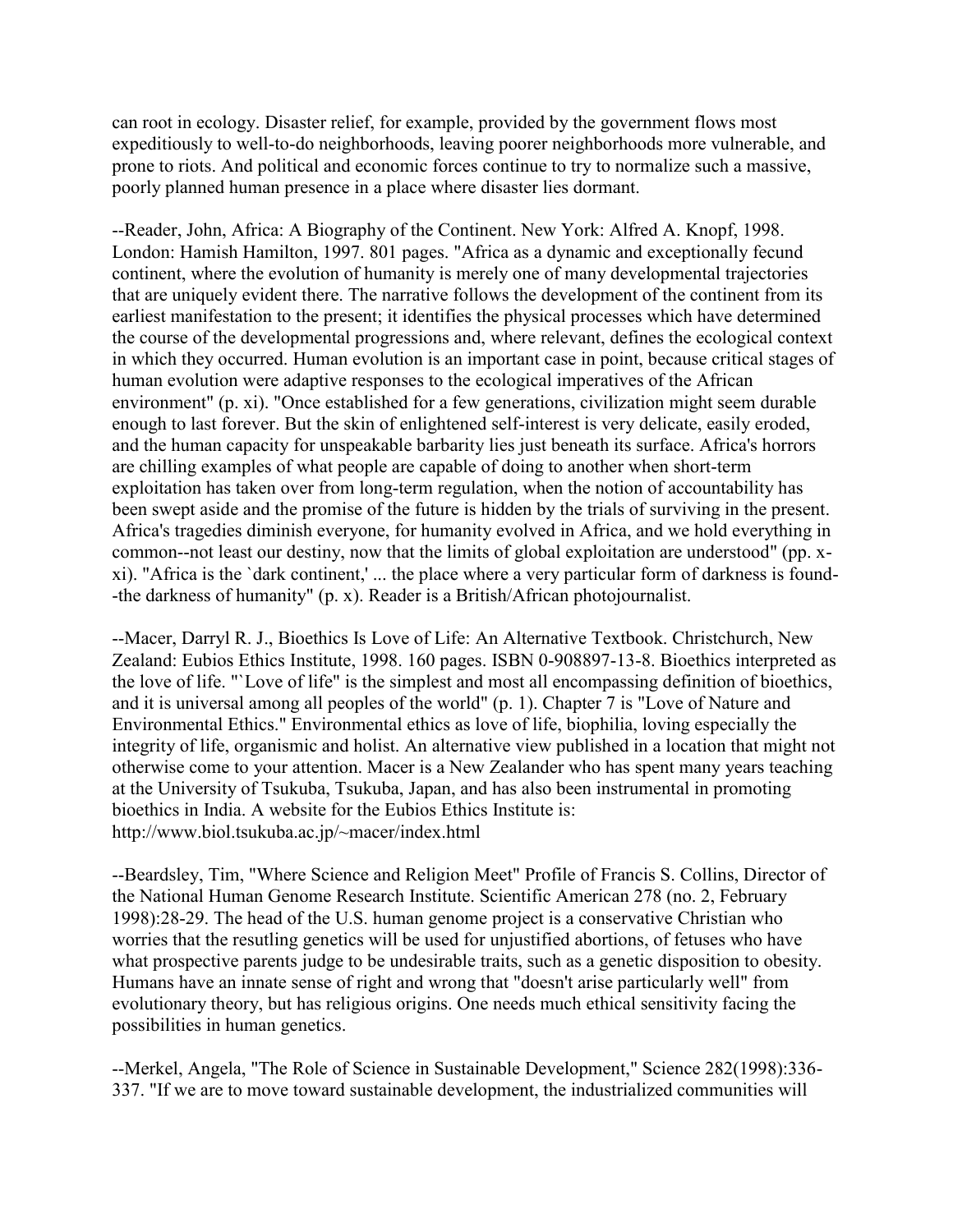have to accept special responsibilities--not only because of their past ecological sins, but also because of their present technological know-how and financial resources." "Sustainability, as a strategic aim, involves optimizing the interactions between nature, society, and the economy, in accordance with ecological criteria." "In the long term, `progress' works against us if it continues to be detrimental to nature. .. Environmental protection will play a central role in the 21st century and will be a major challenge for politicians and scientists alike." Nerkel is a member of the German Parliament and Minister for the Environment, Nature Conservation, and Nuclear Safety.

--Lane, Belden, The Solace of Fierce Landscapes: Exploring Desert and Mountain Spirituality. New York: Oxford University Press, 1998. 282 pages. Especially the desert wilderness. The ways the wilderness reveals, in part paradoxically by concealing, the love of a God who seems most silent, most absent in the waste places. 1. Connecting spirituality and the environment. Purgation: Emptiness in a Geography of Abandonment. Mythic Landscape: Grace and the Grotesque / Reflection on a Spirituality of Brokenness. 2. Places on the Edge: Wild Terrain and the Spiritual Life. Mythic Landscape: Fierce Back-Country and the Indifference of God. 3. Prayer Without Language in the Mystical Tradition / Knowing God as "Inaccessible Mountain" - - "Marvelous Desert." Mythic Landscape: Stalking the Snow Leopard / A Reflection on Work. 4. Mythic Landscape: Dragons of the Ordinary / The Discomfort of Common Grace. The Sinai Image in the History of Western Monotheism. Mythic Landscape: Encounter at Ghost Ranch. 5. Sinai and Tabor: Mountain Symbolism in the Christian Tradition. Mythic Landscape: Imaginary Mountains, Invisible Lands. Transformation as the Fruit of Indifference. Mythic Landscape: Transformation at Upper Moss Creek. 6. Desert Catechesis: The Landscape and Theology of Early Christian Monasticism. Mythic Landscape: Desert Terror and the Playfulness of God. 7. Attentiveness, Indifference, and Love: The Countercultural Spirituality of the Desert Christians. Mythic Landscape: Scratchings on the Wall of a Desert Cell. Rediscovering Christ in the Desert. Lane teaches theological studies at St. Louis University, St. Louis, Missouri.

--Lane, Belden C., Landscapes of the Sacred: Geography and Narrative in American Spirituality. New York: Paulist Press, 1988. 237 pages. The way particular groups of Americans have found religious meaning in the places where they lived. Meaning and place in American spirituality. 1. Axioms for the Study of Sacred Place. Mythic Landscapes: The Ordinary Mask of the Holy. 2. Seeking a Sacred Center: Places and Themes in Native American Spirituality. Mythic Landscapes: The Mountain That Was God. 3. Baroque Spirituality in New Spain and New France. Mythic Landscapes: The Desert Imagination of Edward Abbey. 4. The Puritan Reading of the New England Landscape. Mythic Landscapes: Galesville, Wisconsin: Locus Mirabilis. 5. The Correspondence of Spiritual and Material Worlds in Shaker Spirituality. Mythic Landscapes: Liminal Places in the Evangelical Revival. 6. Precarity and Permanence: Dorothy Day and the Catholic Worker Sense of Place. Epilogue: Confronting the Study of Sacred Place in American Spirituality. Lane is in theological studies and American studies at St. Louis University.

--Chertow, Marian R., and Esty, Daniel C., eds., Thinking Ecologically: The Next Generation of Environmental Policy. New Haven: Yale University Press, 1997. 15 articles. Samples: Gordon, John, and Coppock, Jane, "Ecosystem Management and Economic Development"; Stavins, Robert, and Whitehead, Bradley, "Market-Based Environmental Policies"; Dowdeswell, Elizabeth and Charnovitz, Steve, "Globalization, Trade, and Interdependence"; Strauss, Todd and Urquhart, John A., "Energy Prices and Environmental Costs." And more.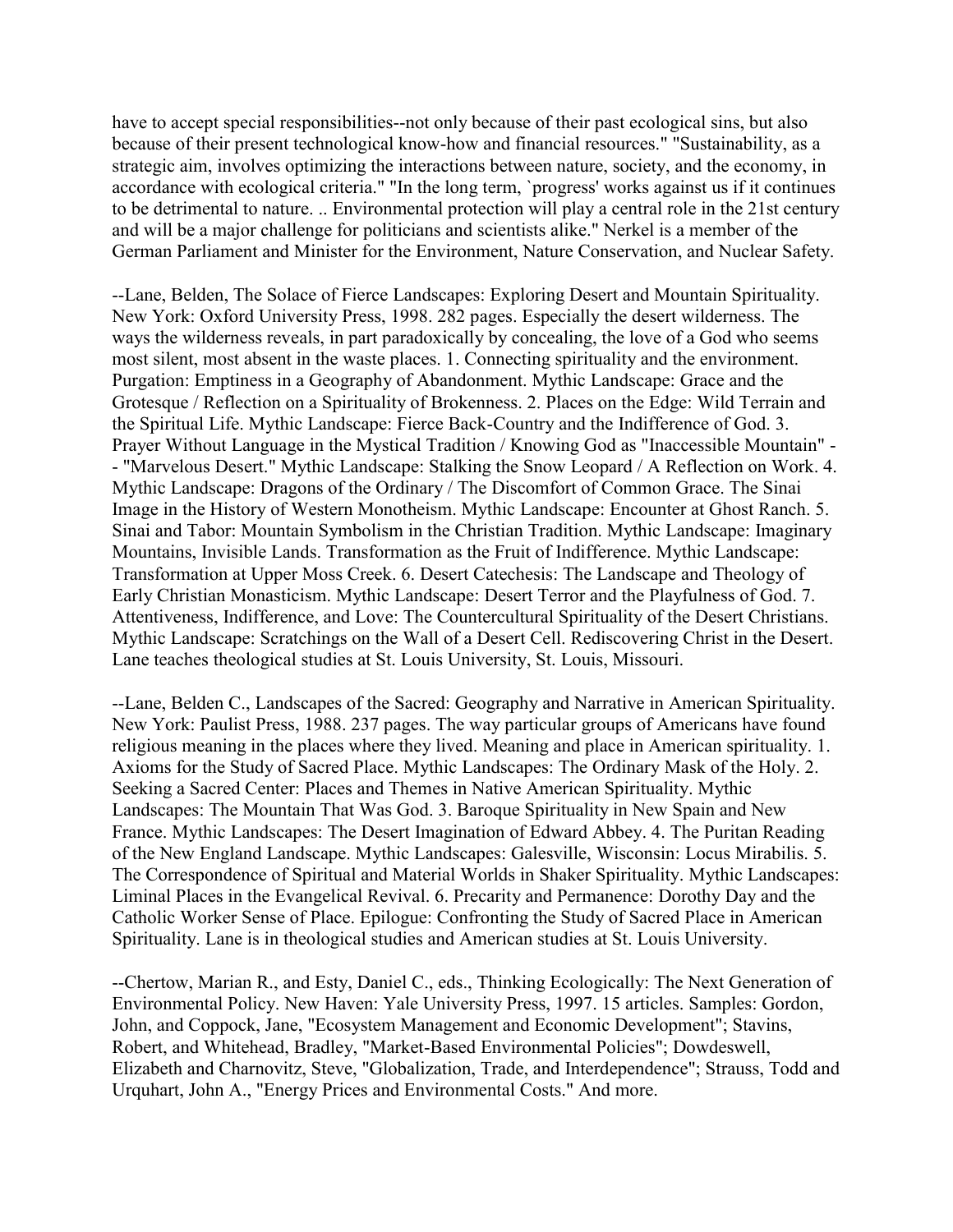--Sneath, David, "State Policy and Pasture Degradation in Inner Asia," Science 281(1998):1147- 1148. Much of inner Asia is rolling grassland, used since ancient times for raising livestock. Over 6% of the world's grassland is here. Compared to massive degradation ( 50% - 75%) of arable land in northern China, Inner Mongolia, and southern Siberia, there is relatively little pasture degradation in the independent state of Mongolia (about 9%). These dramatic differences result from very different state policies. Sneath is in social anthropology, Cambridge University.

--Martinez, Graciella, "Ecoturismo en la Sierra Tarahumara" published in El Heraldo, a newspaper of Chihuahua, Mexico, February 7, 1998. Available on website at: http://www2.planeta.com/mader/planeta/0898/0898 Tarahumara.html A warming for the local communities and the State Government of Chihuahua, Mexico, about the possible adverse consequences of ecotourism. There are negative impacts on the Tarahumara indigenous peoples and on the environment in the Copper Canyon area, and such impacts are typical of many others elsewhere around the globe. Ecotourism needs careful regulation if its benefits are to be realized. Martinez also read a paper at the South West Texas and New Mexico Philosophical Society, El Paso, Texas, in April 1998, "Bringing Environmental Ethics down to Earth," arguing that grand theories in environmental ethics are not particularly helpful in solving the on-the-ground problems of ecotourism. Martinez is a Mexican philosopher, who has recently completed a master's degree in the philosophy of environment and development at Colorado State University.

--Allen, Colin; Bekoff, Marc; and Lauder, George, eds. Nature's Purposes: Analyses of Function and Design in Biology. Cambridge, MA: MIT Press, 1998. 603 pages. 22 papers, mostly from philosophy journals. The dogma is that teleology is unscientific, and in some contexts it is, but in other contexts biologists can avoid it only with implausible circumlocution. Long hair on dogs has the purpose (function) of keeping them warm; it does not have the purpose of harboring fleas, though it does both these things well. Some scientists consider teleology a shorthand for phenomena that could be expressed more accurately eliminating it, but others find it the best way to express what they need to say about what is going on in the world. The editors are a philosopher, a student of animal behavior, and a functional morphologist.

--Loomis, John B., and Walsh, Richard G., Recreation Economic Decisions: Comparing Benefits and Costs. 2nd edition. State College, PA: Venture Publishing, 1997. A textbook and for managers of parks and recreation areas. The appropriate framework for decision-making. The unique definitions of quantity and price appropriate to outdoor recreation. Benefit-cost analysis of public reaction, so as to maximize benefits. Loomis and Walsh are in economics at Colorado State University.

--Pinches, Charles. "Eco-minded: Faith and Action," Christian Century 115 (no. 22, August 12- 19, 1998):755-757. A review of Rasmussen, Larry L., Earth Community, Earth Ethics (Orbis, 1996), as well as a reflection over ecotheology. Pinches thinks ecotheologians, including Rasmussen, are too trendy and not well grounded in systematic theology. Pinches teaches theology at the University of Scranton, Pennsylvania.

--Alverson, William, Kuhlmann, Walter, and Waller, Donald, Wild Forests: Conservation Biology and Public Policy. Washington, DC: Island Press, 1994.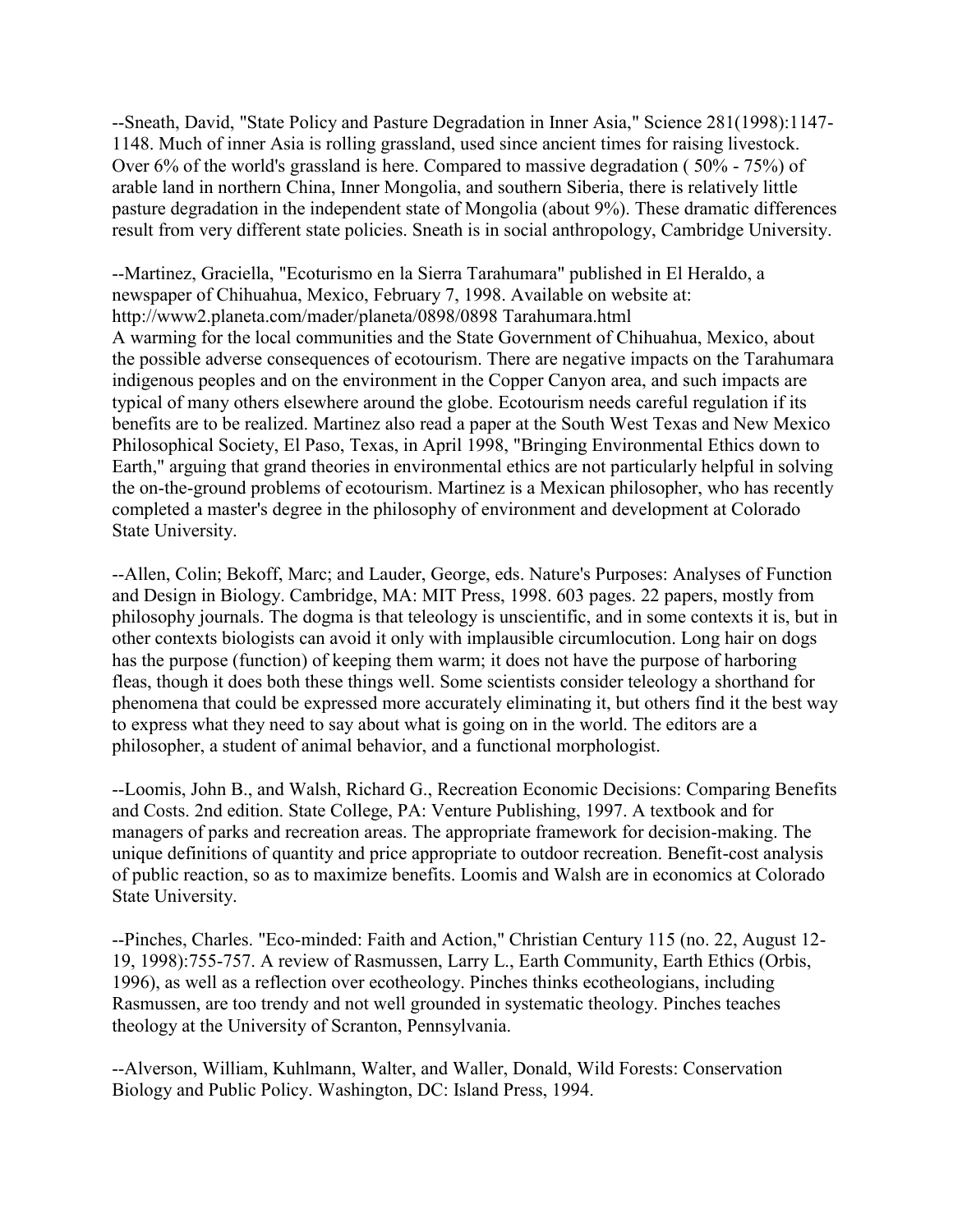--Bryant, Raymond, and Bailey, Sinead, Third World Political Ecology. New York: Routledge, 1997.

--Cloke, Paul, and Little, Jo, Contested Countryside Cultures: Otherness, Marginalization and Rurality. New York: Routledge, 1998.

--Cozic, John, Global Resources. Opposing Viewpoints Series, San Diego: Greenhaven Press, 1998.

--DeSimone, L. and Popoff, F. Eco-Efficiency: The Business Link to Sustainable Development. Cambridge: MIT Press, 1997.

--Kgathi, D., Hall, D., Hategeka, A. and Sekhwela, M., eds., Biomass Energy Policy in Africa. New York: Zed Books, 1998.

--Kohm, Kathryn and Franklin, Jerry, eds. 1997. Creating a Forestry for the 21st Century: The Science of Ecoystem Management. Covelo: Island Press, 1997.

--O'Brien, Karen, Sacrificing the Forest: Environmental and Social Struggles in Chiapas. Boulder: Westview Press, 1998. --O'Neill, Helen and Toye, John, eds. A World Without Famine?: New Approaches to Aid and Development. New York: St. Martin's Press, 1998.

--Pezzoli, Keith, Human Settlements and Planning for Ecological Sustainability: The Case of Mexico City. Cambridge: MIT Press, 1998.

--Shapland, Greg. 1997. Rivers of Discord: International Water Disputes in the Middle East. New York: St. Martin's Press, 1997.

--Shiva, Vandana, Biopiracy: The Plunder of Nature and Knowledge. Boston: South End Press, 1997.

--Starrs, Paul F., Let the Cowboy Ride: Cattle Ranching in the American West. Baltimore: Johns Hopkins University Press, 1998.

--Victor, David, Raustiala, Kal and Skolnikoff, Eugene, eds. The Implementation and Effectiveness of International Environmental Commitments: Theory and Practice. Cambridge: MIT Press, 1998.

--Yaffee, Steven et al. Ecosystem Management in the United States: An Assessment of Current Experience. Covelo: Island Press, 1996.

--Nelson, Lance E., ed., Purifying the Earthly Body of God: Religion and Ecology in India. Albany: State University of New York Press, 1998. Religion and ecological concern in India from textual, theological, anthropological, feminist, and eco-activist approaches. The ecological implications of pilgrimage and sacred geography, earth and river goddesses, the beliefs and ritual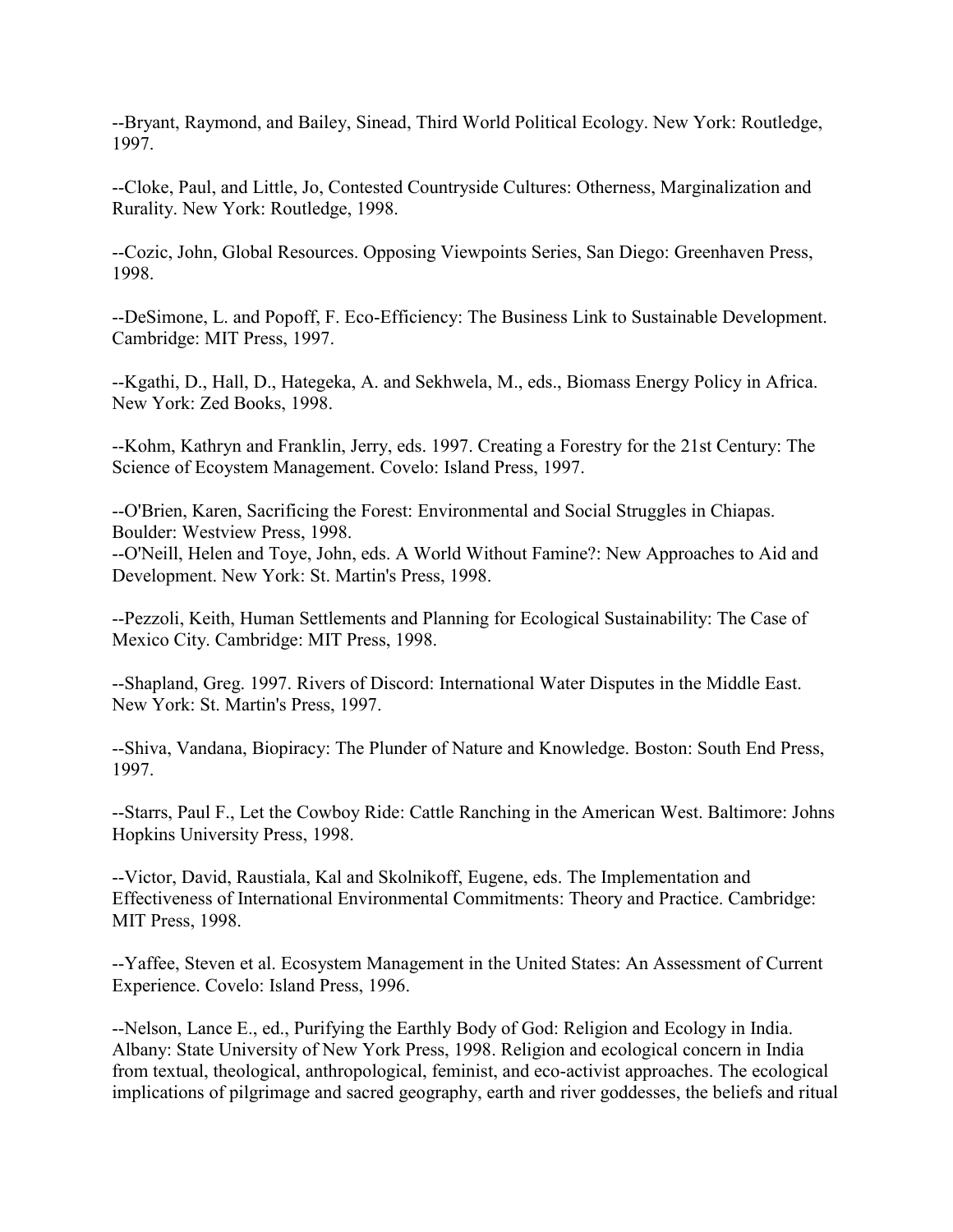practice of villagers, caste consciousness, and Vedanta, Tantara, and Goddess theologies. 12 articles. Samples: Harold Coward, "The Ecological Implications of Karma"; Christopher Key Chapple, "Toward an Indigenous Indian Environmentalism"; Ann Grodzins Gold, "Sin and Rain: Moral Ecology in Rural North India." Nelson is in theological and religious studies at the University of San Diego.

--Boerner, Christopher, and Lambert, Thomas, Environmental Justice? St. Louis, MO: Center for the Study of American Business, Washington University, 1994. 30 pages.

--Manaster, Kenneth A., ed., Environmental Protection and Justice: Readings and Commentary in Environmental Law and Practice. Cincinnati, OH: Anderson Publishing Co., 1998. 239 pages. ISBN 0870842536.

--Hilborn, Ray and Mangel, Marc, The Ecological Detective: Confronting Models with Data. Princeton, NJ: Princeton University Press, 1997. 334 pages. How well are environmental models tested against data? Assessment of a variety of types of testing and evaluation of testing. The authors emphasize comparing multiple alternative models. Hilborn is at the University of Washington School of Fisheries. Mangel is at the University of California Santa Cruz Department of Environmental Studies.

--Tucker, Evelyn and Berthrong, John, eds., Confucianism and Ecology: The Inter-relation of Heaven, Earth, and Humans. Cambridge: Ma: Harvard University Center for the Study of World Religions, 1998. 378 pages. ISBN 0945454155.

--Ingman, Stanley et al., eds., An Aging Population, An Aging Planet, and a Sustainable Future. Denton, TX: Center for Texas Studies, University of North Texas, 1995. ISBN 1885196075.

--Nordquist, Joan, Radical Ecological Theory: A Bibliography. Santa Cruz, CA: Reference and Research Services (511 Lincoln St., Santa Cruz, CA 95060), 1993. 71 pages. \$ 15. ISBN 0- 937855-59-6

--Nordquist, Joan, Animal Rights: A Bibliography. Santa Cruz, CA: Reference and Research Services (511 Lincoln St., Santa Cruz, CA 95060), 1993. 71 pages. \$ 15. ISBN 0-937855-40-5

--Eder, Klaus, The Social Construction of Nature: A Sociology of Ecological Enlightenment. London and Thousand Oaks, CA: Sage, 1996. \$ 25.00 paper. \$ 82.00 cloth. "The relationship between nature and society can be conceived of in two mutually exclusive ways: as a natural constitution of society or as a social construction of nature" (p. 7). There is either a "natural history of society" or a "social history of nature" (p. 19). Modern, industrial societies have become increasingly destructive of nature, because they see nature as object. Other cultures socially construct nature using symbolism, taboo, and ritual. Nature is always socially constructed; there is an inevitable pluralism of views about nature, though some can be more socially functional than others. Eder is at Humboldt University, Berlin, and European University, Florence.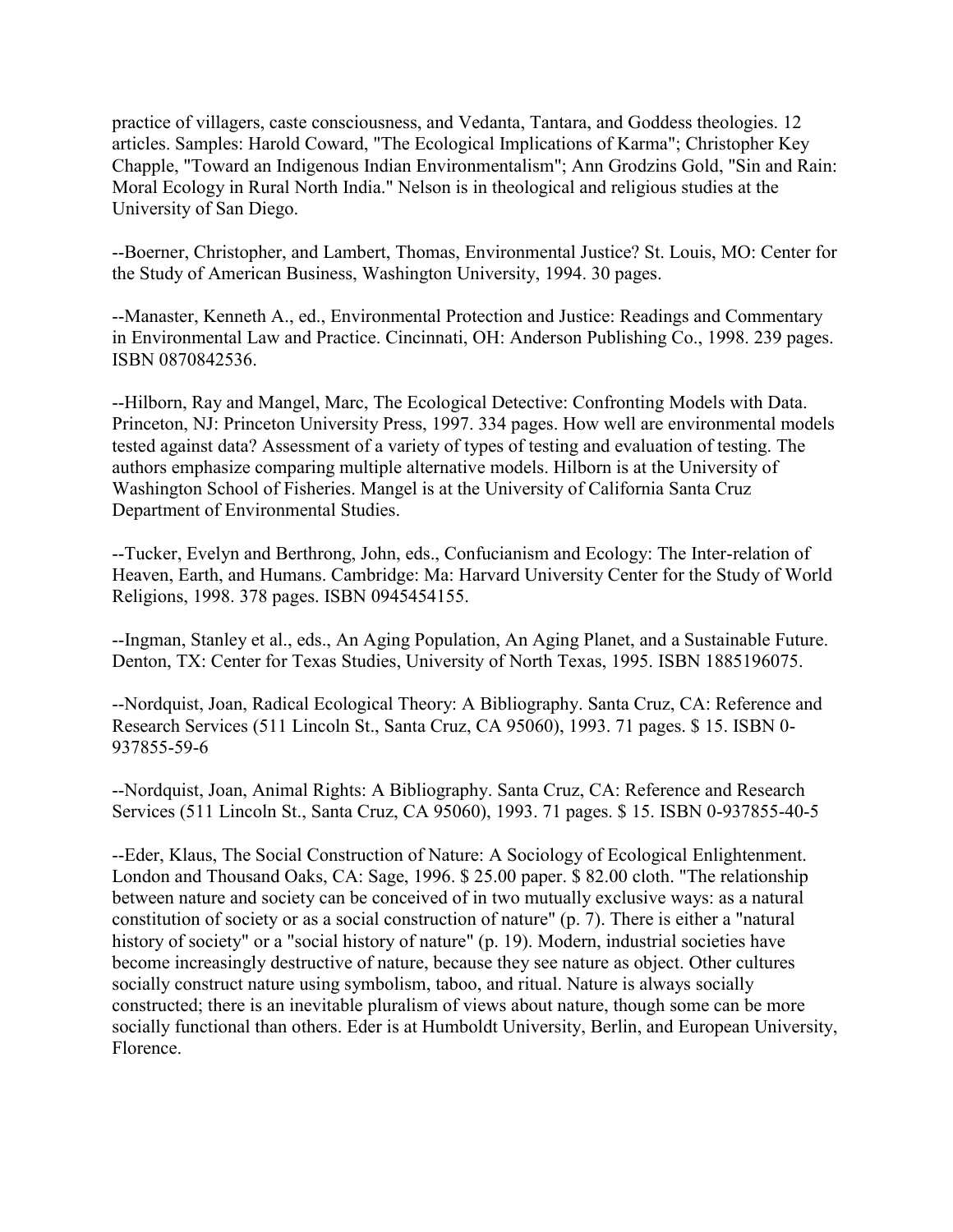--Figueroa, Robert, Environmental Justice: Debating the Distributive Justice Paradigm. Ph.D. thesis at the University of Colorado, Boulder, 1998. Claudia Mills was the principal advisor. Figueroa is from Puerto Rica.

--Elbers, Joan S., Changing Wilderness Values 1930-1990: An Annotated Bibliography Westport, CT: Greenwood Press, 1991. 160 pages. \$ 45.00!!

--Humphries, George, North Carolina: Images of Wildness Englewood, Colorado: Westcliffe Publishers, 1993. Phootographs and some interpretive texts of North Carolina in the wild. Humphries is an Asheville, NC, photographer.

--Johnson, Randy,, Hiking in North Carolina. Helena. MT: Falcon Press, 1996. 200 hikes in all regions of the state. Johnson lives in Greensboro, NC, and is the senior editor of United Airlines inflight magazine, Hemispheres.

--Botkin, Daniel B., Our Natural History: The Lessons of Lewis and Clark. New York: Berkeley Publishing Group, A Perigee Book, 1995. 300 pages. What Lewis and Clark found in geography, fauna, flora, compared with what is there today, an environmental history, with prospects for the future. botkin is at the Center for the Study of the Environment, Santa Barbara, also with the Program for Global Change, George Mason University, Fairfax, VA.

--Clark, Stephen R. L., "Natural Goods and Moral Beauty," pages 83-97 in Knowles, Dudley and Skorupski, John, eds., Virtue and Taste: Essays on Politics, Ethics and Aesthetics, vol. 2 in the Philosophical Quarterly Supplementary Series. Oxford: Basil Blackwell, 1993. "How can animals set us good examples of how to behave, without being moral agents? About as easily, I might reply, as they can set us good examples in engineering, without being technologists." (p. 85). Aninmals do not intend to do beautiful things, but their engineering and survival constraints result in their doing beautiful things, and humans with their aesthetic capacities can discover this objective beauty in the world. "My own conclusion is that the Beautiful is indeed a constraint on what can happen, and that natural selection and engineering efficiency have generated--because they were so intended--creatures that can look directly toward the Beautiful, and not merely at its reflection and shadow, natural good. There is indeed a Beautiful that does not die, and all that passes beautifully in the long nightmare of our present living is eternal There" (pp. 94-95). Clark is in philosophy at the University of Liverpool.

--Freyfogle, Eric T., "Illinois Life: An Environmental Testament," University of Illinois Law Review, volume 1997, number 4, pages 1081-1108. "The environmental movement in Illinois, now decades old, brings together diverse citizens from all around the state and varied walks of life. Some live amid urban skyscrapers; others in sparsely populated rural townships. What motivates them to act, individually and through groups, is a felt concern for the health of the Illinois landscape and all that dwells on it, including humans. The thinking of these citizens ranges widely, both in terms of how they comprehend environmental problems and what they believe ought to be done about them. Despite this variety, particular values and hopes emerge over and over, in the daily talk of individual environmentalists, in the position papers of environmental groups, and in the growing literature of environmentalism" (pp. 1081-1082). Freyfogle is in law at the University of Illinois.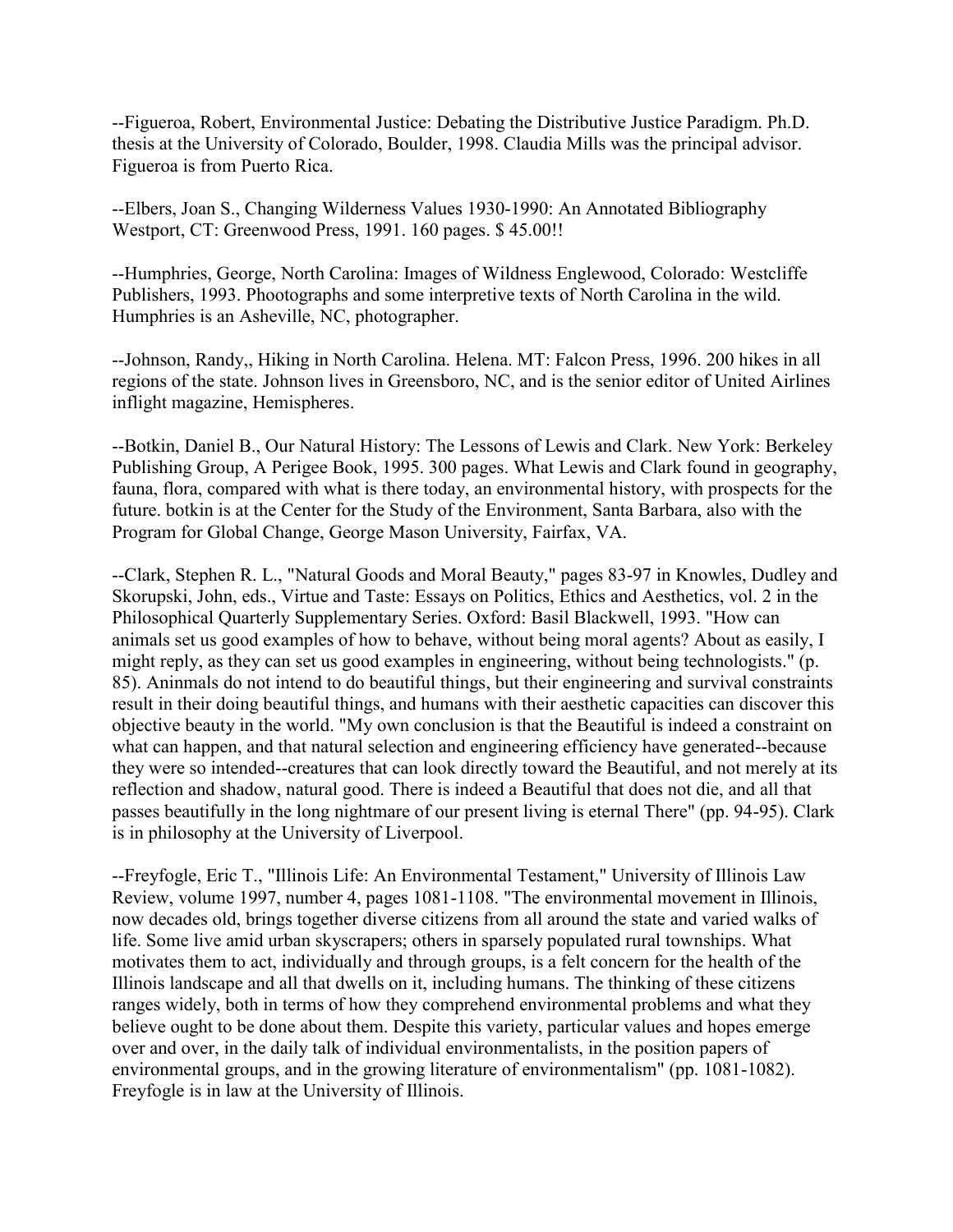--Freyfogle, Eric T., "The Price of a Sustainable Environment," Dissent, Spring 1998, 37-43. "In the end, market-based tools [for environmental conservation] must fit into a larger scheme of environmental policy that has as its principal aim not the promotion of markets, but the achievement and maintenance of a healthy land. Out of our deliberations on environmental goals should come new understandings of what it means to be a good citizen. Owning land must come to entail belonging to a natural community with obligations to respect the integrity and fertility of that community. Rights to use water must be understood as a form of stewardship, constrained by duties to use water in beneficial ways. The possession of a pollution permit does not mean that pollution is a good activity; such permits, however useful and legally protected, must never give rise to anything like a right to pollute" (p. 43). Freyfogle is in law at the University of Illinois.

--Freyfogle, Eric T., "Boundless People, Boundless Land," pages 15-37, in Knight, Richard L., and Peter B. Landres, Stewardship Across Boundaries (Washington, DC: Island Press, 1998). "We see some of the character traits and tendencies that justify our continued use of certain boundaries: our ability to know and love only a human-size piece of land; our need to feel attached to the land and hence connected to our labor; our ingrained love of territory and our firm attachment to private property; our need to feel a part of a community; our desire for engagement with others in dignified ways. . . . Beyond these limits, though are other limits that now constrain us, and may of these limits we would do well to unbind and discard. Our love of individualism and love of liberty have simply become too strong, so much that they constrain our ability even to talk seriously about the common good. We are similarly hampered by our infatuation with the free market, with market-set valuations of things, and with the market's tendency to view nature as merely a collection of discrete resources. Intellectual limits like these have prompted us to bound the land needlessly and to make our boundaries more important than they ought to be. We somehow have to get away from them" (pp. 34-45). Freyfogle is in law at the University of Illinois. He has a book under this title forthcoming.

--Freyfogle, Eric T., "Consumption and the Practice of Land Health," pages 181-201, in Westra, Laura, and Werhane, Patricia H., eds., The Business of Consumption: Environmental Ethics and the Global Economy (Lanham, MD: Rowman and Littlefield, 1998). A sound ethic of consumption needs to build upon a ethical consideration toward the land and its health. Land health encompasses, howbeit vaguely, the kind of durable, flourishing, self-recreating communal life that is the mark of a lasting link between people and place. Land health is not an easy matter to come to grips with, particularly when land is understood as the entire ecological community in a place, including the human members. Nevertheless, land health is a foundational limit on consumption. Freyfogle is in law at the University of Illinois.

--Silvard, Ruth Leger, World Military and Social Expenditures, 1996. 16th edition. Washington, DC: World Priorities (Box 25140, Washington, DC 20007), 1996. 50 pages. A slim book packed with statistics, graphs, documenting the lunacy of arms races.

--McQuillan Alan G., and Preston, Ashley L., eds., Globally and Locally: Seeking a Middle Path to Sustainable Development. Lanham, MD: University Press of America, 1998.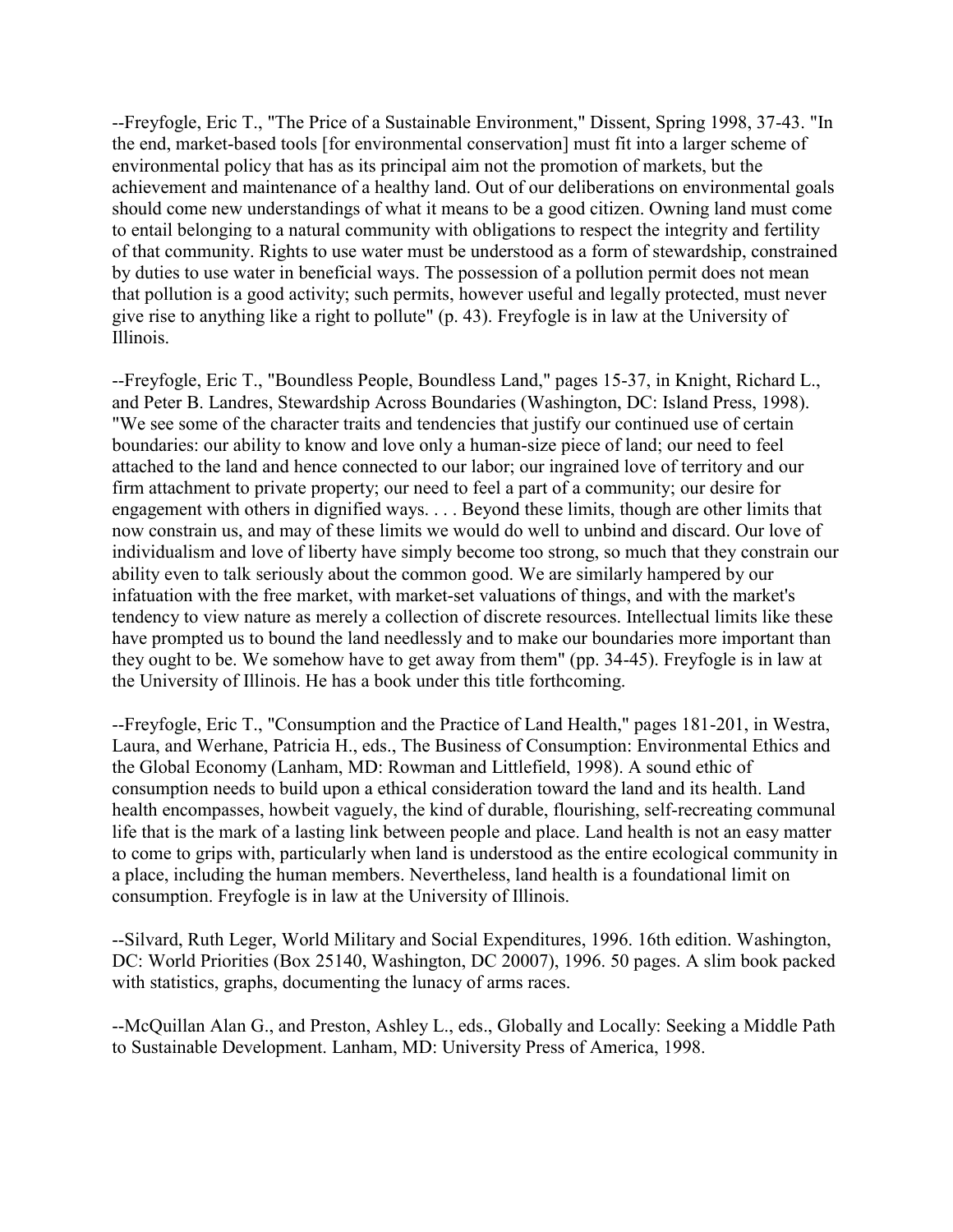--Dinerstein, Eric, et al., A Conservation Assessment of the Terrestrial Ecoregions of Latin America and the Caribbean. Washington, DC: World Bank and World Wildlife Fund, 1995. 129 pages. Reviewed by Eldon Kenworthy in Environmental Ethics 20(1998):325-328.

--Ward, Geoffrey C., "Making Room for Wild Tigers," National Geographic 192 (no. 6, December 1997):2-35. Perilous, but not hopeless, the future of the world's few thousand tigers hinges on providing them with land, prey, and protection.

--Macnaghten, Phil and Urry, John, Contested Natures. London and Thousand Oaks, CA: Sage Publications, 1998. \$ 26.50 paper. \$ 82.00 cloth. There is no singular "nature" out there that is the fountainhead of pure and positive values waiting to be saved. Rather, there are multiple "natures." Nature is constantly changing its significance in daily life. Nature is irreducibly contested and embedded in highly diverse and ambivalent social practices. All notions of nature are bound up with different forms of social life from which they cannot be disentangled. The apparently natural world has been produced in many ways within particular social practices. Different times, different senses, produce different and distinct spaces, from the local to the global. The authors are at Lancaster University, UK.

--Rescher, Nicholas, Complexity: A Philosophical Overview. Somerset, NJ: Transaction Publishers, 1998. The world is enormously sophisticated and nature's complexity is literally inexhaustible. As a result, projects to describe and explain natural science can never be completed. The nature of complexity and its bearing on our world and how we manage our affairs within a socially, technologically, and cognitively complex environment with vast management problems and risks of mishap. "Technological escalation" is a sort of arms race against nature in which scientific progress requires more powerful technology for observation and experimentation, and, conversely, scientific progress requires the continual enhancement of technology. The increasing complexity of science and technology means problems growing faster than solutions, and major management and decision problems. Rescher is in philosophy at the University of Pittsburgh.

--Berry, R. J., "Environmental Ethics--From Eden to Rio--and Back Again?" Faith and Thought, April 1998, No. 23. Faith and Thought is published by The Victoria Institute, Croydon, Surrey, UK. ISSN 0955-2790. A prominent British ecologist, geneticist, and conservative Christian reflects on the Biblical concept of nature and humans in nature (Eden), contemporary movements in environmental conservation, surrounding and resulting from Rio, and wonders whether we are not returning to a concept of humans as trustees of creation (aka managers in secular circles). Christians should be making up their minds about environmental issues and sharing them with others, taking the lead and witnessing to the glories in God's creation. Photographs of Earth seen from space have become icons, awakening people to the environment and its fragility. We are living in a finite, not infinite, world and this is all we have.

--Kwiatkowska, Teresa, and Wilchis, Ricardo Lopez, "Critical Reflections on the `Ethics of Integrity' (Reflexiones criticas sobre la `etica de la integridad') Contactos no.27, May-June 1998. The article revises the use of some ecological concepts like ecosystem and biodiversity within the ethical environment. It deals as well with the concept of nature preservation with little or no human influence. The modern understanding of environmental conservation implies the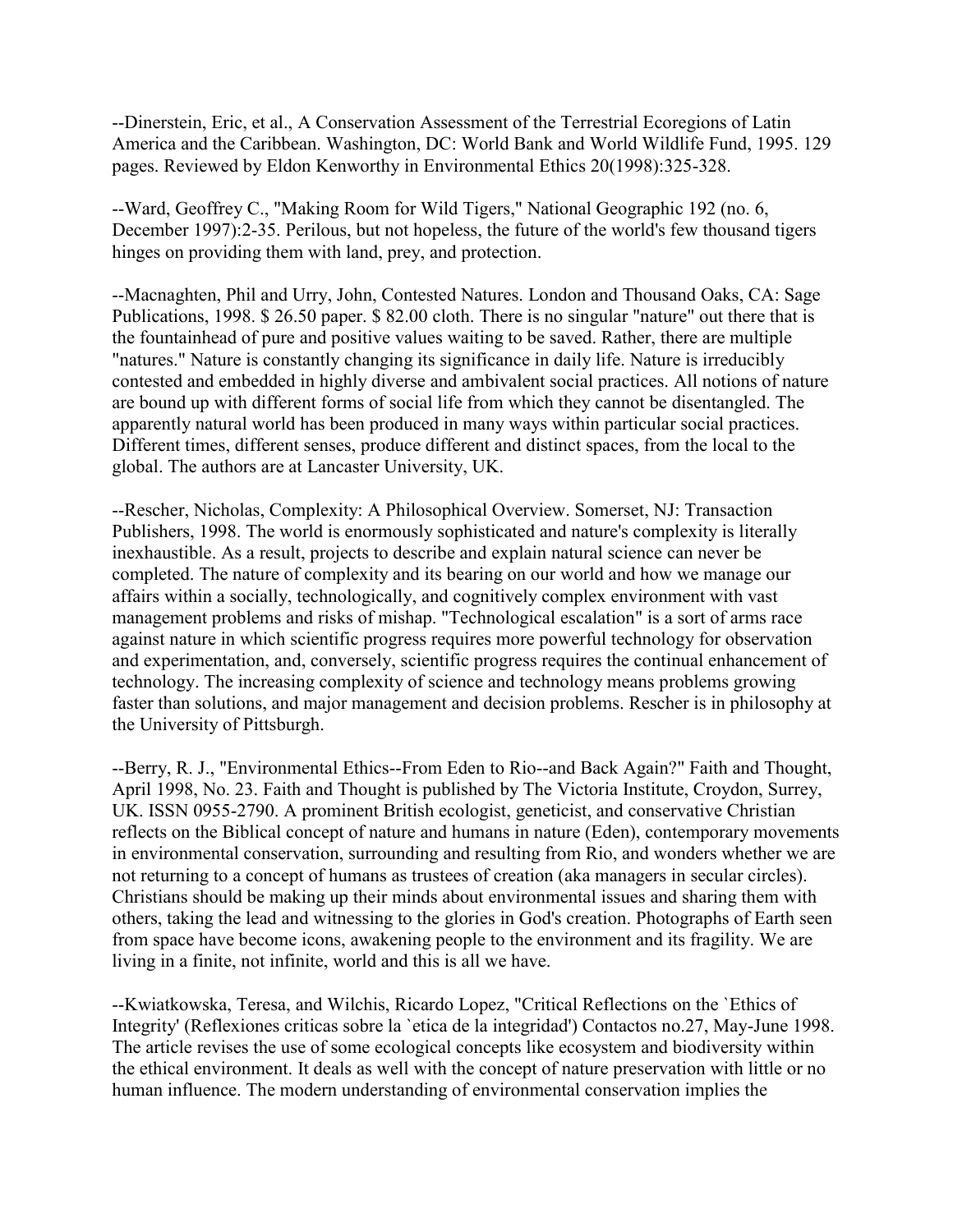manegement of natural resources defined as a design of ecosystems for the mutual benefit of humans and nature. The integrated approach that includes human society and natural systems permits the attainment of social goals and evolutionary potential of natural ecosystems.

--Reflections: Newsletter of the Program for Ethics, Science, and the Environment, Department of Philosophy, Oregon State University, Special Issue 3, August 1998, is devoted to Aldo Leopold, after fifty years. "Aldo Leopold: A Critical Celebration of his Land Ethic." With short contributions by Peter List (Oregon State University), Laura Westra (University of Windsor, Canada), Lawrence E. Johnson (Flinders University, Australia), Kathleen Dean Moore (Oregon State University), Karen J. Warren (Macalaster College), Holmes Rolston, III (Colorado State University), Robin Attfield (University of Wales, Cardiff), Alan McQuillan (forest management, University of Montana), Richard E. Roy (environmental law, Northwest Earth Institute, Portland, OR), Kristin Shrader-Frechette (University of Notre Dame), J. Baird Callicott (University of North Texas). Copies by request from Courtney S. Campbell, Coordinator, Program for Ethics, Science, and the Environment, Department of Philosophy, Hovland 101, Oregon State University, Corvallis, OR 97331-3902. 541/737-5648. e-mail: PESE@orst.edu

--Hettinger, Ned, "Enhancing Natural Value?" Human Ecology Review 3 (no. 1, Autumn, 1996):8-11. There is widespread skepticism about the idea that humans can improve upon nature. While it seems obvious that humans can alter nature better to serve human purposes, it is far from clear that human can improve nature in non-utilitarian ways. Can humans enhance intrinsic natural value? The strongest reason for skepticism about this possibility is the value that many see in the "wildness" of nature. Alleged human improvements degrade nature in terms of its wilderness value. Such valuing of pristine nature has been severely criticized for instituting a false human/nature apartheid that provides no positive role for humans in the natural world. Can human participation in nature be seen as enhancing rather than degrading intrinsically valuable natural systems. Hettinger is in philosophy, College of Charleston, SC.

--Throop, Bill, "Humans and the Value of the Wild," Human Ecology Review 3 (no. 1, Autumn, 1996): 3-7.

--Varner, Gary E., "The Takings Issue and the Human-Nature Dichotomy," Human Ecology Review 3 (no. 1, Autumn, 1996): 12-15.

--Visvader, John, "Natura Naturans: Remarks on the Nature of the Natural," Human Ecology Review 3 (no. 1, Autumn, 1996): 16-18.

--Johnson, Lance, Philosophical Problems in the Evaluation of Genetic Engineering. M.A. thesis, Colorado State University, December 1998. Analysis of the ethical models that are used to consider the moral import of genetic engineering, a "scientific naysayer" model and an "intrinsically wrong model." Their evaluation involves the autonomy/provincialism debate in the philosophy of biology, the importance of ecology as a bridge between biology and the physical sciences, and the use of models in ecology. There are difficulties in assessing the potential effects of genetically engineered organisms released into the environment. This is demonstrated with a case study, a genetically modified canola (Brassica nigra), widely used and a plant with numerous wild relatives. Virus resistant plants are a special concern; genetically engineered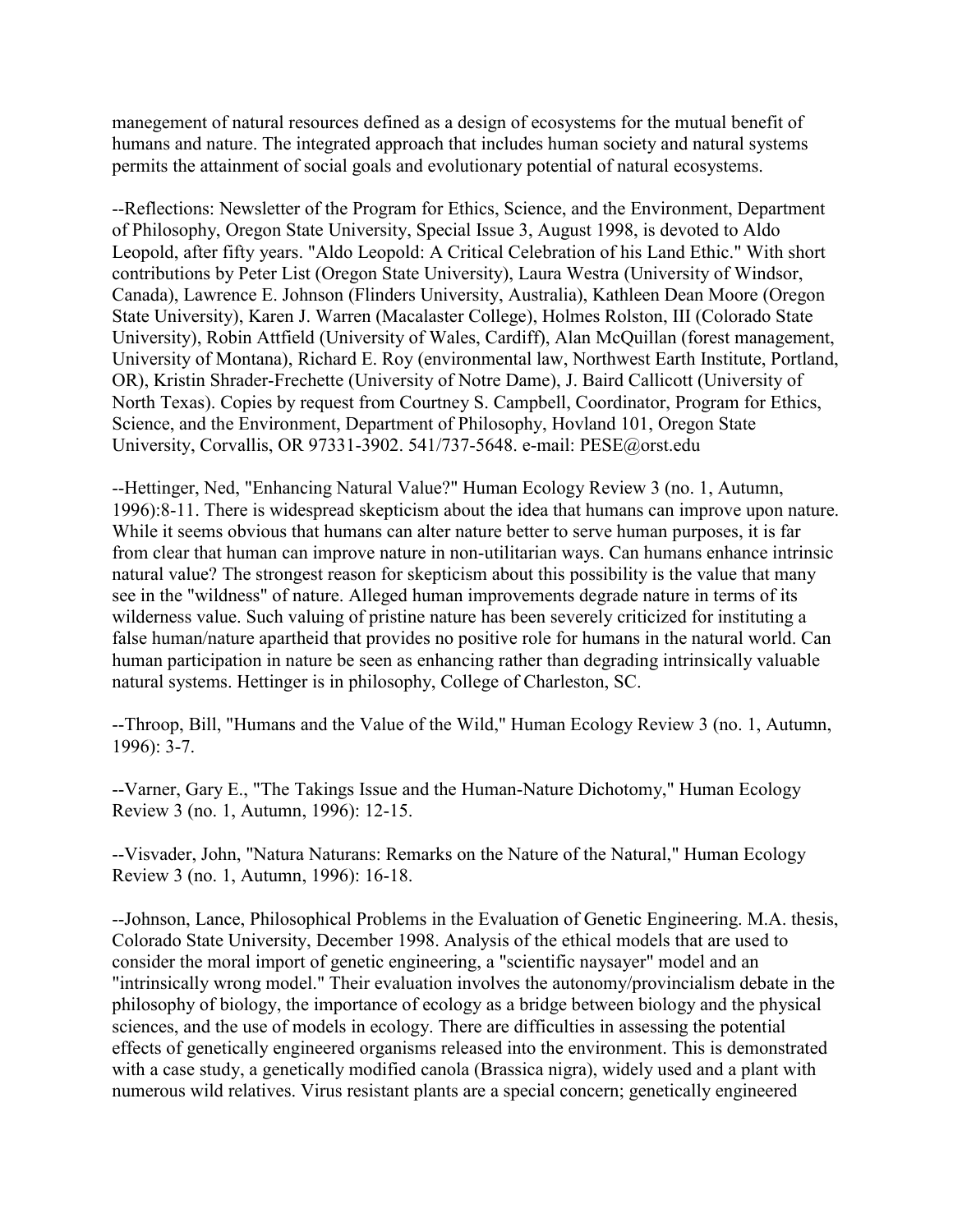microorganism are another. Rissler and Mellon's tiered approach to risk assessment here identifies two potential ethical difficulties. Genetically engineered organisms may be unique enough not to model analogously to wild species. Human activities disturbing the environment may invite invasive species problems; non-genetically engineered aggressive weedy species humans have introduced are already a quite serious problem. Users seeking commercial benefits are likely to underestimate the risks of harms. The thesis advisor was Holmes Rolston. Johnson is now finishing his teaching certificate in secondary school science at Metro State College, Denver, a post-baccalaureate certification. He has been for several years the supervisor of Inverness Water and Sanitation District, a subdivision of the Colorado state water authority, in the metro Denver area.

# **EMPLOYMENT OPPORTUNITIES**

Sarah Lawrence College, a small liberal arts college close to New York City, seeks applicants to teach in Public Policy for a tenure-track position, beginning Fall semester 1999. "The Joanne Woodward Chair in Public Policy" was endowed in honor of Joanne Woodward, as a tribute to the breadth of Ms. Woodward's social commitment and concern with public issues. The Chair provides a prominent focus for interdisciplinary work, and the College's efforts to integrate liberal arts courses with major public policy issues. It emphasizes the power of informed citizen advocacy to affect outcomes in areas such as promoting peace, protecting the environment, safeguarding human rights, alleviating poverty and supporting a free and uncensored forum for original voices in the arts. The holder of the chair will be expected to develop courses and public policy field placements for students. The ideal candidate will have teaching and public policy practice experience, evidence of active engagement in scholarly research, and a commitment to liberal arts education. Candidates should have demonstrated scholarship and teaching experience in areas such as Legal Studies, Racial/Ethnic Studies, Environmental Studies, Poverty Studies. Applicants should send a letter addressing the criteria noted above, including a concise statement about their public policy work, scholarship and research interests, a curriculum vita, two relevant course syllabi or descriptions of courses to be proposed, and three letters of reference by December 15, 1998 to: Regina A. Arnold, Ph.D., Professor of Sociology, Chairperson, Search Committee in Public Policy, Social Science Division, Sarah Lawrence College, 1 Mead Way, Bronxville, N.Y. 10708. Early submission is strongly recommended. An equal opportunity employer, Sarah Lawrence College encourages applications from minority candidates and women.

University of South Carolina, Columbia, SC. Department of Philosophy and the School for the Environment seek an Assistant Professor, tenure track, beginning Fall semester 1999. Candidates should specialize in some aspect of environmental ethics, and must be able to work in an interdisciplinary setting. Candidates with training in interdisciplinary programs will be seriously considered, but the ability to teach philosophy courses, and to satisfy tenure and promotion criteria in the Department of Philosophy is necessary. Responsibilities include teaching four courses per academic year, one of which must serve the programmatic needs of the School of the Environment. Additional duties include supervision of MA and PhD students, and service. Applicants should send complete dossier, including current CV, graduate transcript, three letters of recommendation, sample of written work, and evidence of teaching ability. Complete applications must be received by December 2, 1998. Applications should be addressed to Chair,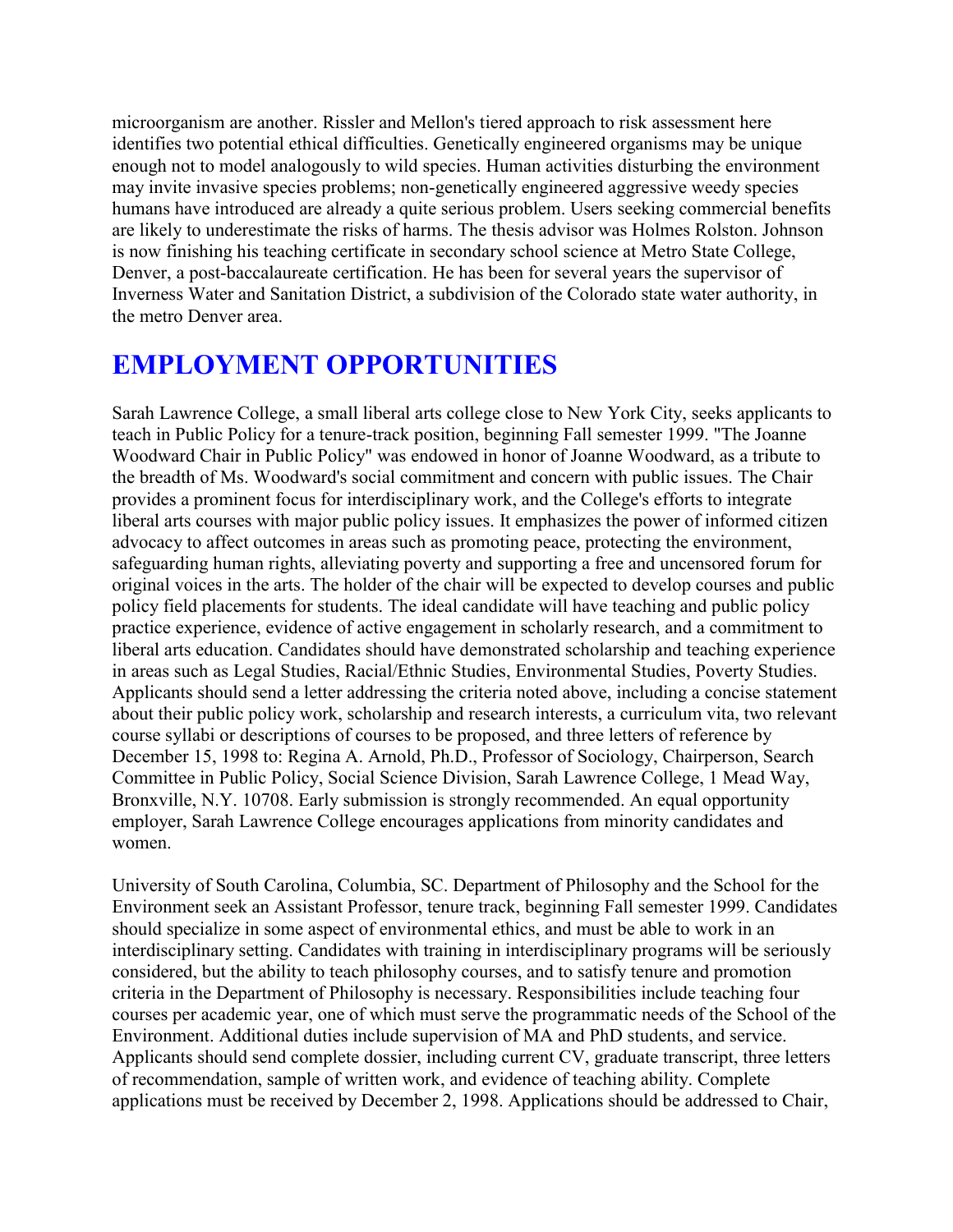Environmental Ethics Search Committee, Department of Philosophy, University of South Carolina, Columbia, SC, 29208. Interviews will take place at the Eastern Division meetings of the American Philosophical Association in late December. The University of South Carolina is an affirmative action/equal opportunity employer and encourages women and members of minority groups to apply. Department of Philosophy (http://www.cla.sc.edu/PHIL) and the School for the Environment (http://www.sc.edu/environment) Contact: Alfred Nordmann, Philosophy Department, University of South Carolina, Columbia, SC 29208. Phone: 803-777- 3739. Fax: 803-777-9178. ANordmann@sc.edu

Colorado State University: Assistant Professor of Philosophy; tenure-track. AOS: Environmental Ethics; AOC: Ethical Theory or Social and Political Philosophy. Ph.D., publications in AOS, and teaching experience required. Undergraduate and graduate teaching; teaching load is 5 courses/seminars per year, with course reductions poossible. Advising and committee work required. Salary will be commensurate with qualifications and experience. The position is effective August 15, 1999. Send complete dossier, including a statement of interest, complete curriculum vitae, and three current letters of recommendation by November 30, 1998 (postmark date) to Holmes Rolston, Chair of Search Committee, Department of Philosophy, Colorado State University, Fort Collins, CO 80523. Colorado State University is an equal opportunity/affirmative action employer and complies with all Federal and Colorado State laws, regulations and executive orders regarding affirmative action requirements in all programs. [Note: As of publication deadline, this position had not yet been formally approved by Dean and Provost, but approval is anticipated.

# **EVENTS**

### 1998

--November 4-7, 1998. Global Bioethics: East and West, North and South. Fourth World Congress of Bioethics. Tokyo, Japan. With an impressive list of participants. Sponsored by the International Association of Bioethics, in conjunction with the Asian Bioethics Association. Various sections on environmental ethics. A website is: http://www.biol.tsukuba.ac.jp/~macer/IAB4.html

--November 15-19, 1998. International Society for Ecological Economics. Santiago, Chile. Biennial meeting, on the theme "Beyond Growth: Policies and Institutions for Sustainabiility." Co-sponsored by the Society for Conservation Biology. This is "the other ISEE"! Organizing Committee, ISEE, University of Chile, Diagonal Paraguay 265, Torre 15, of. 1302. Phone 56 2 678 2308. Fax 56 2 678 2581. Website: www.uchile.cl/facultades/ISEE3.html

--November 22-26, 1998. Symposium Darwin in Chiloe. The island of Chiloe in the forest region of southern Chile was extensively explored by Charles Darwin during his Beagle Voyage. A Symposium Darwin in Chiloe will take place there on November 22-26, 1998. Ecologists, evolutionary biologists, historians, philosophers from Europe, South and North America will discuss how the landscape has changed since Darwin's visit to Chiloe, and appropriate conservation efforts in the temperate forests of southern South America. Contact: Eric Rivera at darwin@codon.ciencias.uchile.cl (Institute of Ecological Research-Universidad de Chile), or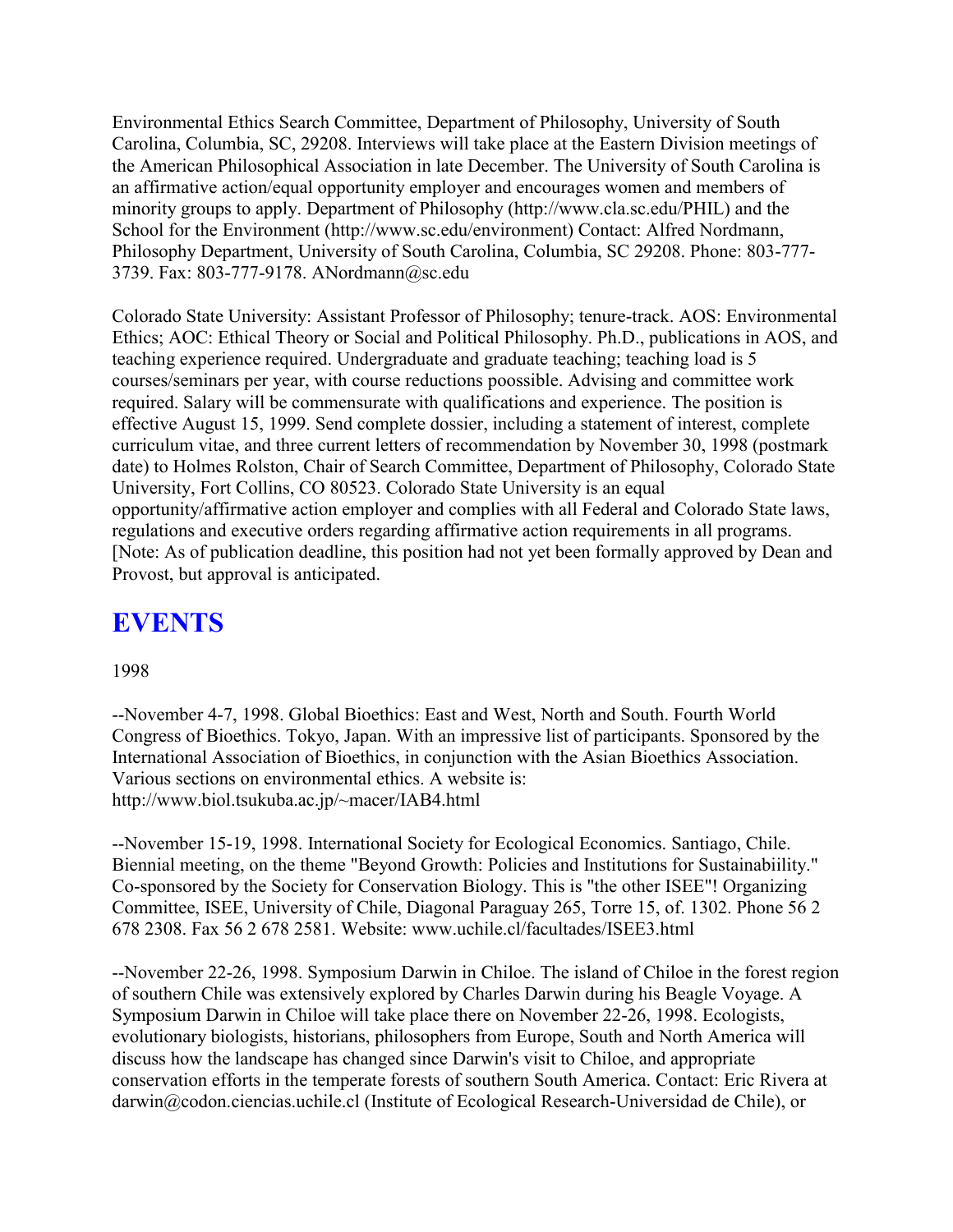Ricardo Rozzi at rmr96002@uconnvm.uconn.edu (Institute of Ecological Research-University of Connecticut). Web page: http://www.eeb.uconn.edu/chiloe/Darwin.htm

--November 23-27, 1998. Short course on the topic "Values, Ethics and the Environment: Theory and practice of putting values on the environment." Case studies and role plays. £595. Contact: Mrs P A Savill, Centre for Environmental Strategy, University of Surrey, Guildford GU2 5XH United Kingdom; Tel: +44 (0)143 259047; Fax: +44 (0)143 259394; Email: p.savill@surrey.ac.uk

--December 27-30, 1998. American Philosophical Association: Eastern Division. Washington Hilton, Washington, DC.

### 1999

--January 6, 1999. "Ecology and Ethics," Session at the British Ecological Society Winter Meeting, University College London. Organized by R. J. "Sam" Berry, Biology, University College. Speakers include: R. J. Berry, "Ethics: Irrelevant, Luxury, or Essential"; D. W. H. Walton (British Antarctic Survey), "Where to Draw the Line: Ethical Dilemmas for the Public Affairs Committee"; S. Trudgill (University of Cambridge), "Environmental Education, Ethics and Ecology"; G. B. Usher and M. B. Usher (Diocese of York), "Ethical Questions in Biodiversity"; S. M. Buckland (University of Sheffield), "Speaking Out for Biodiversity but Selling Out to Weeds: An Ethical and Ecological Dilemma"; Kate Rawles (University of Lancaster), "Ecological Management, Values and Sentient Animals"; N. S. Cooper (Diocese of Chelmsford, "What Understanding of Nature Should Underlie our Management of Nature Reserves"; W. A. Fox (University of Central Lancashire, Preston), "Ethics and the Environment"; Robin Attfield (University of Wales, Cardiff), "Ethics and Sustainability"; J. Sheail (Institute of Terrestrial Ecology, Monks Wood), "Ecology: A Science Put to Use": A. D. Thomas (Field Studies Council, Preston Montford), "Values, Policy and Practice--Is There Any Connection?" Contact R. J. Berry, Department of Biology, University College London, Gower Street, London, WC1E 6BT. Phone 171 380 7098. Fax 171 380 7096.

--January 21-26, 1999. American Association for the Advancement of Science, Annual Meeting, Anaheim, California. The AAAS millennium meeting, with a section on "Instability in Earth and Human Systems," and a session entitled: "The 21st Century Environment: Potential for Human Dominance." Lecture by Frans B. M. de Waal, "Natural Conflict Resolution."

--March 4-6, 1999. European Congress on Agricultural and Food Ethics. Wageningen, The Netherlands. See "Conferences" above.

--March 18-21, 1999. Conference on "John Ray and His Successors: The Clergyman as Biologist." Braintree, Essex, UK. Bookings and details from Janet Turner, John Ray Trust, Town Hall Centre, BRAINTREE, Essex, CM7 3YG United Kingdom. Tel (+44) 1376-557776; Fax - 344345.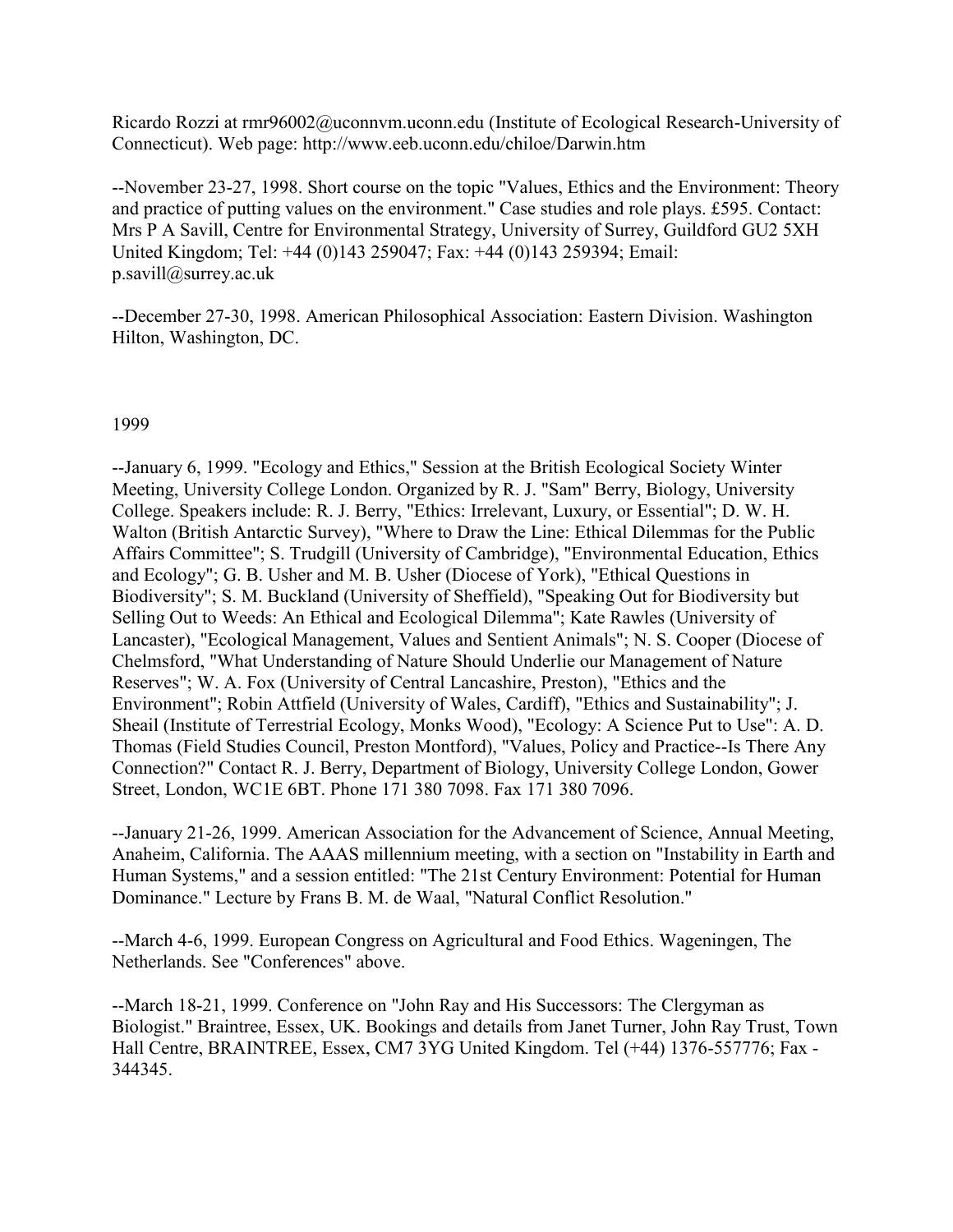--March 19-20, 1999. Symposium on Genes and Development. Institut für Geschyichte und Ethik der Medizin, University of Basel, Switzerland. See "Conferences" above.

--March 31-April 3, 1999. American Philosophical Association: Pacific Division. Claremont Hotel, Berkeley, CA.

--April 19-22, 1999. In Situ and On-Site Bioremediation. The Fifth International Symposium, at San Diego California. Call for papers, to Carol Young, Battelle, 505 King Avenue/Room 10-123, Columbus, Ohio 43201. Information from The Conference Group, 1989 West Fifth Avenue, Suite 5, Columbus, Ohio 43212. Fax 624/488-5747.

--May 5-8, 1999. American Philosophical Association: Central Division. Hyatt Regency Hotel, New Orleans, LA.

--May 23-27, 1999. Wilderness Science in a Time of Change. University of Montana, Missoula. Includes wilderness values, policy, ethics, and science. Changing societal definitions of wilderness, wilderness management. Contact: David N. Cole, Aldo Leopold Wilderness Research Institute, P. O. Box 8089, Missoula, MT, 59807; 406/542-4199; www.umt.edu/wildscience; or Natural Resource Management Division, Center for Continuing Education, University of Montana, Missoula, MT 59812. 406/243-4623. 888/254-2544 Email: ckelly@selway.umt.edu. www.wilderness.net

--June 17-21, 1999. Society for Conservation Biology. Annual Meeting. University of Maryland, College Park (in Washington, DC, area). See "Conferences" above.

--June 27-29, 1999. The Society for Applied Philosophy. Annual Conference. In Conjunction with ISEE. Theme: "Moral and Political Reasoning in Environmental Practice." Mansfield College, Oxford University, UK. See "Conferences" above.

--July 7-10, 1999. International Symposium on Society and Resource Management. University of Queensland, Brisbane, Australia. http://www.geosp.uq.edu.au/issrm99. Contact: Sally Brown, Conference Secretariat, The University of Queensland, 4072 Australia. 627/3365 6360 Fax: 617 3365 7099.

--September 23-26, 1999. Wilderness Horizons. Conference at the Sigurd Olson Institute of Northland College, Ashland, WI. See "Conferences" above.

--October 8-10, 1999. Utah State University Philosophy Colloquium. Topic: Environmental Aesthetics. Eccles Conference Center, Utah State University, Logan, Utah USA. For more information, see "Conferences" above.

### INTERNET ACCESS TO THE ISEE Newsletter

Back issues of ISEE Newsletters have been moved to the University of North Texas website at: http://www.cep.unt.edu/ISEE.html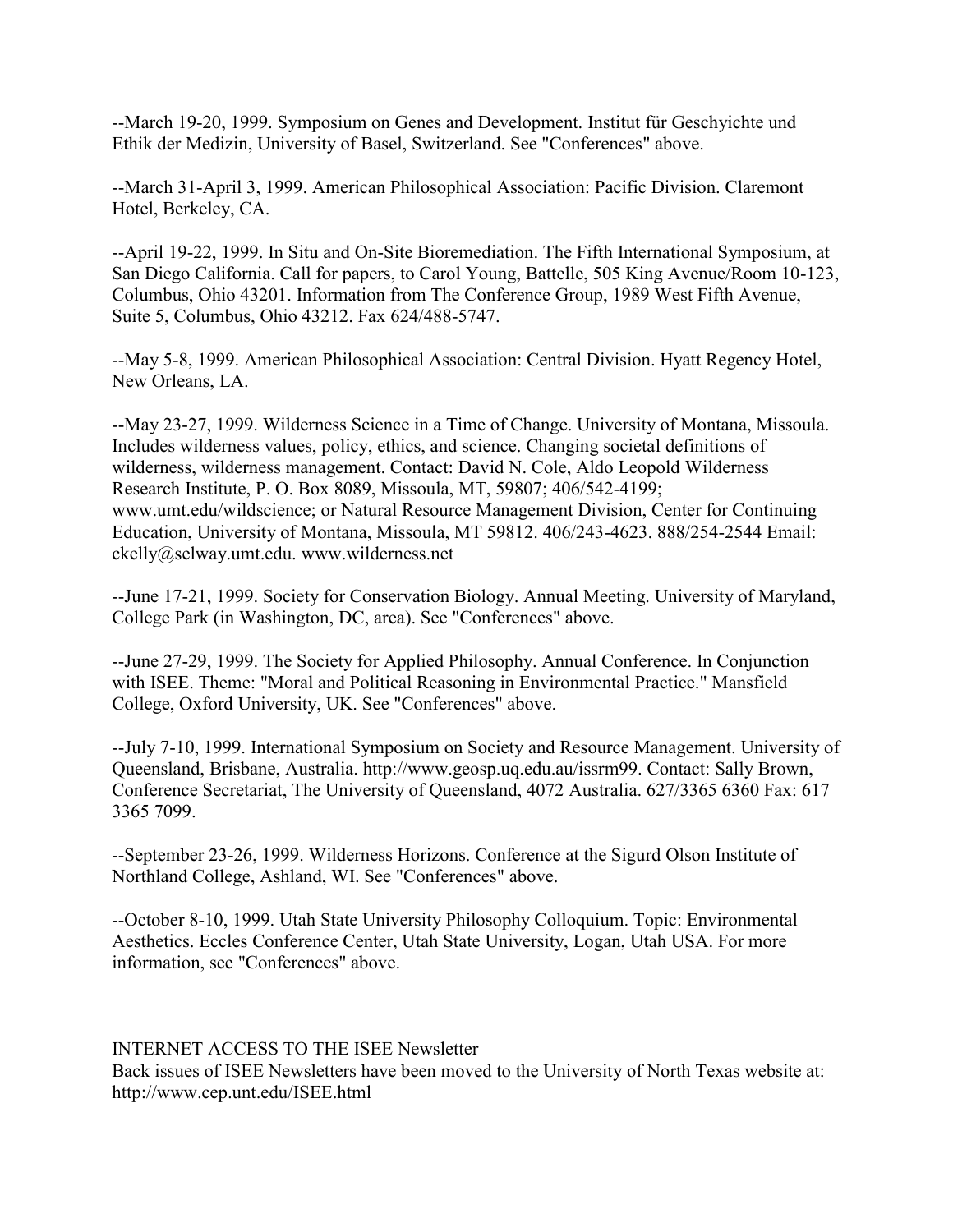Newsletters can be searched using the FIND feature on Windows or other software. Newsletters can be Emailed to your local address.

### MASTER BIBLIOGRAPHY

The ISEE Bibliography website bibliography has been updated to include all 1997 entries. Entries for 1998 are to be found in the quarterly newsletters and will be merged into the website bibliography in February of 1999. Access via Internet from the ISEE World Wide Web Site at: http://www.cep.unt.edu/ISEE.html

The site has a search engine, by name and keyword. Files and search results can be e-mailed to your local e-mail address. The preceding require only ordinary website and e-mail capacities. The bibliography has also been placed in PDF files at the same website. This requires an Adobe Acrobat Reader, with which the three files (A-F, G-O, and P-Z) can be downloaded to your local computer. With a PDF brower, the files can be read on line, though this requires a fast computer for convenience.

This bibliography is also available on disk in DOS WordPerfect 5.1 format (which can be easily converted to other formats), on three 3 1/2 disks. On disk, the bibliography is in three parts, A-F, G-O and P-Z. The bibliography can be searched for key words. Copies of these disks are available from any of the ISEE contact persons throughout the world (see their names and addresses below) and at selected other locations. Disks are also available from the compiler: Holmes Rolston, III, Department of Philosophy, Colorado State University, Fort Collins, CO 80523, USA. Tel: 970-491-6315 (office); Fax: 970-491-4900; Email: rolston@lamar.colostate.edu Send \$5 to Rolston.

## THE ENVIRONMENTAL ETHICS SYLLABUS PROJECT

Course offerings, syllabi, instructor's vitae, etc., from around the world are accessible at the following Website:

http://appliedphilosophy.mtsu.edu/ISEE/

The project's goal is to collect information from throughout the world about what courses are taught, by whom, in which colleges and universities, and to make this available for teachers, administrators, students, prospective grad students, etc. Materials are submitted by the instructors. The site has many interactive links to environmental sites, home pages, universities, etc.

To submit materials, preferably via Email, contact the Project's founder and coordinator: Prof. Robert Hood, Department of Philosophy, Middle Tennessee State University, Box 73, Murfreesboro, TN 37132. Email: rhood@frank.mtsu.edu

The materials can also be accessed, along with the ISEE Newsletter, at the ISEE Website homepage:

http://www.cep.unt.edu/ISEE.html

To keep contributors informed of new course information and additions to the Syllabus Project, all contributors of a syllabus will automatically receive an on-line serial (ISSN: 1098-5328) via quarterly emails (at the end of the months of March, June, September, and December). To unsubscribe, send email to: rhood@frank.mtsu.edu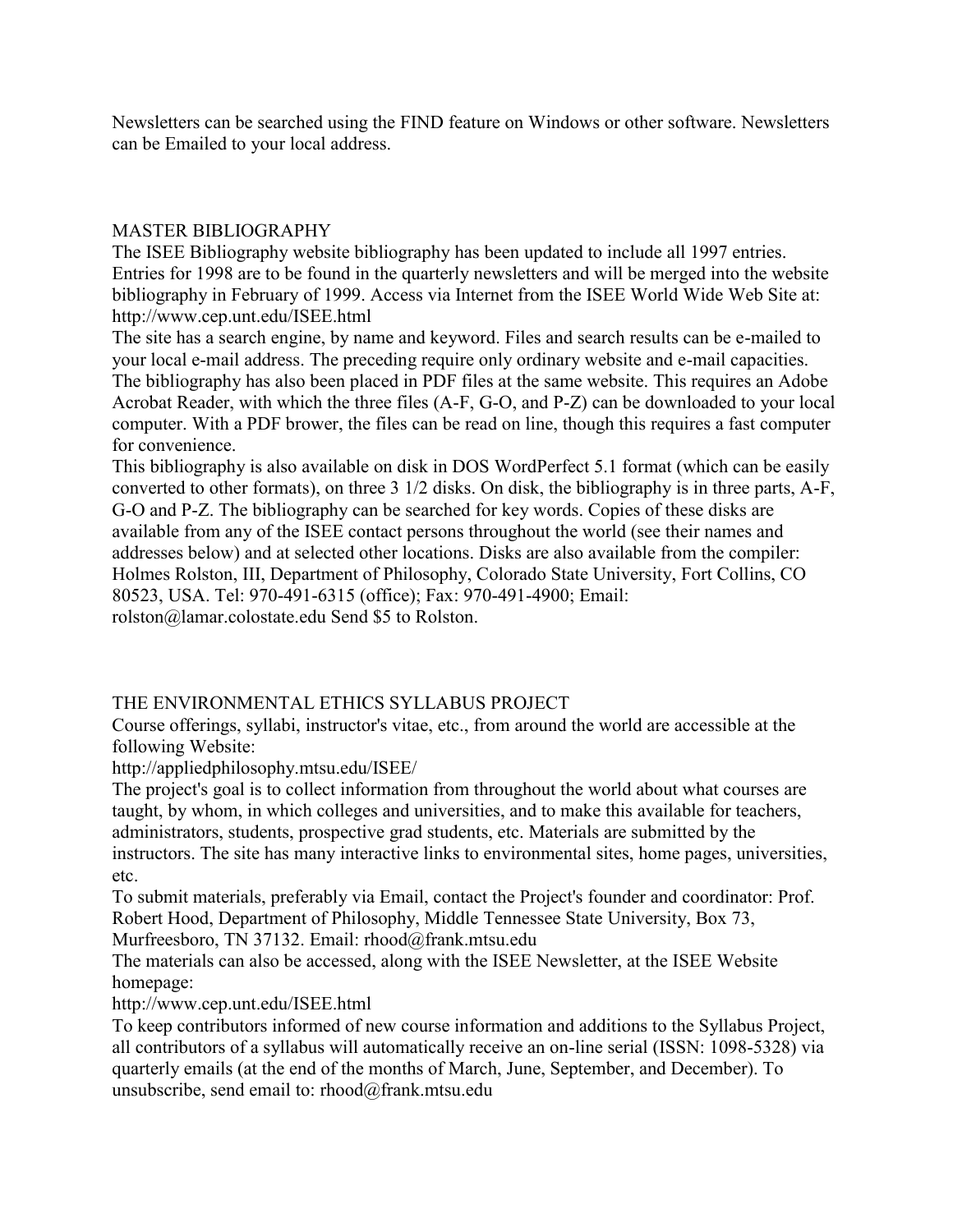# **ISEE BUSINESS AND ANNOUNCEMENTS**

Current Officers of ISEE (Executive Board):

President: Prof. J. Baird Callicott, Dept of Philosophy, University of North Texas, Denton Texas 76203 USA. Tel: 817-565-2266 (Dept.). Email: callicot@terrill.unt.edu. Term to expire end of academic year 1999-2000.

Vice-President and President-Elect: Prof. Kristin Shrader-Frechette, Dept of Philosophy, University of Notre Dame, Notre Dame, IN 46556 USA. Tel: 219-631-5000 (University), 219- 631-7579 (Philosophy Dept.). Fax: 219-631-8209 (Dept. Fax). Email: Kristin.Shrader-Frechette.1@nd.edu. Term to expire at the end of the academic year 1999-2000, when term as President begins.

Secretary: Prof. Laura Westra, Dept of Philosophy, University of Windsor, Windsor Ontario N9B 3P4 CANADA; Tel: 519-253-4232; Fax: 519-973-7050. Term to expire end of academic year 2000-01.

Treasurer: Ernest Partridge, P.O. Box 9045, Cedar Pines Park, CA 92322. Tel: 909-338-6173. Fax: 909-338-7072. Email: gadfly@igc.org; Website: www.igc.org/gadfly. Term to expire end of academic year 1998-99.

Newsletter Editor: Prof. Jack Weir, Philosophy Faculty, Morehead State University, UPO 662, 103 Combs Bldg, Morehead Kentucky 40351-1689 USA. Tel: 606-783-2785, 606-784-0046. Fax: 606-783-5346 (Dept. Fax). Email: j.weir@morehead-st.edu Nominating Committee:

--Prof. Victoria Davion, Chair of the ISEE Nominating Committee, Dept of Philosophy, 107 Peabody Hall, University of Georgia, Athens, GA 30602 USA; Tel: 706-542-2827; Email: vdavion@uga.cc.uga.edu

--Prof. Alan Holland, Dept of Philosophy, Lancaster University, Lancaster LA1 4YG, UK; Fax: 44 (Country Code) (0) 524 (City Code) 846102; Email: A.Holland@lancaster.ac.uk --Prof. Roger Paden, Dept of Philosophy and Religious Studies, George Mason University Fairfax, VA 22030-4444 USA; Tel: 703-993-1265; Email: rpaden@gmu.edu --Prof. Gary Varner, Dept of Philosophy, Texas A&M University, College Station, TX 77843- 4237 USA; Email: g-varner@tamu.edu

# **ISEE Newsletter PUBLICATION AND SUBSCRIPTION INFORMATION**

### TO SUBMIT ITEMS FOR PUBLICATION:

Prof. Jack Weir is Editor and Prof. Holmes Rolston, III, Co-editor, of the ISEE Newsletter. Items should preferentially be sent to Prof. Weir. Please do not send items to both Weir and Rolston since this results in duplicated efforts. Please send information for the Newsletter electronically, either on a disk (3 1/2 inch) or via Email (preferred):

j.weir@morehead-st.edu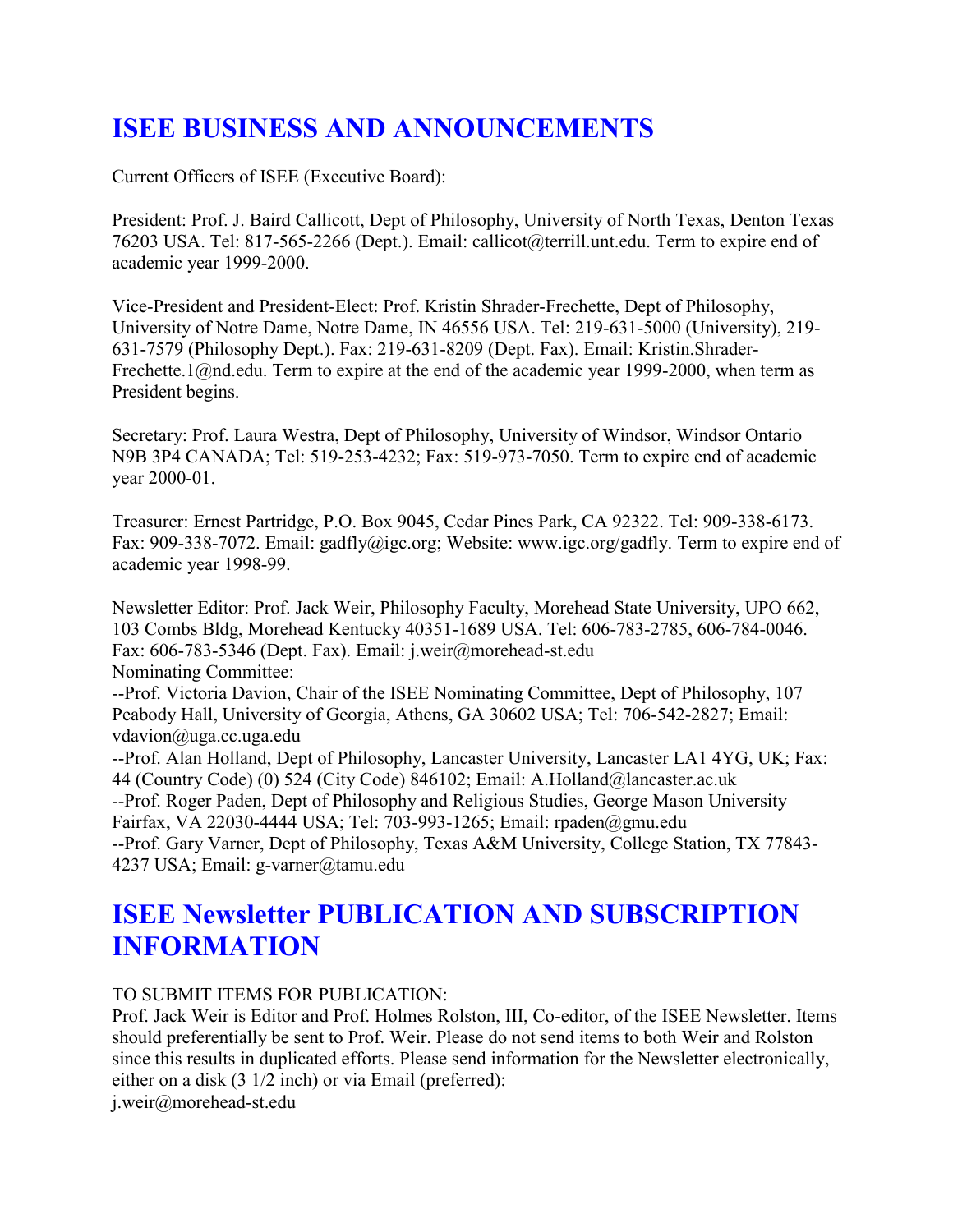The parcel post address is: Jack Weir, Philosophy Faculty, UPO 662, 103 Combs Bldg., Morehead State University, Morehead Kentucky 40351-1689 USA. Tel: 606-784-0046 (Home Office, Voice Mail); 606-783-2785 (Campus Office, Voice Mail); 606-783-2185 (Dept of English, Foreign Languages and Philosophy); Fax: 606-783-5346 (include Weir's name on the Fax).

Scholarly articles are not published. Very brief reports of research and publications will be considered. Brief accounts of "Issues" of philosophical importance will be considered. Calls for Papers and Conferences should be limited to 150 words.

Due to the large number of submissions, receipt of items cannot be acknowledged and publication cannot be guaranteed. Submissions will be edited.

## SOCIETY DUES, SUBSCRIPTIONS, AND ADDRESS CHANGES:

U.S. and Canada: Send dues, subscriptions, and address changes to: Ernest Partridge, ISEE Treasurer, P.O. Box 9045, Cedar Pines Park, CA 92322 USA, Tel: 909-338-6173, Fax: 909-338- 7072, Email: gadfly@igc.org; or Laura Westra, ISEE Secretary, Dept of Philosophy, University of Windsor, Windsor Ontario N9B 3P4 CANADA, Tel: 519-253-4232, Fax: 519-973-7050. Outside the U.S. and Canada: Send dues, subscriptions, and address changes to the regional contact person named below. The Newsletter is duplicated and mailed by the regional contact person. Dues, renewals, new subscriptions, and address changes should be sent to these regional contact persons. The dues are used by the contact person to pay for duplication and mailing of the Newsletter.

If you are uncertain where to send dues, subscriptions, or address changes, send them either to Ernest Partridge, ISEE Treasurer, or to Laura Westra, ISEE Secretary (addresses above). NOTE: NEWSLETTERS WILL NOT BE MAILED TO ANYONE WHOSE DUES ARE NOT PAID FOR THE CURRENT YEAR.

# **REGIONAL CONTACT PERSONS AND CORRESPONDENTS**

### Africa

Prof. Johan P. Hattingh, Department of Philosophy, University of Stellenbosch, 7600 Stellenbosch, South Africa. Contact him with regard to membership and dues, again the approximate equivalent of \$15 U.S., but with appropriate adjustment for currency differentials and purchasing power. Hattingh heads the Unit for Environmental Ethics at Stellenbosch. Tel. 27 (country code) 21 (city code) 808-2058 (office), 808-2418 (secretary); 887-9025 (home); Fax: 886-4343. Email: jph2@maties.sun.ac.za

### Australia and New Zealand

Send membership forms and dues of \$15.00 Australian (\$10.00 for students) to: Prof. William Grey, Department of Philosophy, University of Queensland, 4067, Queensland AUSTRALIA. Email: wgrey@cltr.uq.edu.au

### Canada

Laura Westra, ISEE Secretary, Dept of Philosophy, University of Windsor, Windsor Ontario N9B 3P4 CANADA. Tel: 519-253-4232. Fax: 519-973-7050.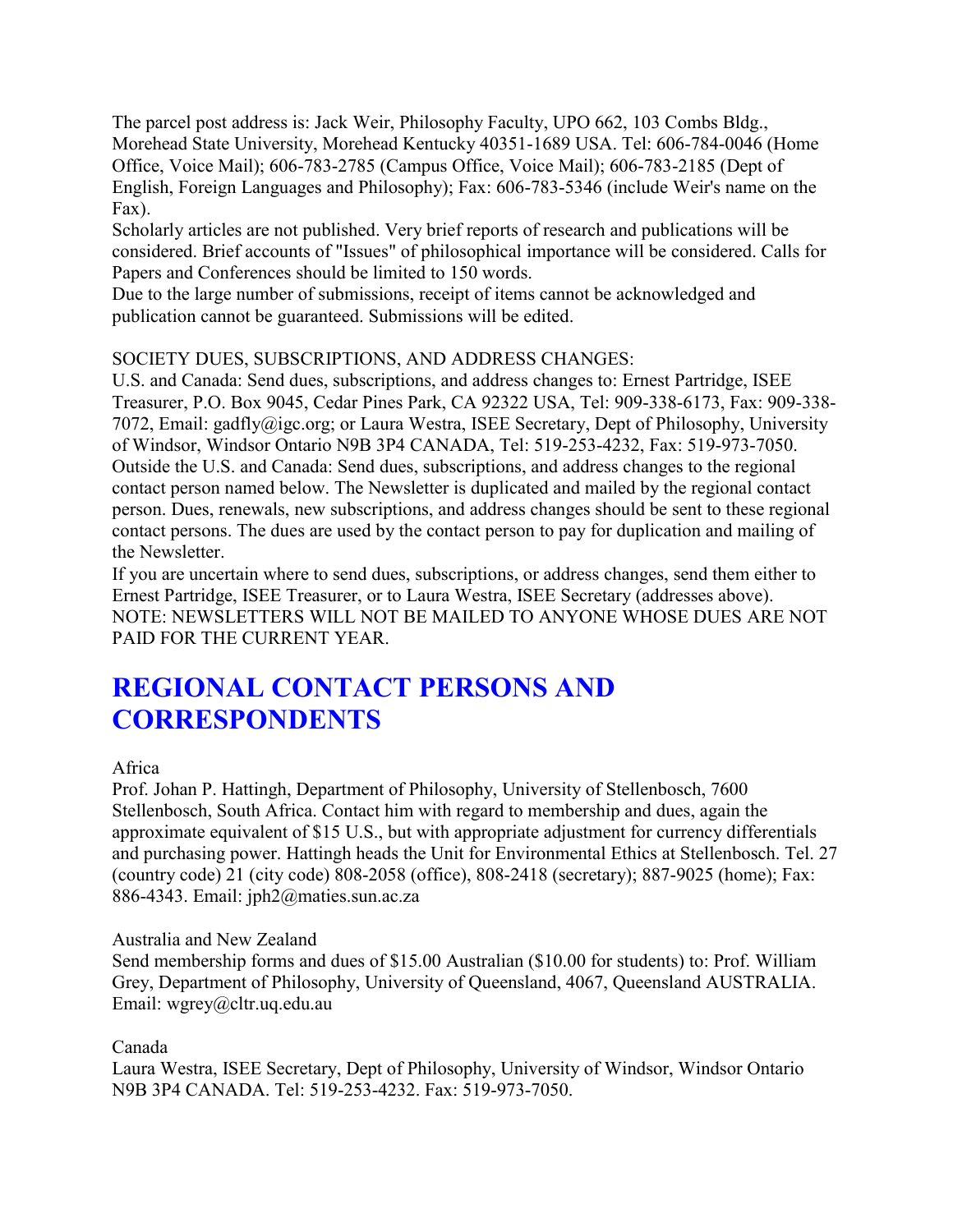China: Mainland China

Professor Yu Mouchang, Institute of Philosophy, Chinese Academy of Social Sciences, Beijing 100732, P. R. China.

China: Taiwan Professor Edgar Lin, Biology Department, Tunghai University, Taiwan. Email: edgarlin@ms5.hinet.net

### Europe: Eastern Europe

The contact person is Prof. Jan Wawrzyniak. He is on the faculty in the Department of Philosophy at Adam Mickiewicz University of Poznan, Poland. Members and others should contact him regarding the amount of dues and the method of payment. He also requests that persons in Eastern Europe send him information relevant to a regional newsletter attachment to this newsletter. University address: Prof. Jan Wawrzyniak, Institut Filozofii, Adam Mickiewicz University, 60-569 Poznan, Szamarzewskiego 91c POLAND. Tel: +48 / 61 / 841-72-75; Fax: +48 / 61 / 8471-555 (24h), +48 / 61 / 8477-079 (8 a.m. - 3. p.m. MET).. Home address: 60-592 Poznan, Szafirowa 7, POLAND. Checks sent to his home have more security. Email: jawa@main.amu.edu.pl

### Europe: Western Europe and the Mediterranean

Send the equivalent of \$15 US to: Martin Drenthen, Center for Ethics University of Nijmegen (CEKUN), Postbox 9103, 6500 HD Nijmegen, THE NETHERLANDS. Tel: 31 (country code) 24 (city code) 3612751 (Office). Fax: 31-24-3615564. Email: mdrenthen@phil.kun.nl, Webpage: http://www.kun.nl/phil/english/members/drenthen.html

### Mexico and Central America

Teresa Kwiatkowska, Universidad Autonoma Metropolitana-Iztapalapa, Departamento de Filosofia, Av. Michoacan y Purissima s/n, 09340 Mexico D.F., MEXICO. Tel: (5) 637 14 24 (home), (5) 724 47 77 (office). Fax: (5) 724 47 78. Email: kwiat@xanum.uam.mx

### Pakistan and South Asia

Nasir Azam Sahibzada, Senior Education Officer, WWF-Pakistan (NWFP), UPO Box 1439, Peshawar PAKISTAN. Tel: (92) (521) (841593). Fax: (92) (521) (841594). Email: wwf!nasir@wwf.psh.imran.pk

### South America

Ricardo Rozzi, Institute of Ecological Research Chiloe, Chile, and Facultad de Ciencias, Universidad de Chile; Department of Ecology and Evolutionary Biology, University of Connecticut, U-43, 75 North Eagleville Road, Storrs, CT 06269-3043 USA; Tel (USA): 860- 486-4157 or 486-4319. Fax: 860-486-4320. Email: rmr96002@uconnvm.uconn.edu; http://www.eeb.uconn.edu/grads/rozzi.htm

### United Kingdom

KeeKok Lee, Department of Philosophy, University of Manchester, Oxford Road, Manchester M13 9PL UK. Tel & Fax: +44 (0)161 275 3196. Email: keekok.lee@man.ac.uk. Dues are £6.50 UK.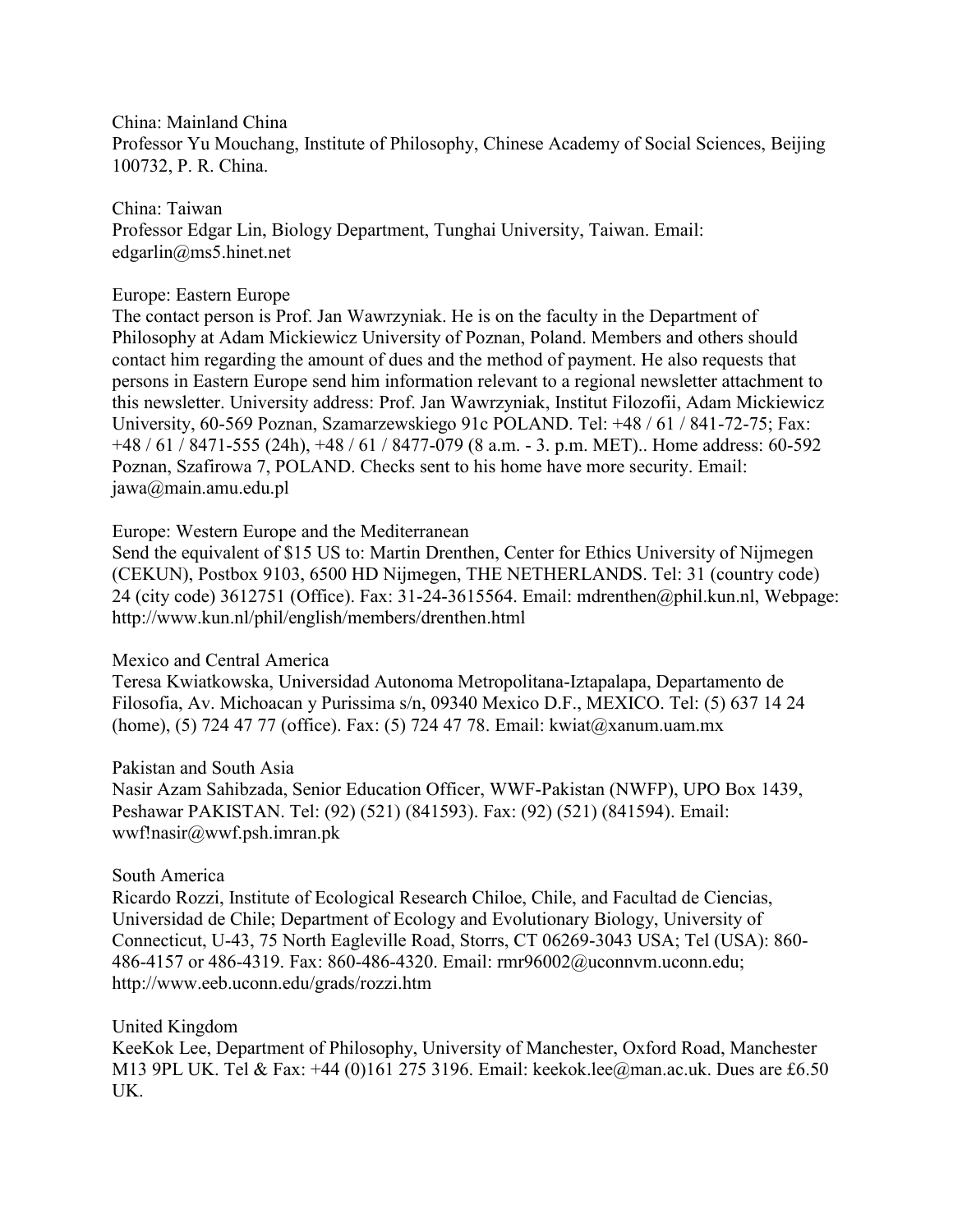United States of America

Ned Hettinger, Philosophy Dept, College of Charleston, Charleston, South Carolina 29424 USA. Tel: 843-953-5786 office, 843-883-9201-home. Fax: 843-953-6388. Email: hettingern@cofc.edu (NOTE: NEW AREA CODE)

Holmes Rolston, III, Dept of Philosophy, Colorado State University, Fort Collins, Colorado 80523 USA. Tel: 970-491-6315 (Office). Fax: 970-491-4900. Email:

rolston@lamar.colostate.edu

Jack Weir, Philosophy Faculty, Morehead State University, UPO 662, 103 Combs Bluilding, Morehead, Kentucky 40351-1689 USA. Tel: 606-784-0046 (Home Office). Fax: 606-783-5346 (include Weir's name on the Fax). Email: j.weir@morehead-st.edu

The Newsletter of the International Society for Environmental Ethics is published quarterly by the International Society for Environmental Ethics (ISEE). Jack Weir is the Editor and Holmes Rolston, III, is Co-editor. The Spring issue is published and mailed in April; the Summer issue in July; the Fall issue in October; and the Winter issue in January.

Requests for subscriptions and address changes should be sent to Ernest Partridge, ISEE Treasurer, at the address below.

Items for inclusion in future issues of the Newsletter should be sent to Jack Weir, the producing editor, via Email (preferred) or by disk. Items received will not be acknowledge. If received after the deadline, items will be held until the next issue. Items will be edited. Inappropriate items will not be included. Deadlines for receipt of materials are: April 1st, July 1st, October 1st, and January 1st. Send items to:

j.weir@morehead-st.edu

Postal address: Jack Weir, Philosophy Faculty, UPO 662, 103 Combs Building, Morehead State University, Morehead, Kentucky 40351-1689 USA. Tel: 606-784-0046 (Home Office, Voice Mail), 606-783-2785 (Campus Office, Voice Mail), 606-783-2185 (Secretary, Dept of English, Foreign Languages and Philosophy); Fax: 606-783-5346 (include Weir's name on the Fax).

---------------------------------------------------

### SUBSCRIPTION FORM

Please enroll me as a member of the International Society for Environmental Ethics. Enclosed are dues:  $\blacksquare$  Annual regular dues are: Inside U.S., \$15; Outside U.S., \$20. Student dues are \$10 inside U.S.; or \$15 outside U.S. Members outside the U.S. should send the equivalent of U.S. dollars, based on current exchange rates, to the regional Contact Person (at the address listed above) or to the ISEE Treasurer (checks or drafts in U.S. dollars only).

Name: Tel: ( )

Position or Affiliation:

Address (Include Postal Code):

Fax: